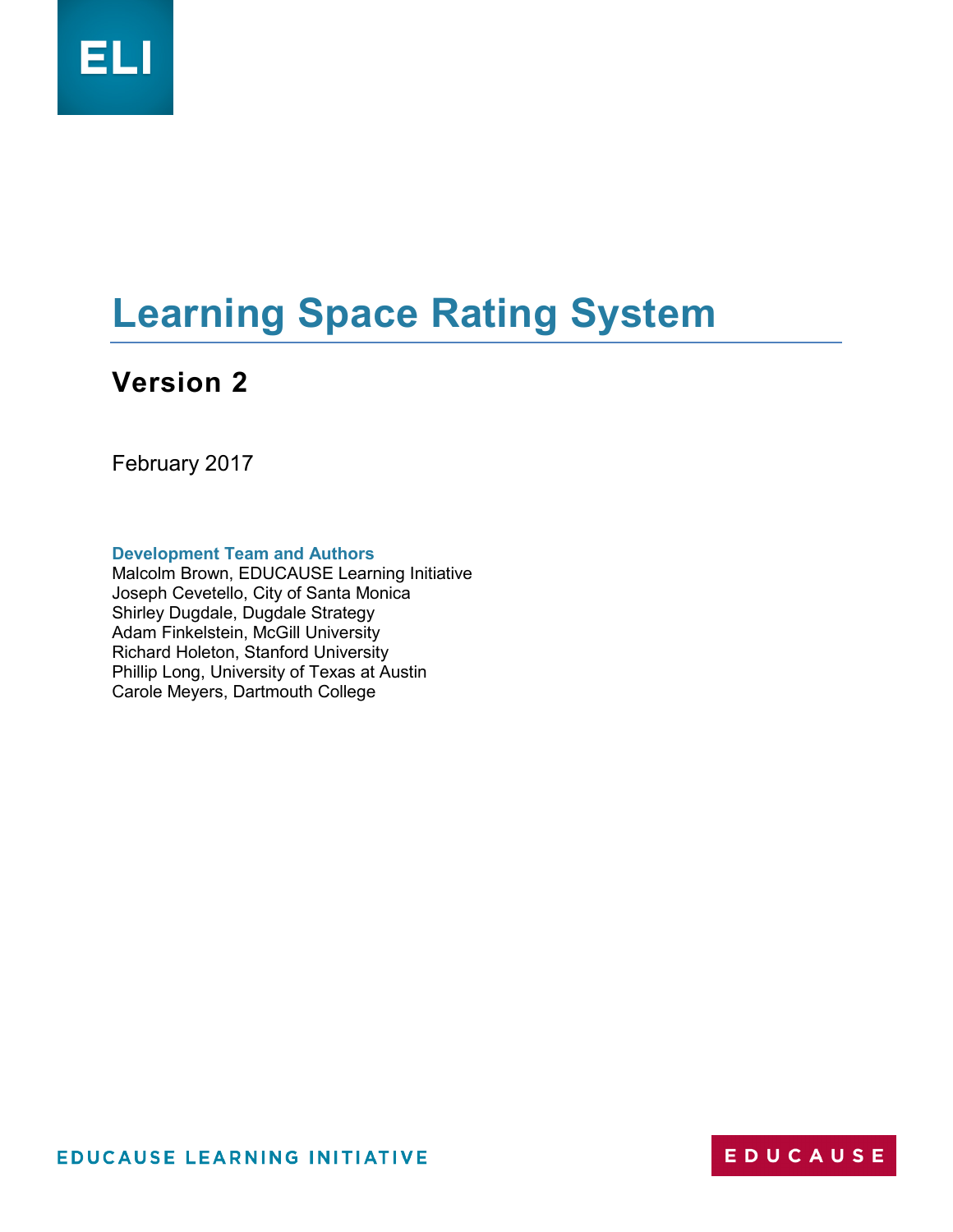### **Acknowledgments**

The development team gratefully acknowledges the invaluable contributions to the Learning Space Rating System [\(LSRS\)](https://www.educause.edu/eli/initiatives/learning-space-rating-system) by our colleagues:

Robert Beichner, North Carolina State University Elliot Felix, BrightSpot Consulting Linda Jorn, University of Wisconsin Andrew Milne, Tidebreak

#### **About the LSRS**

The Learning Space Rating System was developed by the authors in partnerships with the [EDUCAUSE Learning Initiative](https://www.educause.edu/eli/)<sup>®</sup>. For more information, visit the [LSRS website](https://www.educause.edu/eli/initiatives/learning-space-rating-system) or contact Malcolm Brown, director of the ELI, at [mbrown@educause.edu.](mailto:mbrown@educause.edu)



© 2017 Malcolm Brown, Joseph Cevetello, Shirley Dugdale, Adam Finkelstein, Richard Holeton, Phillip Long, and Carole Meyers. This content may be shared and remixed, but any use of this material must include attribution to the Learning Space Rating System initiative.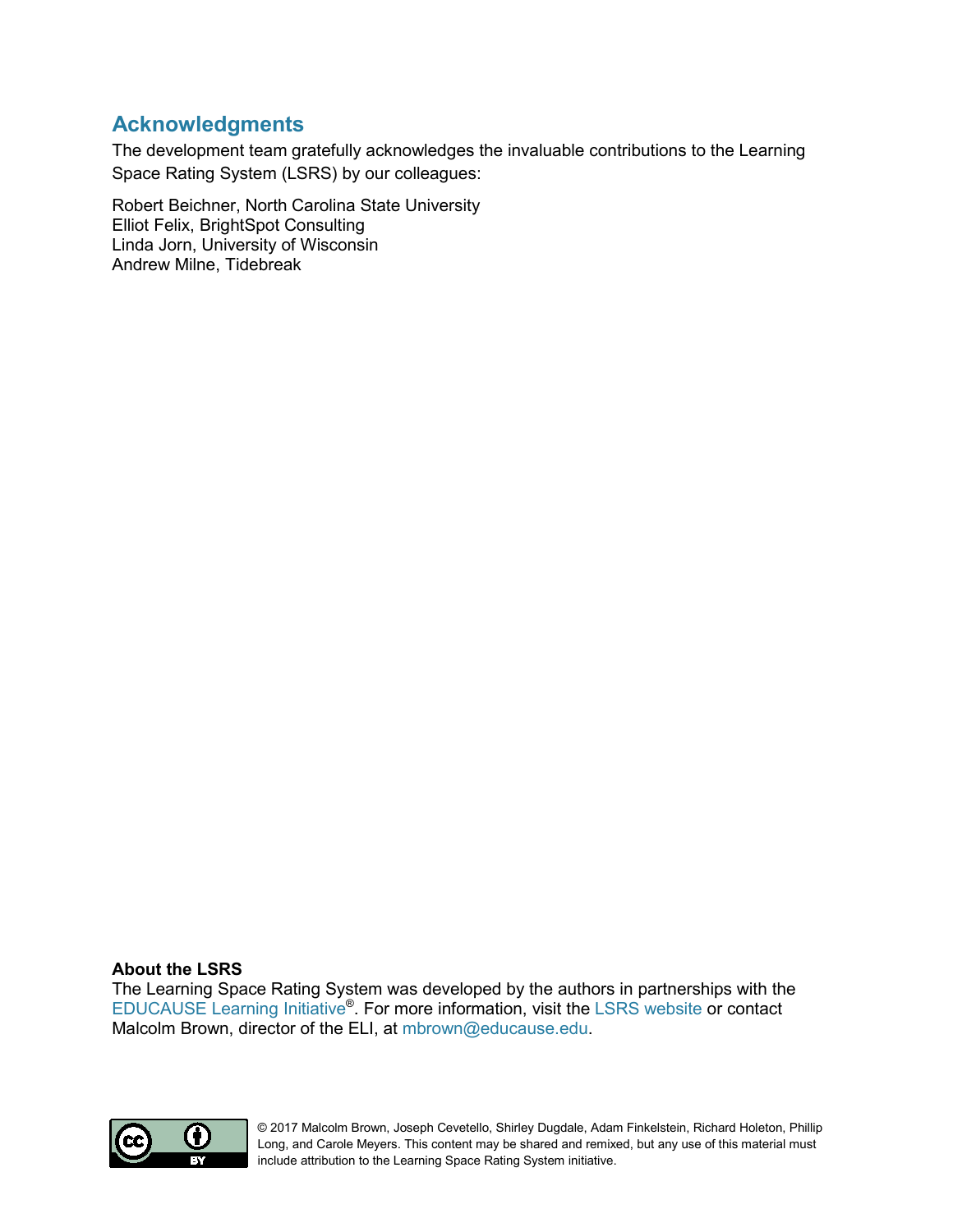# **Contents**

| ICC Credit 1.4: Commitment to Evidence-Based Research and Assessment 12 |  |
|-------------------------------------------------------------------------|--|
|                                                                         |  |
|                                                                         |  |
|                                                                         |  |
|                                                                         |  |
|                                                                         |  |
|                                                                         |  |
|                                                                         |  |
|                                                                         |  |
|                                                                         |  |
|                                                                         |  |
|                                                                         |  |
|                                                                         |  |
|                                                                         |  |
|                                                                         |  |
|                                                                         |  |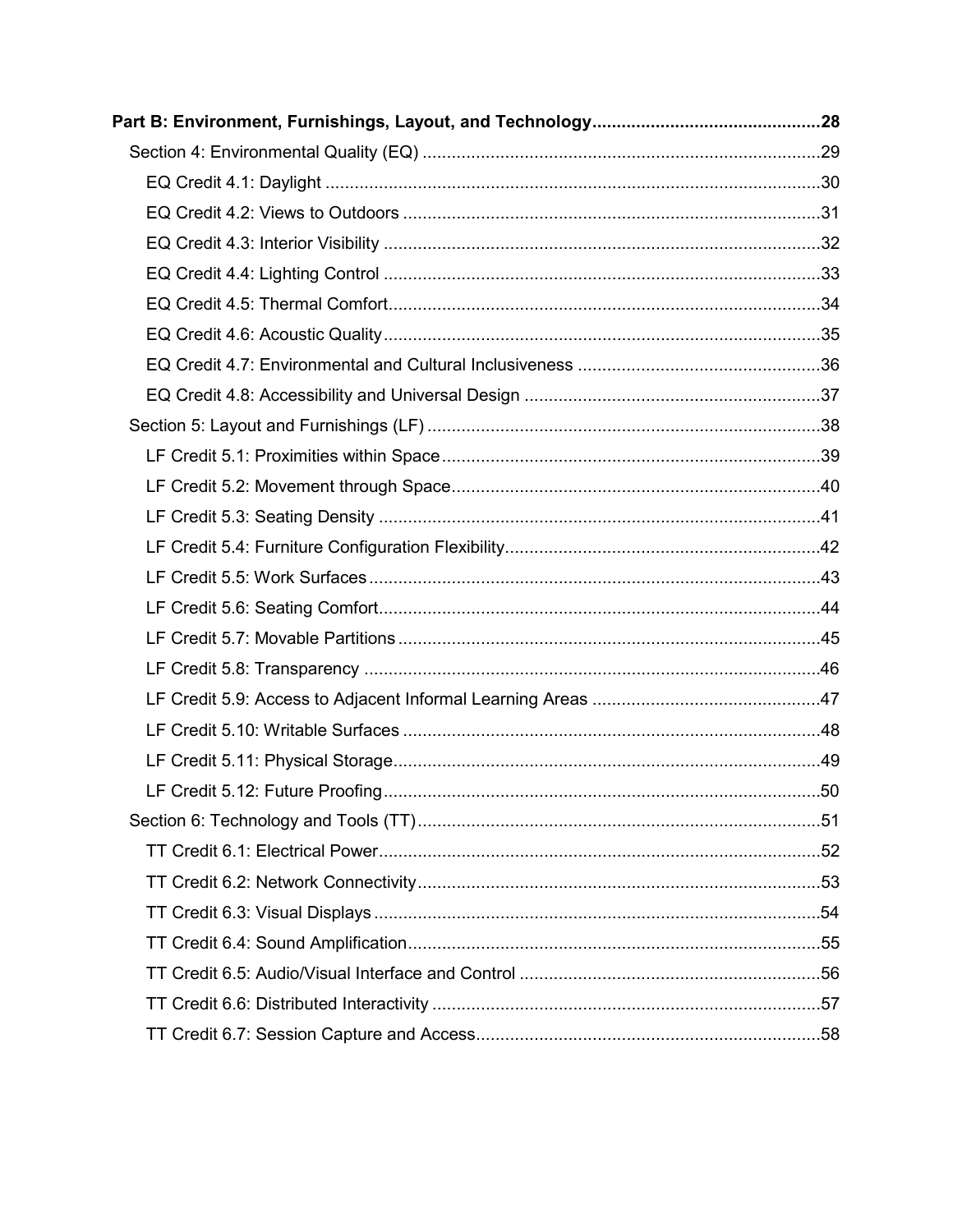### <span id="page-4-0"></span>**Introduction to Version 2**

The Learning Space Rating System (LSRS) provides a framework to measure the potential performance of a learning space, that is, to assess what the space enables learners and instructors to do in it. It serves as a way to measure progress toward designing learning spaces that support active learning and engagement. It also provides the higher education community with a common language and method to document best practices.

This version of the LSRS reflects recommendations from members of the academic community who worked with version 1 over the course of more than a year of testing, discussion, and reflection on their campuses.

Higher education is under increasing scrutiny as costs continue to increase and as more learners consider alternatives to traditional residential education. In addition, new course models (using blended and flipped pedagogies) provide opportunities to rethink the design of learning spaces. Given this environment, it is important to focus attention on the value of campuses and in particular those physical spaces where instructor-facilitated learning occurs and to engage key campus stakeholders, instructors, and learners in their planning and design.

The LSRS measures formal learning spaces—those designed to accommodate face-to-face scheduled meetings of all participants. It provides a set of credits that assess not only the design of individual rooms but also the planning, support, evaluation, and strategic alignment that are crucial to the success of the learning that occurs in a learning space. Recognizing that there is great diversity in teaching and learning, the LSRS does not seek to prescribe specific teaching and learning practices but rather to evaluate a room's ability to support a broad range of those practices.

Planning, design, and support of learning spaces is a collaborative and communal undertaking between instructors, learners, administrators, technologists, facilities personnel, and planners. Only by working across the institution can we sustain a campus environment that treats learning spaces holistically and provides an ecosystem to sustain and promote productive instructor and student interactions.

Since approaching learning spaces at the institutional level requires coordination across multiple groups, we have divided the instrument into two sections. Part A comprises sections 1, 2, and 3 of the learning space assessment tool and measures institutional readiness and development of a planning and operations process. Part B comprises sections 4, 5, and 6 and addresses specific features of individual physical spaces.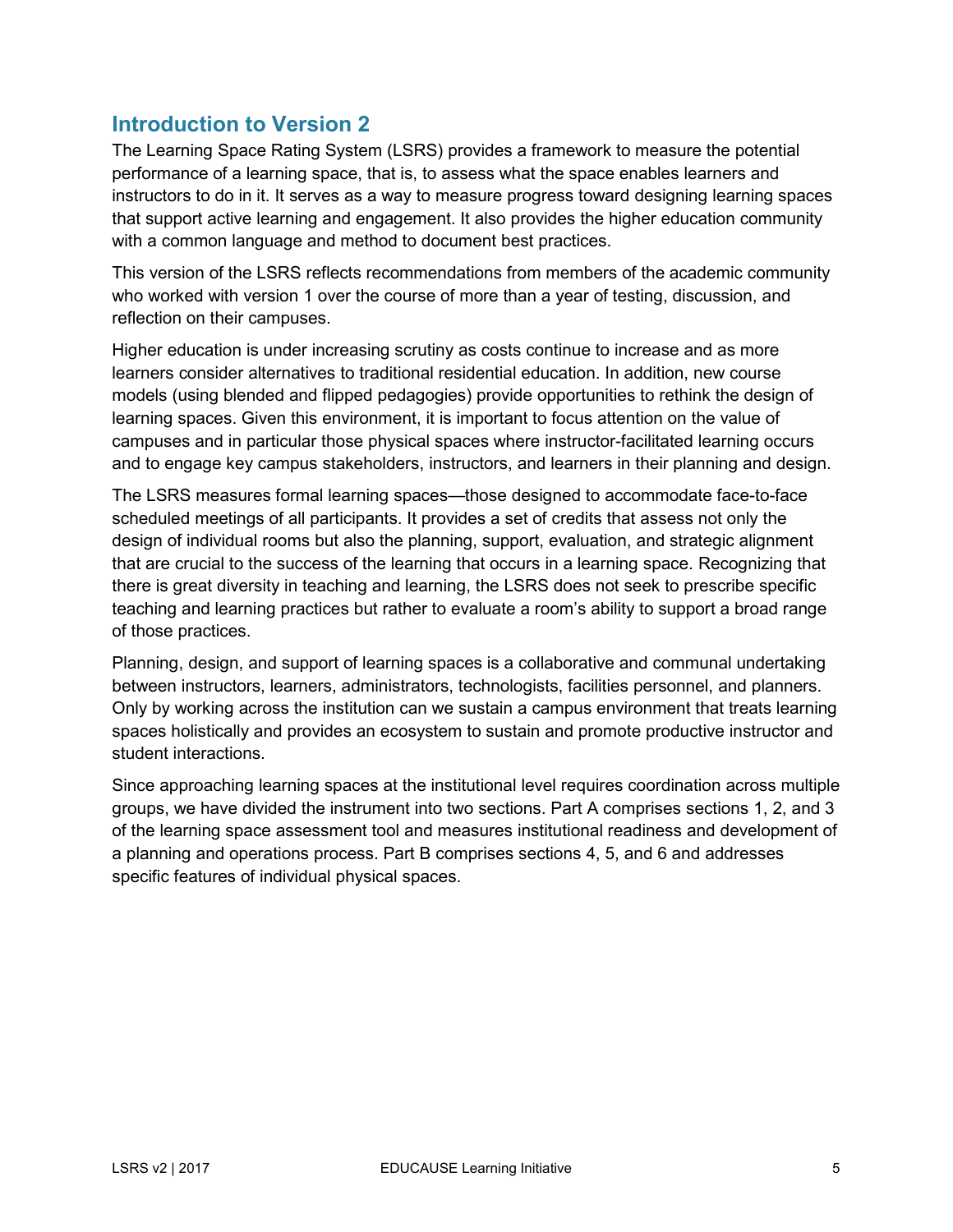### <span id="page-5-0"></span>**Changes with Version 2**

### <span id="page-5-1"></span>**Documentation of Evidence for Meeting Criteria**

A new element of the LSRS v2 is the opportunity to assemble the documentation supporting the judgments made in the use of the rating scale as a record of planning, with the intent to support learning spaces. We hope the process will be transparent and invite institution-wide input as well as awareness. Future versions of the LSRS may encourage submission to a third-party review panel for independent confirmation of the rating proposed and recognition of the scores received.

Each credit of the rating system now has an **Evidence for this credit** section that gives concrete suggestions as to the kind of documentation or artifacts that may be used to demonstrate the particular item that has been addressed. Other artifacts may well be considered better representations of how a criterion was met, and campuses are encouraged to select those they think best document the rating they have assigned it. The evidence could include rich media artifacts (video clips, drawings, etc.) if these truly provide more concise and effective confirmation of the achievement of design criteria.

We strongly recommend that teams put together the documentation at the time the instrument is used on campus. This is valuable for the institution and its planning and support of active learning spaces. If there is an interest in receiving an external validation and rating in the future, this documentation can serve that purpose.

#### <span id="page-5-2"></span>**Addition of Separate Subscores for Part A and Part B**

Users of the LSRS indicated that it may be helpful to be able to score part A (sections 1–3) and B (sections 4–6) separately. The premise of the LSRS is that institutional context, culture, and support service operation are important aspects to the fostering of active learning spaces and that scores from those sections become part of the overall score for a space. However, a separate line for a subscore for each section has been added to the scoresheet.

### <span id="page-5-3"></span>**Removal of Space Types from Point System**

Version 1 used four categories of formal learning space for achieving points under certain criteria (i.e., discussion-focused spaces, team-based learning spaces, presentation focused spaces, and versatile spaces). As the intent of LSRS is to be a tool for rating spaces on how well they can support the potential for active learning pedagogical practices, in version 2 we have removed these categories from those criteria. Rating against all the criteria will automatically allow active learning spaces to accrue scores with higher points.

#### <span id="page-5-4"></span>**New and Eliminated Credits**

In version 2, we introduce a credit for accessibility and universal design (credit 4.8) and a credit for environmental and cultural inclusiveness (credit 4.7). We eliminated the innovation credit that appeared at the end of each section in version 1. We felt that the innovation credit was too vague, as what constitutes an innovation is highly relative across institutions.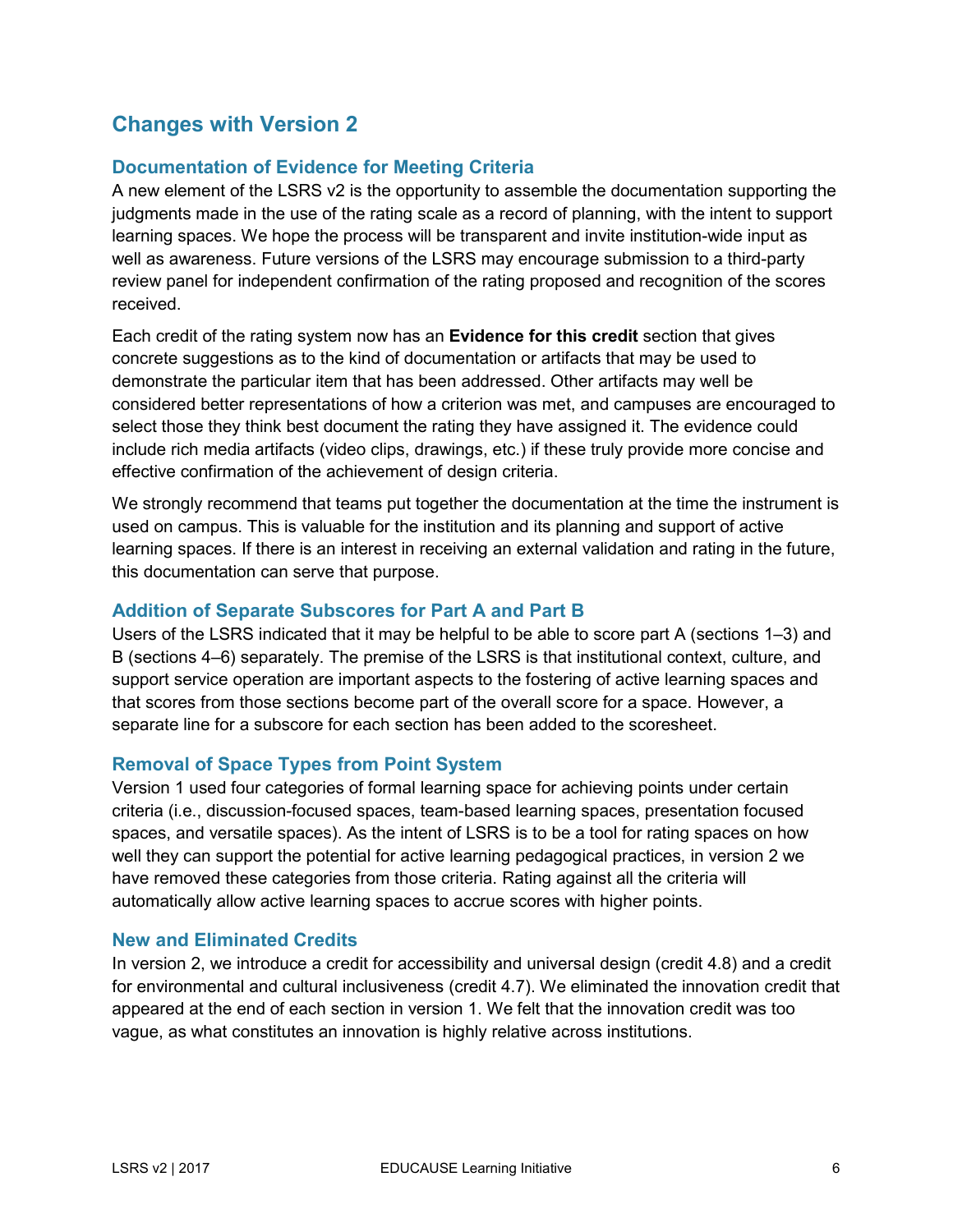# <span id="page-6-0"></span>**Part A: Campus Context, Planning, and Support Considerations**

[Section 1:](#page-7-0) Integration with Campus Context (ICC) [Section 2:](#page-13-0) Planning and Design Process (PDP) [Section 3:](#page-19-0) Support and Operations (SO)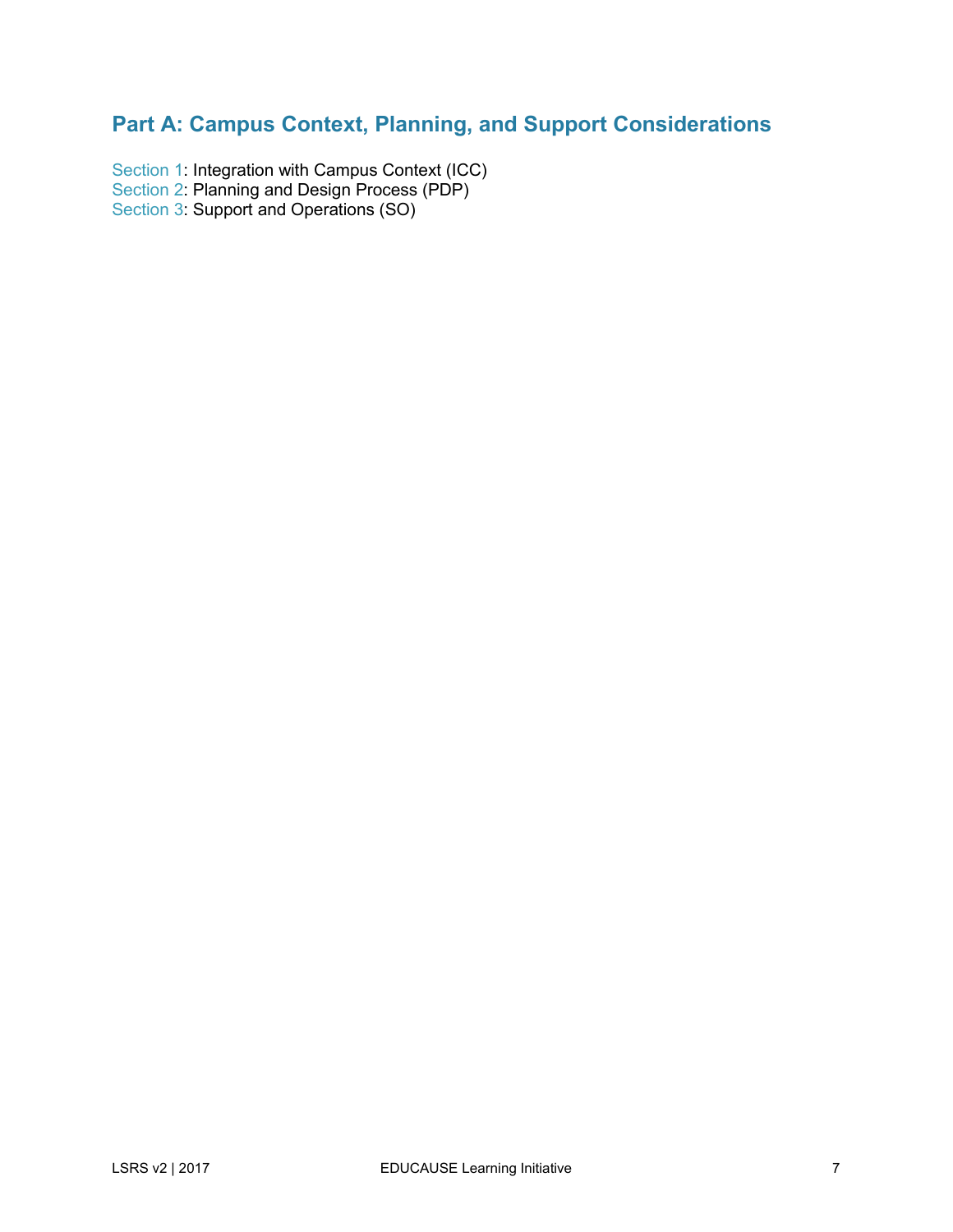### <span id="page-7-0"></span>**Section 1: Integration with Campus Context (ICC)**

Credits included in this section:

- 1.1 Alignment with Campus Academic Strategy
- 1.2 Learning Space Master Plan
- 1.3 Compatibility with Technology Strategic Plan
- 1.4 Commitment to Evidence-Based Research and Assessment
- 1.5 Campus Leadership for Learning Spaces

Total points available in this section: 5

Weighted percentage of total points available: 10%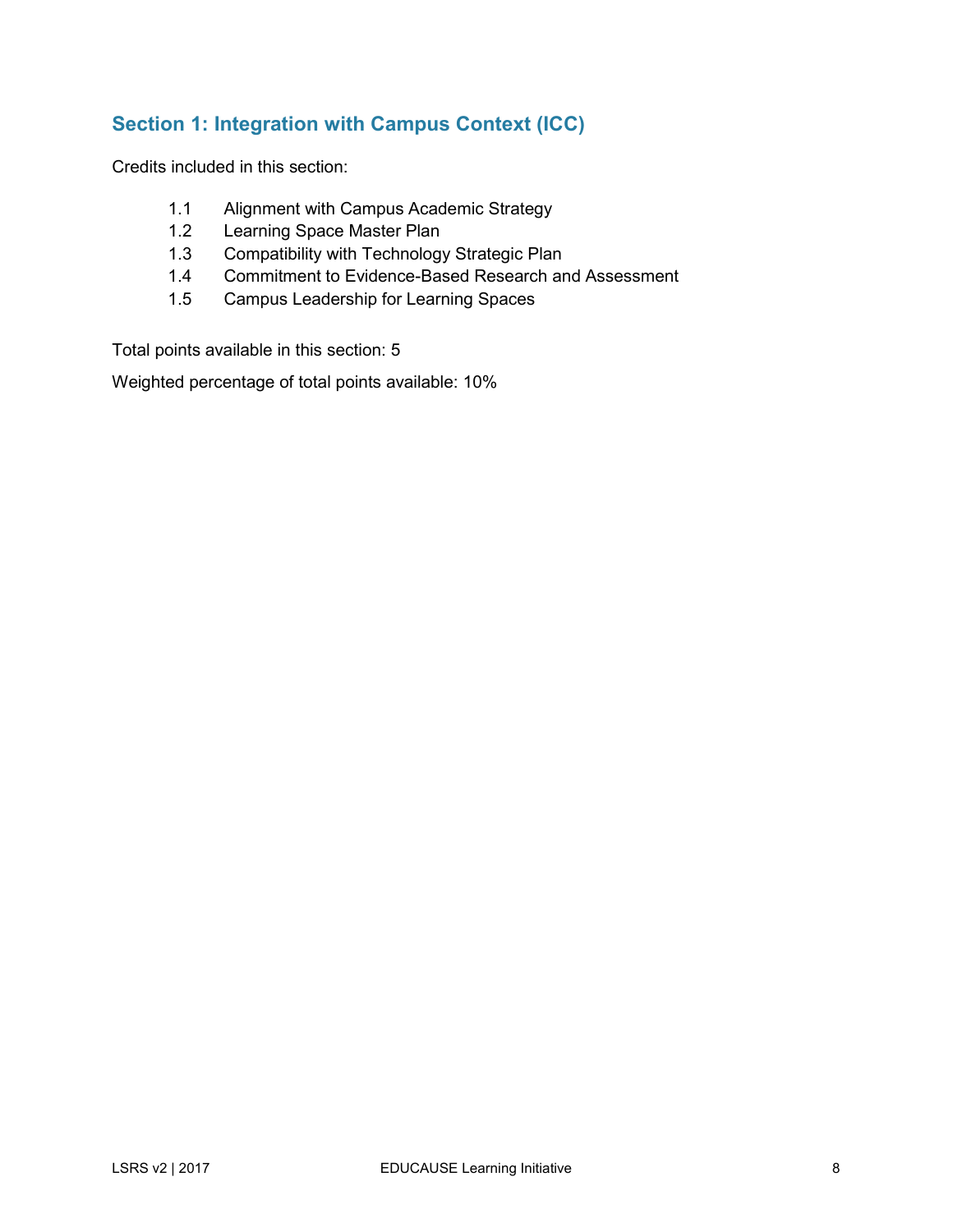### <span id="page-8-0"></span>**ICC Credit 1.1: Alignment with Campus Academic Strategy**

#### **Intent**

To align learning spaces with strategic academic plans or initiatives, including institutional accreditation and accountability activities.

#### **1 point**

#### **Criterion for the point**

Provide evidence of alignment of learning space planning with campus strategic academic plans, major campus academic initiatives, and/or institutional accreditation processes.

#### **Evidence for this credit**

Provide documentation that demonstrates alignment between the learning space's design and established, written institutional academic strategies.

- Map learning space planning or design directly to campus academic goals. For example, a team-based space design could be aligned to the goal of increasing student engagement and collaboration skills.
- Weave the learning space design directly into a major campus initiative. An example might be including mobile projection in the space's design to align with a campus tablet initiative.
- Substantiate the above by describing specific learning space references in publications or academic, school, or department strategic plans and showing how the learning space's design addresses those ambitions.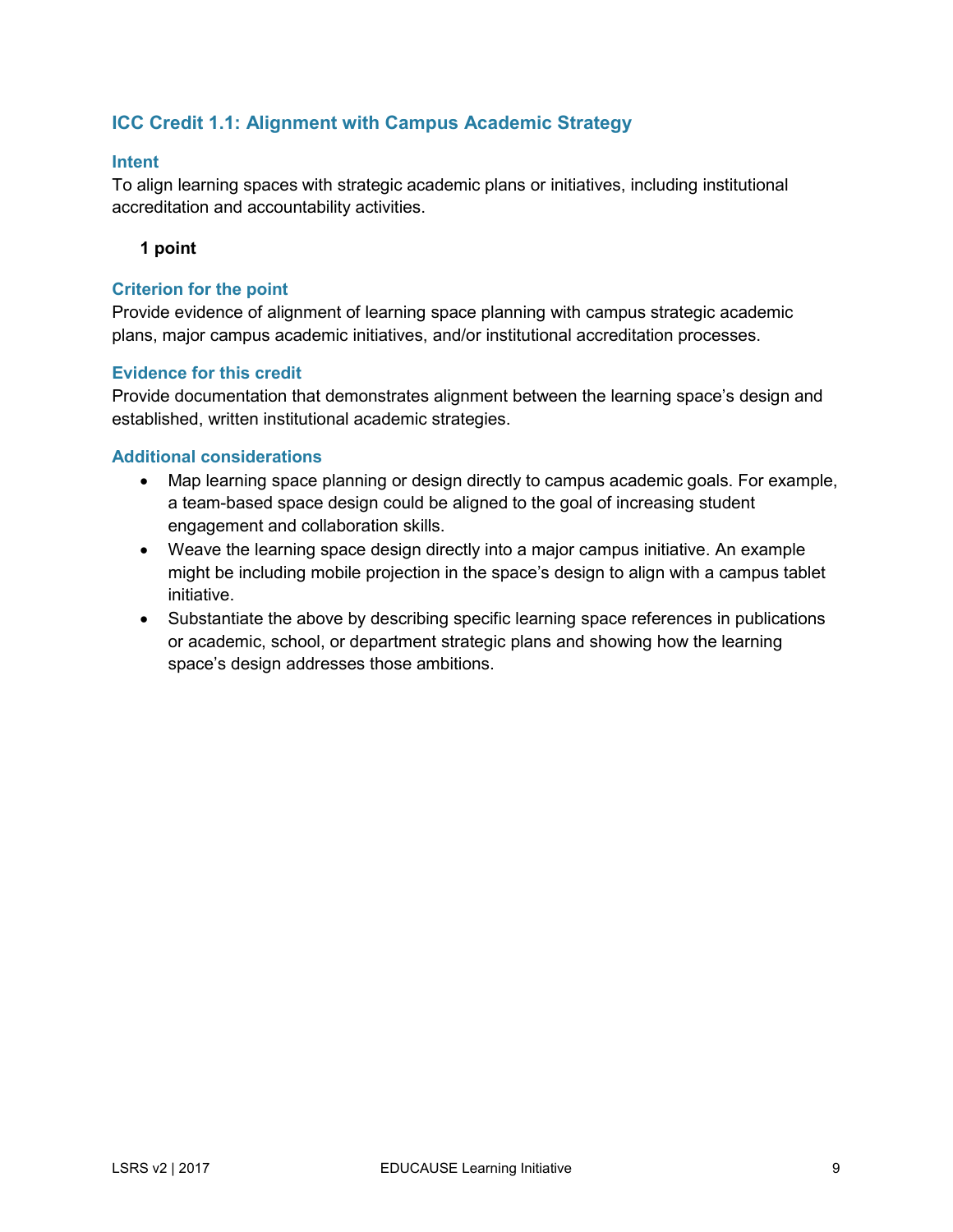### <span id="page-9-0"></span>**ICC Credit 1.2: Learning Space Master Plan**

#### **Intent**

To ensure that learning spaces are designed in accordance with institutional strategic directions for its learning spaces.

#### **1 point**

#### **Criterion for the point**

Provide evidence of close alignment of the room's design with an existing campus learning space master plan.

#### **Evidence for this credit**

Document the ways in which the learning space's design conforms to the guidelines of the campus learning space master plan.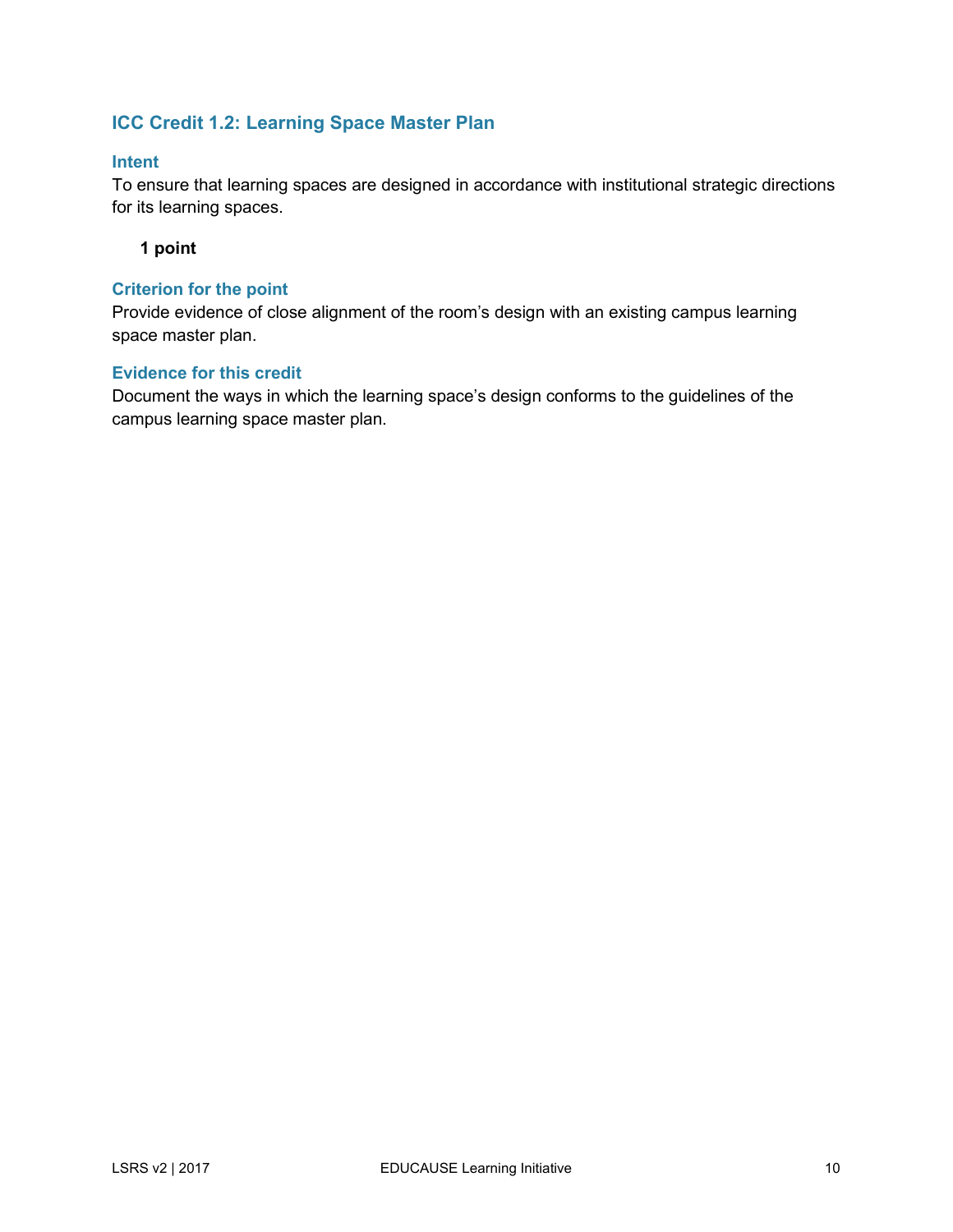### <span id="page-10-0"></span>**ICC Credit 1.3: Compatibility with IT Infrastructure and Plans**

#### **Intent**

To ensure that the planning, development, and operation of learning spaces is supported by the institution's technology infrastructure.

#### **1 point**

#### **Criterion for the point**

Demonstrate specific ways in which institutional technology infrastructure and strategic plans support learning spaces.

#### **Evidence for this credit**

- Provide documentation on how the institution's IT plans support learning space development and operation.
- Provide evidence that the refresh cycles of network and other technology infrastructure align with learning space needs.

- Involve academic technology and information technology professionals as part of planning teams, as described in [Section 2: Planning and Design Process \(PDP\).](#page-13-0)
- Ensure that technology budgets provide for upgrades, maintenance, and refresh cycles for technology.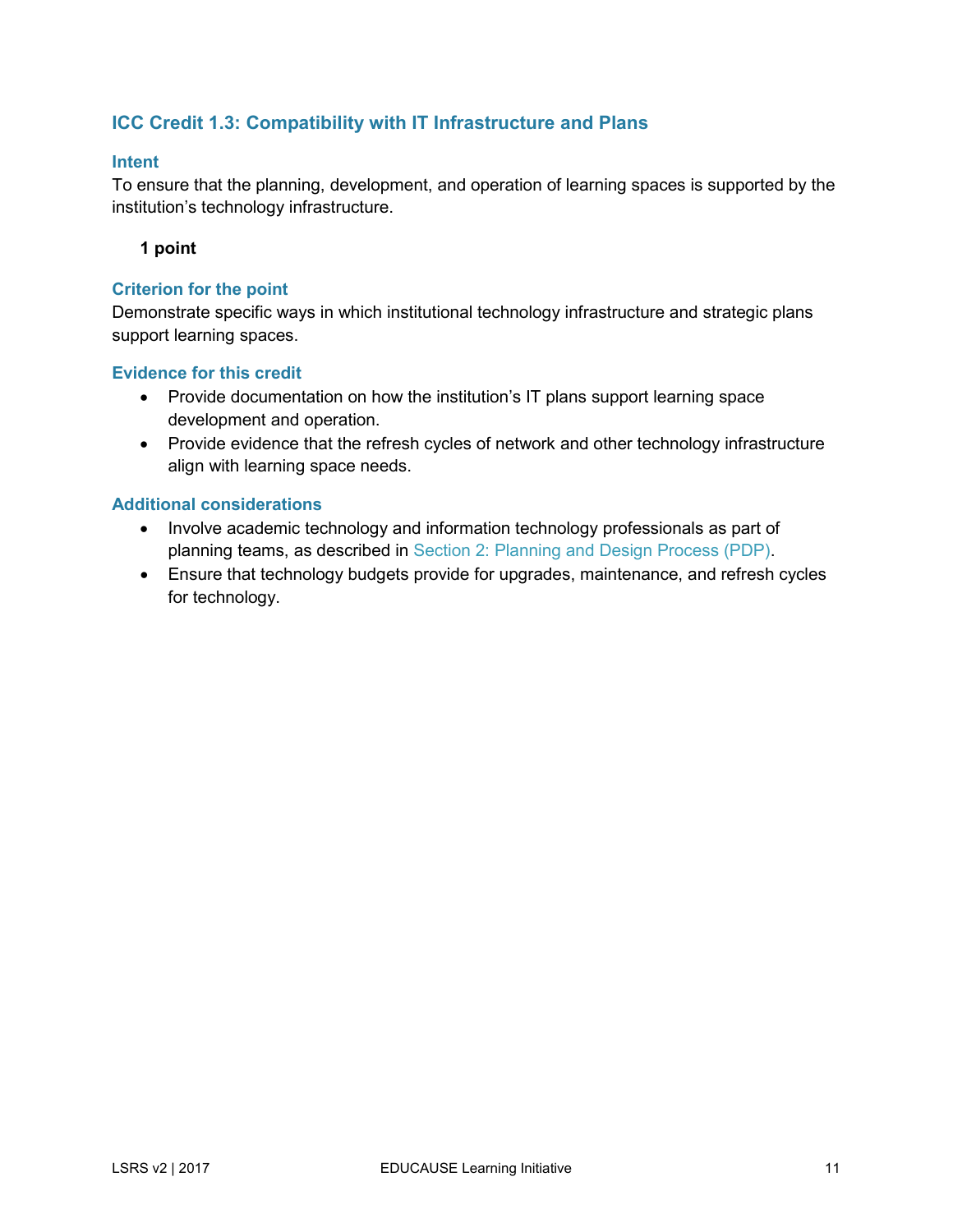### <span id="page-11-0"></span>**ICC Credit 1.4: Commitment to Evidence-Based Research and Assessment**

#### **Intent**

To develop and implement a regular, iterative process of research and assessment that informs development of learning spaces and contributes to an institutional culture of evidence-based design.

**1 point**

#### **Criterion for the point**

Create and maintain a learning space assessment and evaluation plan that involves multiple campus stakeholder groups with defined iterative evaluation cycles.

#### **Evidence for this credit**

Provide research and assessment plans and reports, including evidence of campus stakeholder engagement.

- Conduct postoccupancy space performance evaluation(s).
- Provide regular, ongoing forums for user feedback on specific learning space(s) to improve support and operations.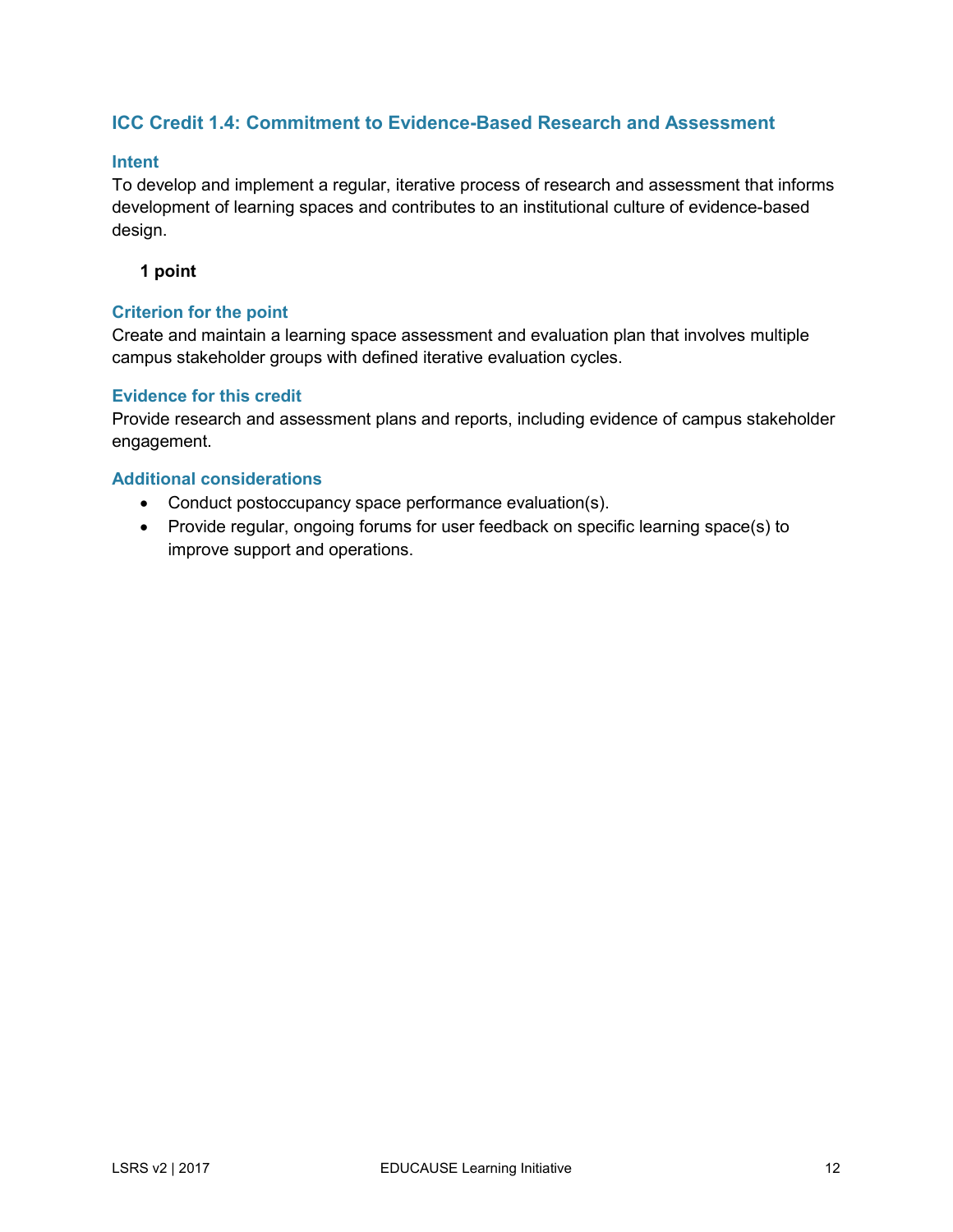### <span id="page-12-0"></span>**ICC Credit 1.5: Campus Leadership for Learning Spaces**

#### **Intent**

To provide leadership, i.e., through creative, innovative projects, in integrating learning spaces with academic or IT strategies.

#### **1 point**

#### **Criterion for the point**

Integrate learning spaces with strategic IT, school, and/or academic department contexts in a creative or innovative way that falls outside ICC credits 1–4.

#### **Evidence for this credit**

Provide evidence of an initiative, project, policy, or procedure that integrates learning space planning or design with the academic or campus IT context and in a new or innovative way.

- Demonstrate impacts of innovative leadership, such as new policies or practices around learning space development and design.
- Establish new benchmarks for renovation or new construction of learning spaces with institutional buy-in.
- Create a campus learning space committee or similar body that provides principles and guidelines for learning spaces.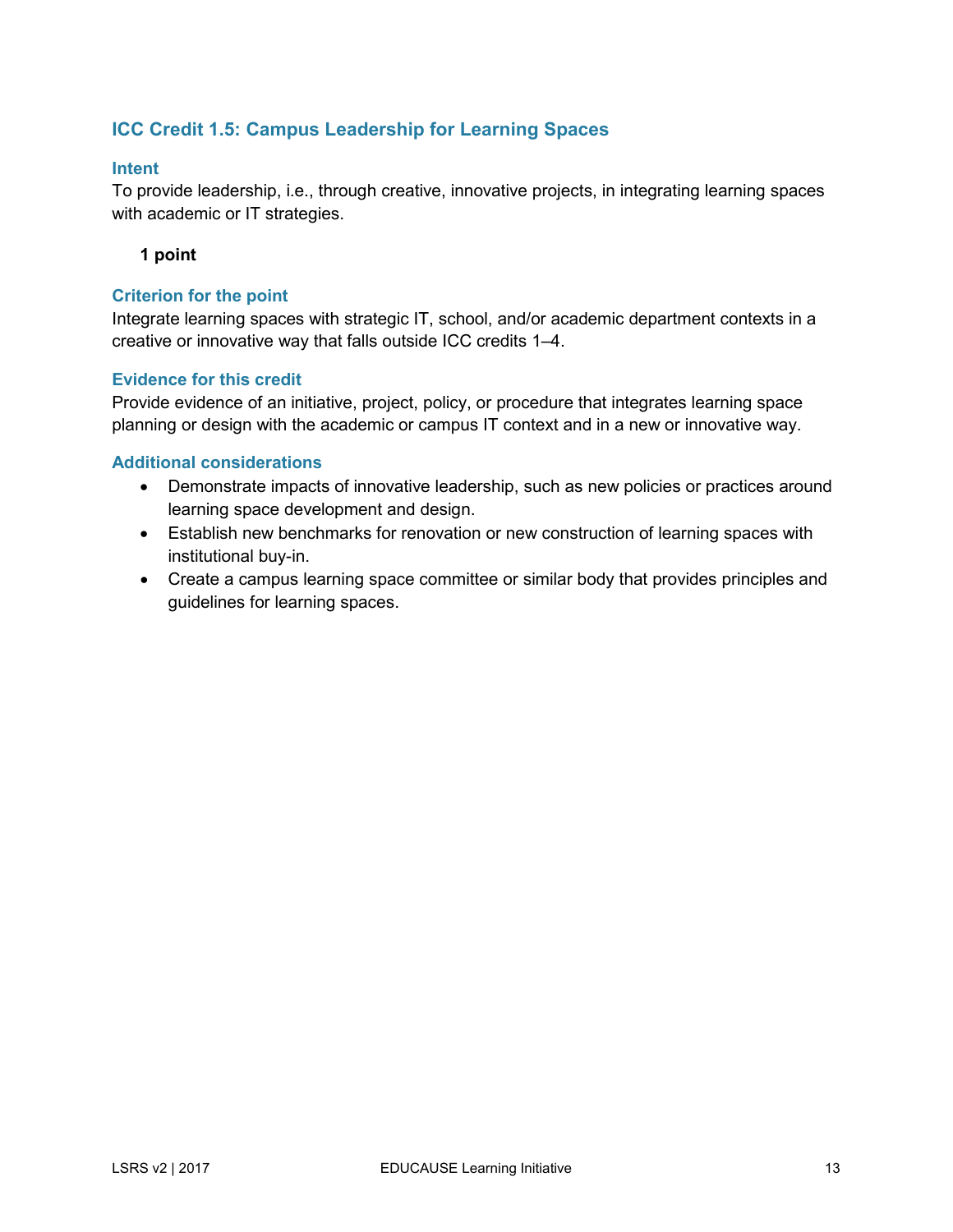### <span id="page-13-0"></span>**Section 2: Planning and Design Process (PDP)**

Credits included in this section:

- 2.1 Stakeholder Engagement
- 2.2 Evidence-based Planning and Design
- 2.3 Pilots and Prototype
- 2.4 Evaluation Plan
- 2.5 Dissemination of Findings

Total points available in this section: 7

Weighted percentage of total points available: 15%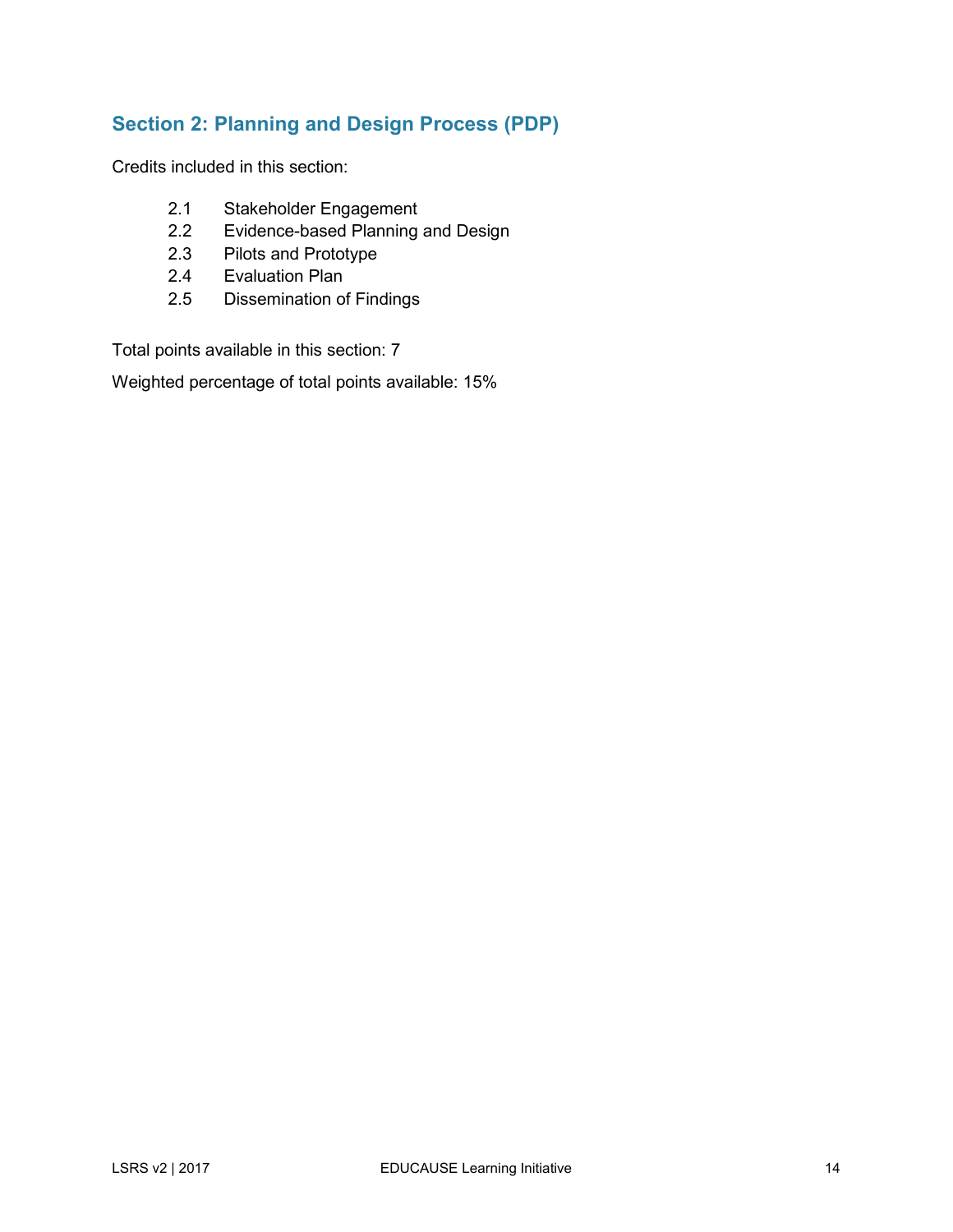### <span id="page-14-0"></span>**PDP Credit 2.1: Stakeholder Engagement**

#### **Intent**

To involve and include all stakeholders and strategic partners of the learning spaces planning process.

#### **1 point**

#### **Criterion for the point**

Include stakeholder involvement in all stages of the planning and design processes.

#### **Evidence for this credit**

Provide evidence of substantive engagement of the users, operators, and senior administrators to offer input on needs, feedback on proposed solutions, and evaluation of what has been done. Engage stakeholders through workshops, interviews, surveys, observational studies, photo diaries, town hall meetings, charrettes, or other means.

#### **Additional considerations**

Stakeholders could include representatives of instructors, learners, curriculum development staff (such as a teaching and learning center), academic technology/IT staff, facilities planning, alumni, and administration:

- Demonstrate engagement on a project basis where appropriate.
- Provide a communications plan that is designed to inform stakeholders of relevant information and to allow them to provide ongoing input.
- Provide summaries of meeting notes, user surveys, reports, or other written evidence of engagement.
- Solicit evidence during development of the planning and/or design process to provide feedback on concepts, progress plans, and/or pilot projects.
- Gather input after space occupancy to ensure programmatic and user needs continue to be met.
- Provide evidence of attempts to engage stakeholders to give feedback on how well existing learning spaces are performing.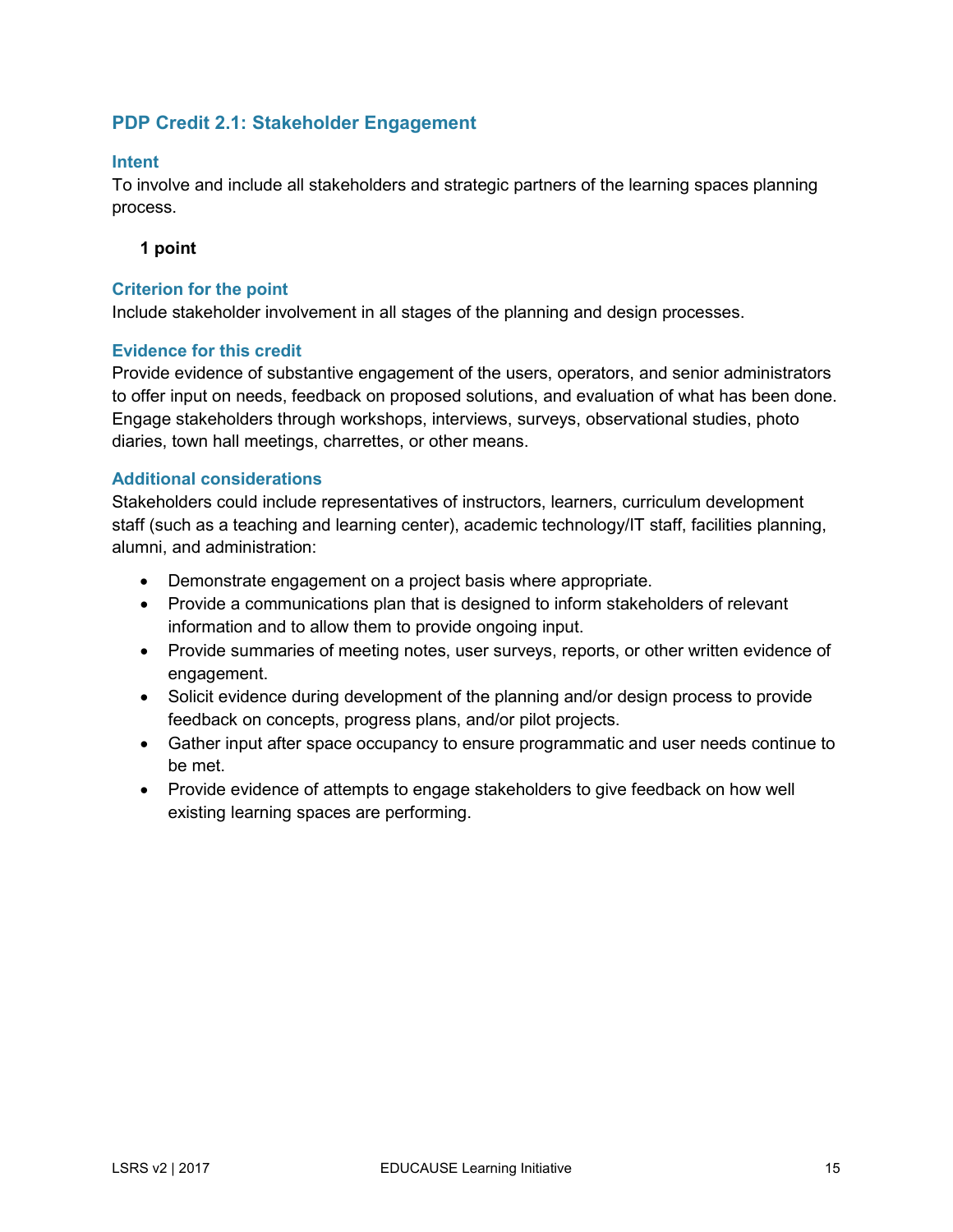### <span id="page-15-0"></span>**PDP Credit 2.2: Evidence-Based Planning and Design**

#### **Intent**

To base planning or design on research and/or documented best practices in learning space strategy and design.

#### **1–2 points**

#### **Criteria for the points**

*To obtain 1 point, do both of the following:*

- 1. Consult literature, online resources and other experts in the field.
- 2. View peer exemplars virtually.

*To obtain an additional point, do the following:* On-site visits of exemplars locations.

### **Evidence for this credit**

- Provide documentation of consultation with published best-practices, benchmarking tours, or consultation with a recognized learning space planner/design expert.
- Provide documentation that associates specific design strategies employed with corresponding best practices.

- Investigate literature on best practices in learning space design.
- Benchmark successful spaces or inspirational examples (e.g., via tours, reports, etc.).
- Conduct benchmarking tours to talk with peers about spaces they have developed.
- Engage on-campus or external learning space planning/design experts.
- Allocate project funds to support these activities.
- For ideas on process, consult the [Learning Space Toolkit.](http://learningspacetoolkit.org/)
- For images and information on comparable spaces, consider the [FLEXspace](http://flexspace.org/) repository of learning spaces.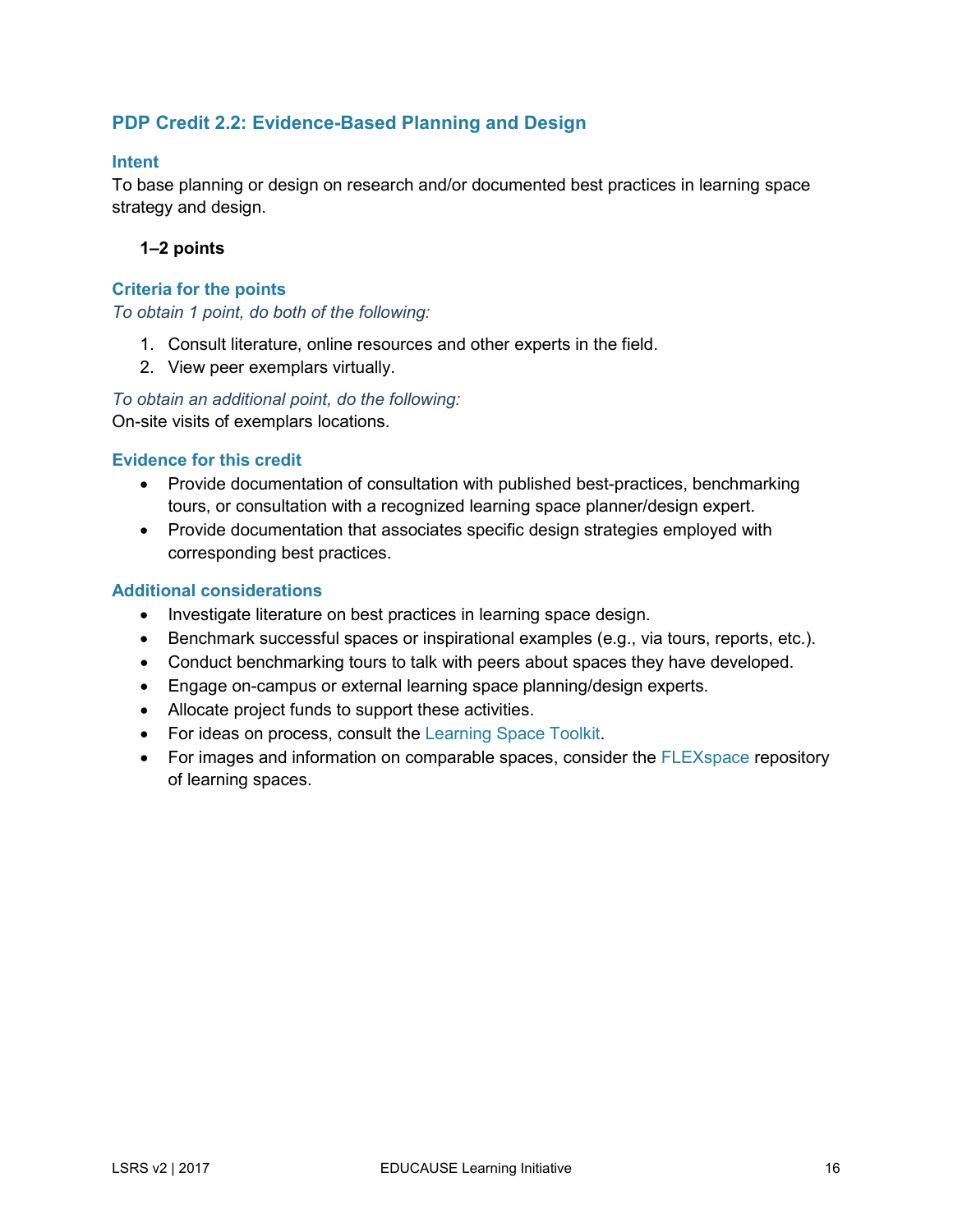### <span id="page-16-0"></span>**PDP Credit 2.3: Pilots and Prototypes**

#### **Intent**

To designate a space, room, or building to serve as a prototyping space for ideas to be considered in learning space design.

#### **1–2 points**

#### **Criteria for the points**

#### *To obtain 1 point, do the following:*

Use the design, installation, and testing of an existing space to test concepts and drive consensus around strategies for new design solutions for a space.

#### *To obtain an additional point, do the following:*

Convert or allocate a space for ongoing human scale prototyping or build a dedicated space to use as an institutional resource for this purpose. Use this space to create tangible mock-ups to assess proposed design elements through at scale prototyping of proposed solutions.

#### **Evidence for this credit**

Photographs, plans (if applicable), and documentation of procedures of prototyping.

- *Physical mock-up:* Create physical approximations of design features (e.g., full-scale mock-ups with temporary materials to represent key attributes of the proposed space(s)).
- *Functional prototype:* Modify an existing space to test functionality of the proposed design, new tools, or systems. Bring in learners, instructors and others who are likely going to use or be responsible for the space in some way to go through structured exercises of uses instructors expect to make of it.
- *Pilot space:* Build a working prototype of a learning space design with proposed materials, technology, and dimensions to evaluate through actual use (e.g., prior to building additional spaces).
- *Component test:* Acquire key components in reduced quantities (e.g., chairs, furniture, etc.) from vendor partners to make available to instructors, learners and others so that they can "try out" some of the possible furniture, software, AV controls, or other elements that are being considered for this space/project.
- Evaluate of the above pilots through observational studies, surveys, use diaries, data capture, interviews, questionnaires, etc.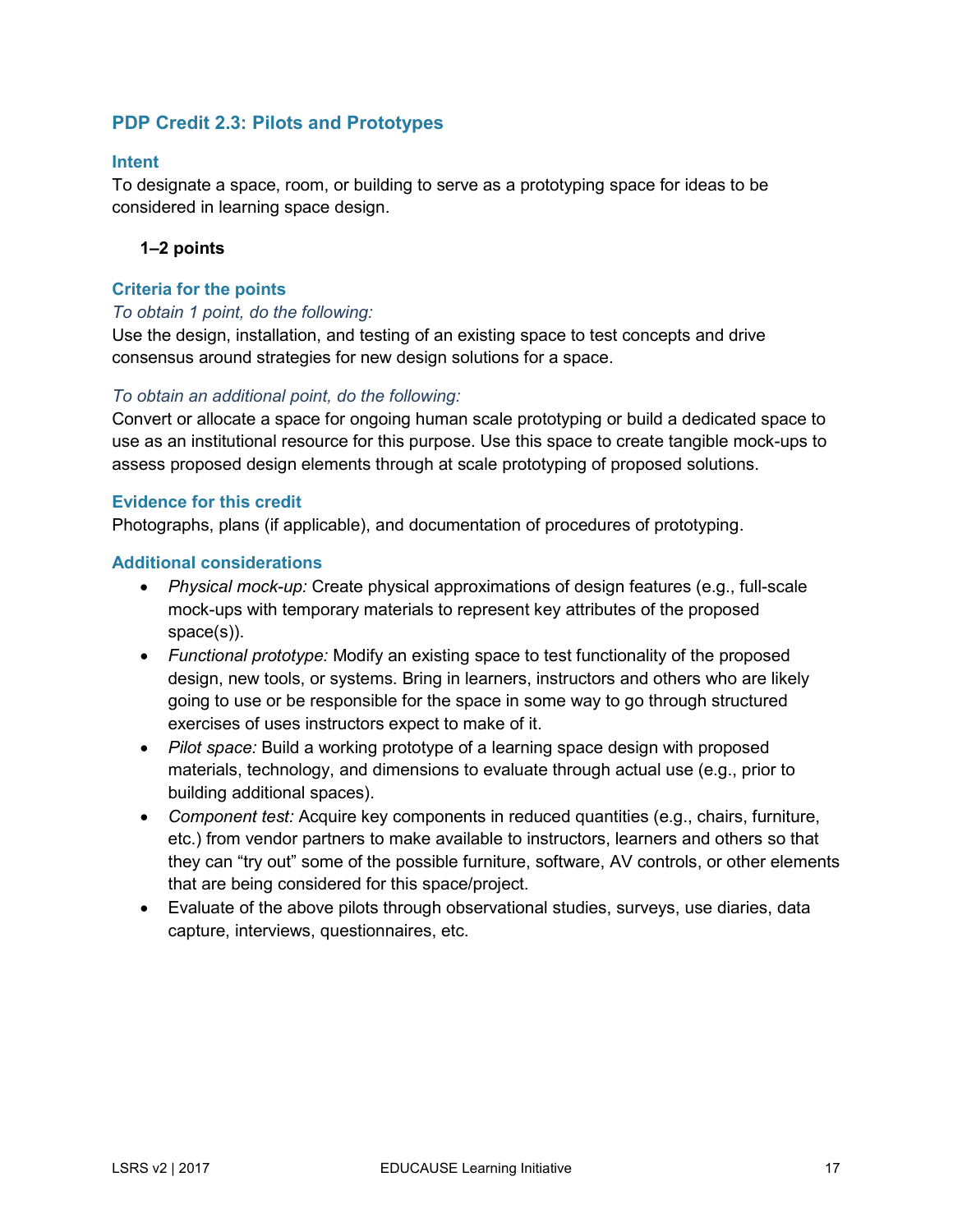### <span id="page-17-0"></span>**PDP Credit 2.4: Evaluation Plan**

#### **Intent**

To determine whether the potential of learning spaces has been realized in practice.

**1 point**

#### **Criterion for the point**

Create an evaluation plan to determine the degree to which the design aspirations or goals have been met and provide plan documentation.

#### **Evidence for this credit**

Provide documentation of the evaluation methodology and a timetable for the assessing learning spaces campus-wide.

- Assess the space performance in relation to the project goals.
- Identify observable, concrete measures of success.
- Ensure that stakeholder questions have been addressed in the evaluation plan.
- Employ multiple means of evaluation (e.g., quantitative, qualitative, observation).
- Gather baseline data (e.g., usage and satisfaction) and compare with postoccupancy evaluation of the same.
- Utilize established survey instruments, scoring rubrics, or other assessment tools.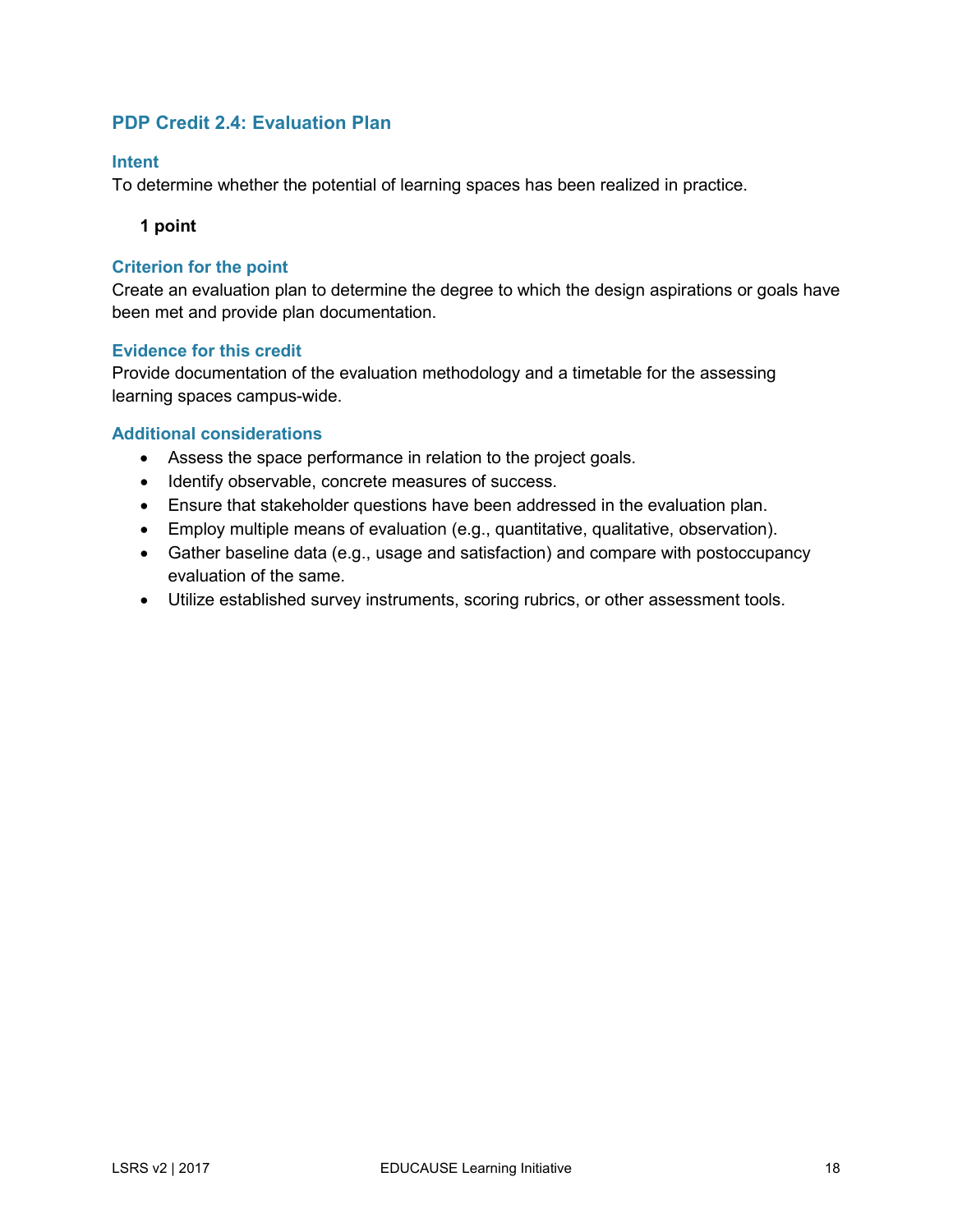### <span id="page-18-0"></span>**PDP Credit 2.5: Dissemination of Findings**

#### **Intent**

To share findings and lessons learned from the research, planning, piloting, or evaluation of learning space(s).

#### **1 point**

#### **Criterion for the point**

Make publicly available research, evaluation, piloting, or planning findings so that other institutions can benefit from this work.

#### **Evidence for this credit**

Upload relevant information to [FLEXspace](http://flexspace.org/) and make it available to the community. Alternatively, produce evidence of the dissemination of findings via channels such as conference sessions, journal articles, or published reports.

- Make findings and project design information available through institutional websites.
- Findings can contain engagement strategies, best practices employed, evaluation findings, key design principles that informed the design, and pilot projects.
- Publish articles or papers.
- Host or participate in conference or symposium with published and/or recorded proceeding.
- Contribute to a repository of learning space case studies.
- The LSRS process should be considered a source of ongoing documentation of the thinking and strategic, implementation, and assessment process for space planning for teaching. It is the institutional memory for learning space design for the campus.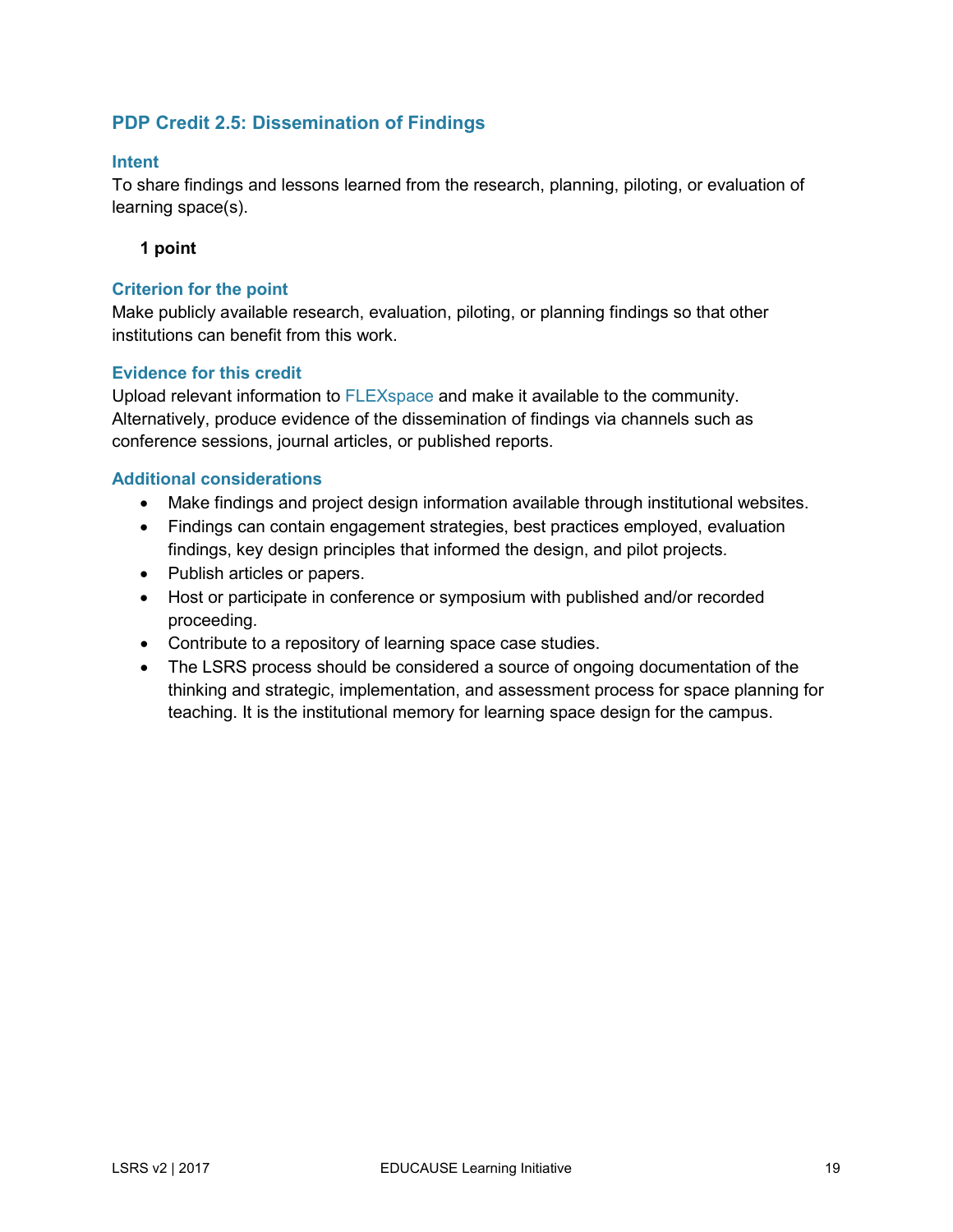### <span id="page-19-0"></span>**Section 3: Support and Operations (SO)**

Credits included in this section:

- 3.1 Support
- 3.2 Space Orientation and Training
- 3.3 Training of Support Team
- 3.4 Faculty Development
- 3.5 Financial Sustainability of Operations
- 3.6 Scheduling Systems
- 3.7 Diverse Patterns of Use

Total points available in this section: 7

Weighted percentage of total points available: 15%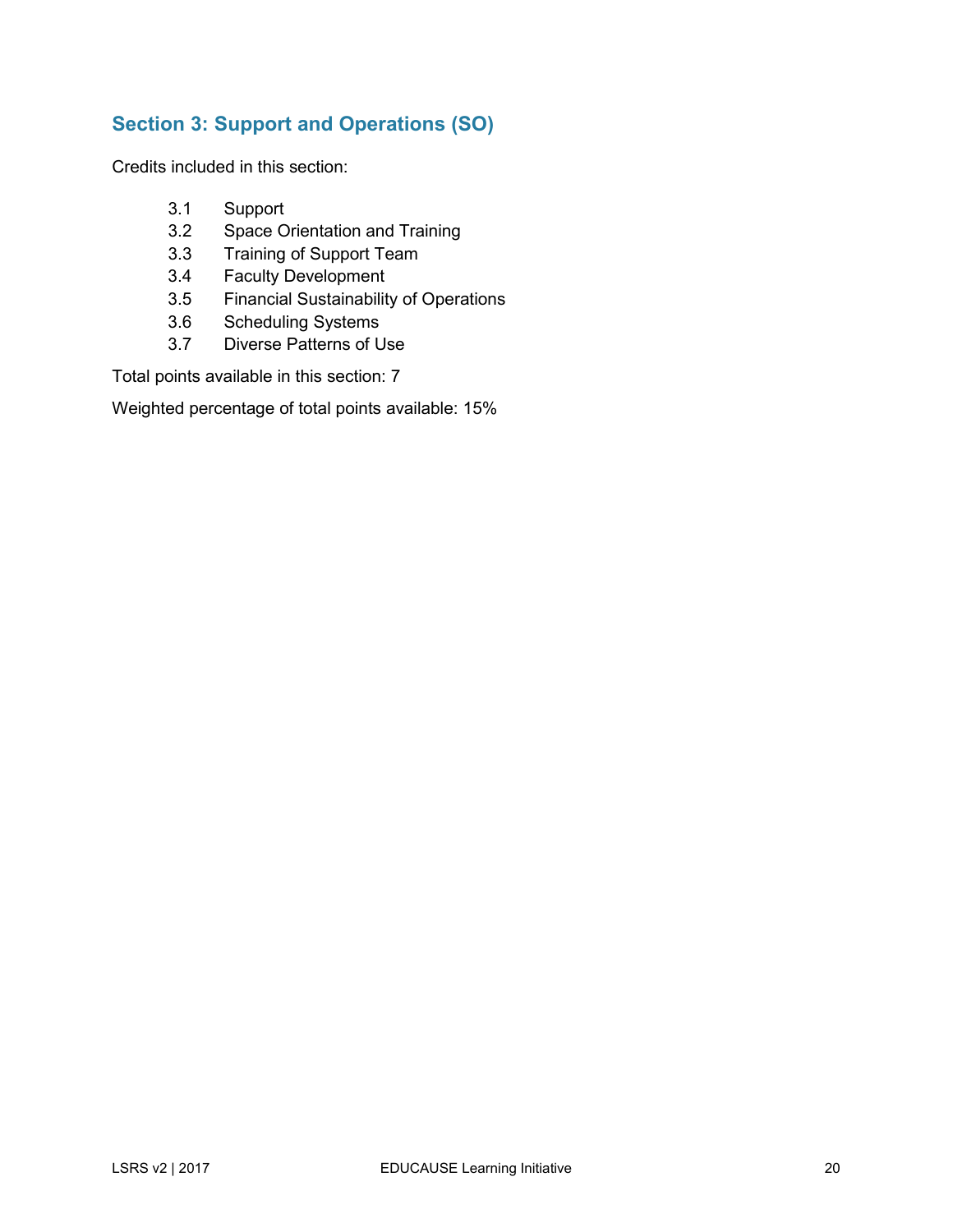### <span id="page-20-0"></span>**SO Credit 3.1: Support**

#### **Intent**

To provide ongoing, timely, physical and/or virtual support for learning spaces.

**1 point**

#### **Criteria for the point**

*To obtain credit, do all of the following:*

- 1. Provide the ability to contact support professionals for immediate or just-in-time help from within the learning space.
- 2. Provide the ability for support professionals to remotely monitor and control room systems to identify and respond to problem issues.
- 3. Provide documentation in the space and/or online that describes the capabilities of the room and answers frequently asked questions.

#### **Evidence for this credit**

- Provide a support link so that users can directly communicate with classroom support professionals.
- Provide virtual support via remote desktop or similar technology such that media/ technology configurations can be viewed and adjusted remotely.
- Provide analysis of log system used to collect analytics data on room status to more efficiently maintain the room.
- Provide illustrative resources (e.g., with a video) that demonstrate potential activities and configurations of space, as well as frequently encountered issues and their solutions.
- Create and implement a furniture management plan that provides direction on how furniture should "reset" to a default configuration and how it can be easily converted to multiple layouts.

- Provide supplemental support during initial commissioning period for new spaces and at the beginning of a new term (when instructors may be trying new approaches) for existing spaces.
- Consider clustering learning spaces together or distributing support services throughout campus to ease support service.
- Assign a learning space professional to act as main point of contact for managing furniture, technology, and equipment.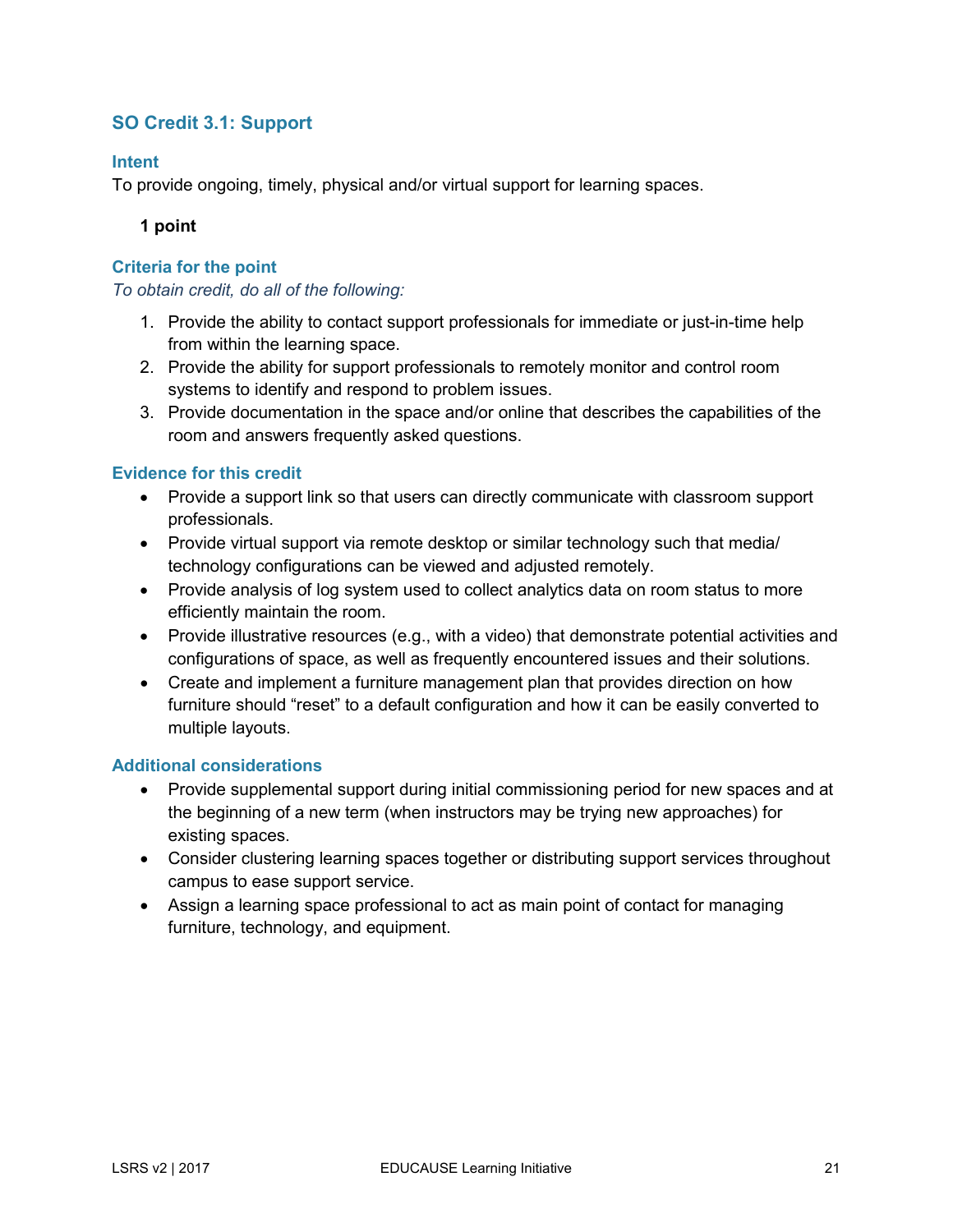### <span id="page-21-0"></span>**SO Credit 3.2: Space Orientation and Training**

#### **Intent**

To ensure that orientation and training on the specifics of a learning space are available to the learners, instructors, and staff using them.

#### **1 point**

#### **Criteria for the point**

#### *To obtain credit, do both of the following:*

- 1. Offer a regularly scheduled user orientation (or user orientation on demand) that introduces the functionality of the furniture, technology, audio, lighting, and other equipment and environmental systems associated with the space.
- 2. Provide online tutorials with suggested room configurations, including explanations of feasible options and activities the room can support. This resource may be combined with online resources created for [SO Credit 3.1: Support.](#page-20-0)

#### **Evidence for this credit**

- Provide link to schedule of orientation(s) or request form for on demand orientation.
- Provide link to online tutorials.

- Orientation sessions could include presentations or instructional scenarios to show how technology systems in the room could be utilized to support pedagogical activities.
- Provide a rehearsal space with equivalent technologies where instructors can receive an orientation and associated training and coaching. Rehearsal spaces may also provide video capture for later review.
- Provide incentives for instructors to attend orientation sessions.
- Consider that a default furniture configuration might not indicate a layout at all, but require all chairs and tables to be pulled to the side and stacked or nested after each session, encouraging the next class to consider how it would like to arrange the furnishings to best suit its learning activity.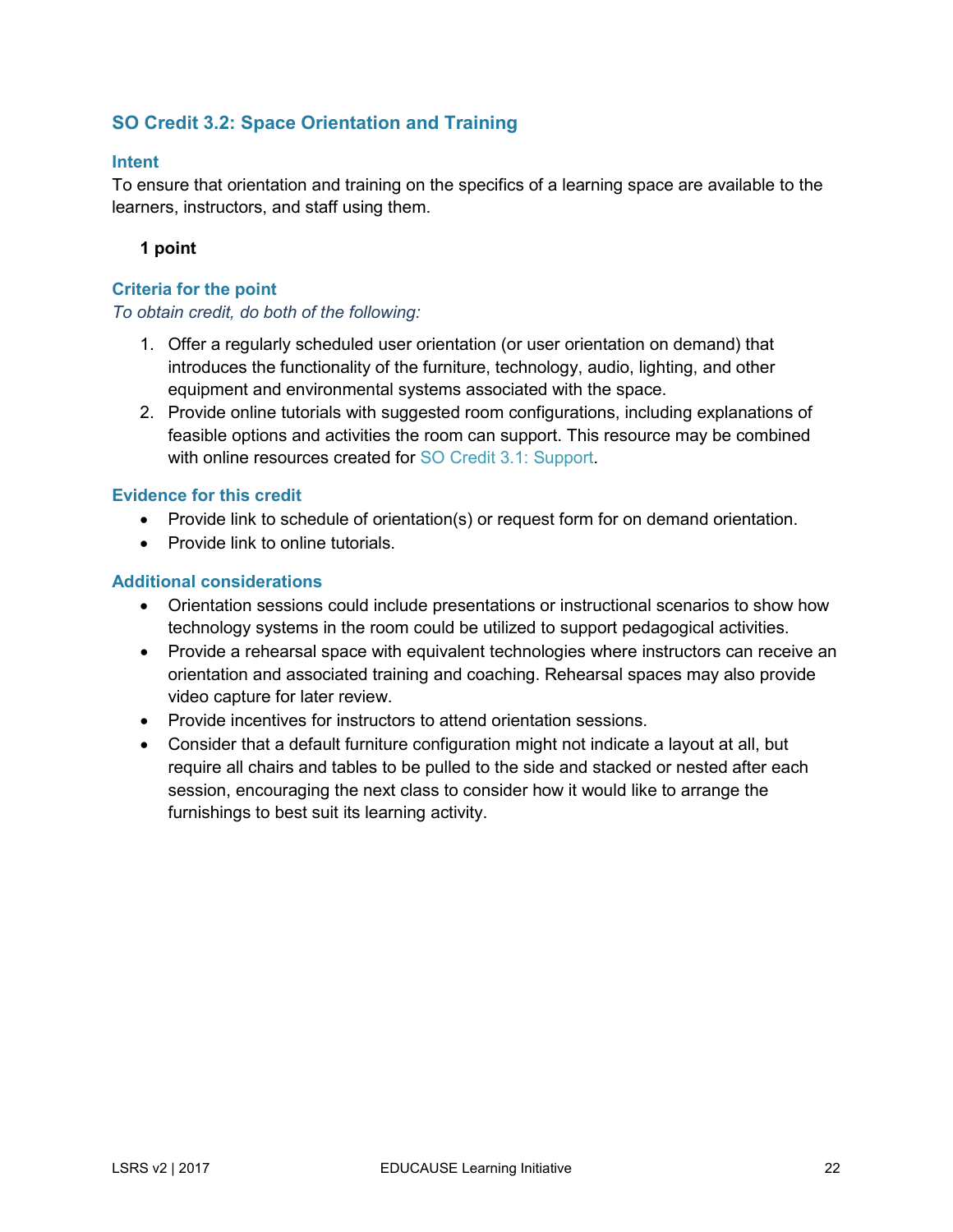### <span id="page-22-0"></span>**SO Credit 3.3: Training of Support Team**

#### **Intent**

To ensure that the learning space support team can troubleshoot, solve, and address commonly encountered problems in the learning space reactively and proactively.

#### **1 point**

#### **Criterion for the point**

Create, execute, and evaluate an internal training program for staff, including defining the necessary competencies, hypothetical problem scenarios and solutions, and success measures, including but not limited to customer service skills and tools and technology training.

#### **Evidence for this credit**

- Provide link to training website with copy of course materials.
- Provide evidence of staff competencies (e.g., response times, call numbers, escalation paths, etc.).

- Create user profiles that describe the needs and typical activities for different types of users.
- Map the user/customer journey and identify service points where services need to be provided.
- Require staff to achieve certification in tools or technology (for example, the InfoComm [CTS certification](https://www.infocomm.org/cps/rde/xchg/infocomm/hs.xsl/certification.htm) for AV professionals).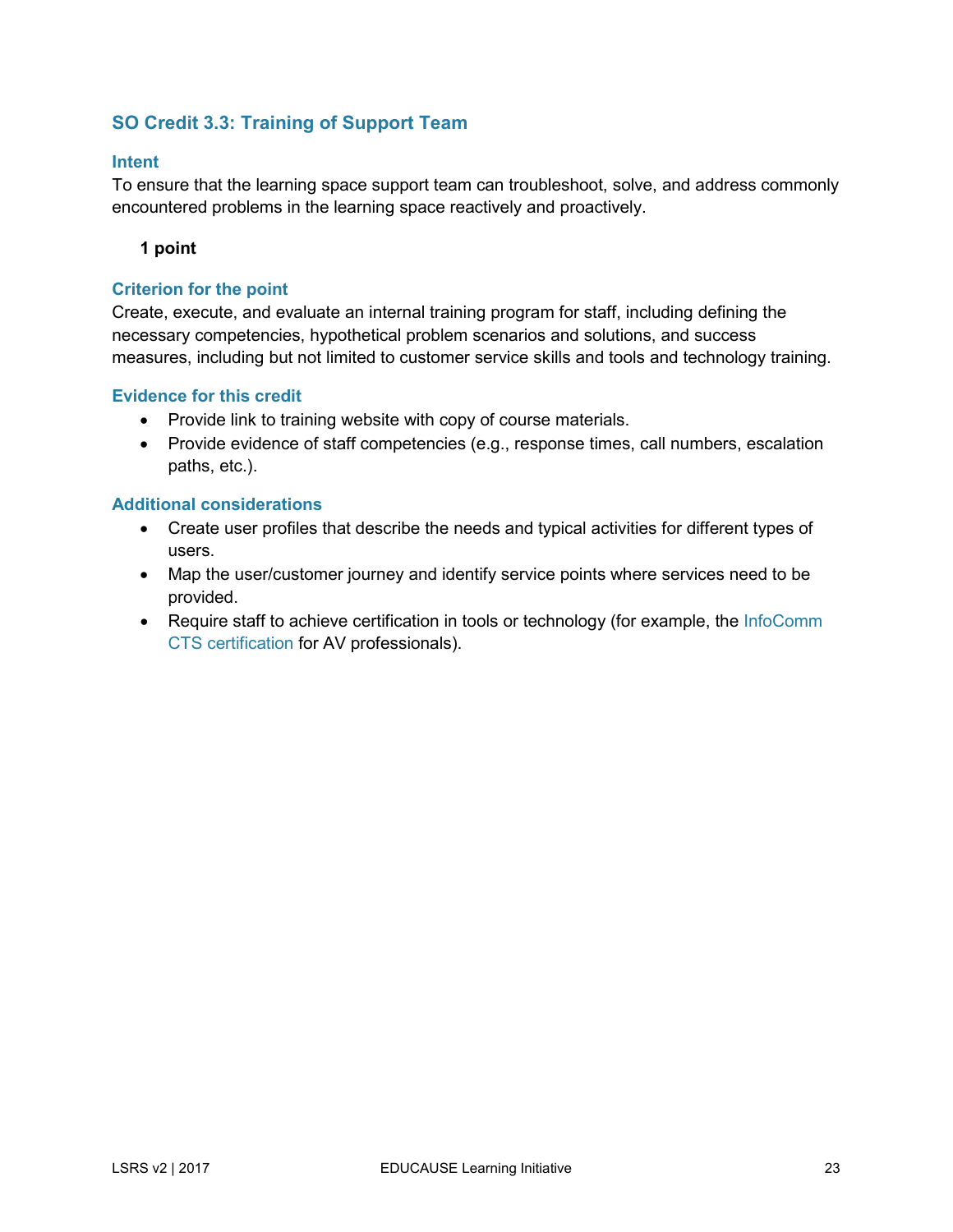### <span id="page-23-0"></span>**SO Credit 3.4: Faculty/instructor Development**

#### **Intent**

To enable continuous learning and development of faculty and instructors in the use of new technology, tools, and capabilities of learning spaces.

#### **1 point**

#### **Criteria for the point**

#### *To obtain credit, do both of the following:*

- 1. Offer educational opportunities for faculty and instructors to learn about new techniques and technologies, take best advantage of affordances to support in-class strategies, and discuss opportunities and challenges with peers and support staff.
- 2. Provide online resources such as articles, FAQs, and support contact information to assist faculty.

#### **Evidence for this credit**

- Provide link to workshops, consultations, and faculty/instructor development services and offered activities.
- Provide link to online resources or tutorials.
- Provide summary of annual data on offered activities.

- Provide space and consultation services to assist faculty and instructors in developing classroom materials and activities.
- Facilitate the observation, evaluation, and coaching of faculty and instructors in reviewing their teaching practices through the use of rehearsal spaces, video capture, or observation in the teaching space itself.
- Offer case studies for use of the space that describe learning objectives, teaching activities used, benefits, and outcomes.
- Facilitate the creation of a faculty and instructors community of practice focused on best uses of learning space affordances.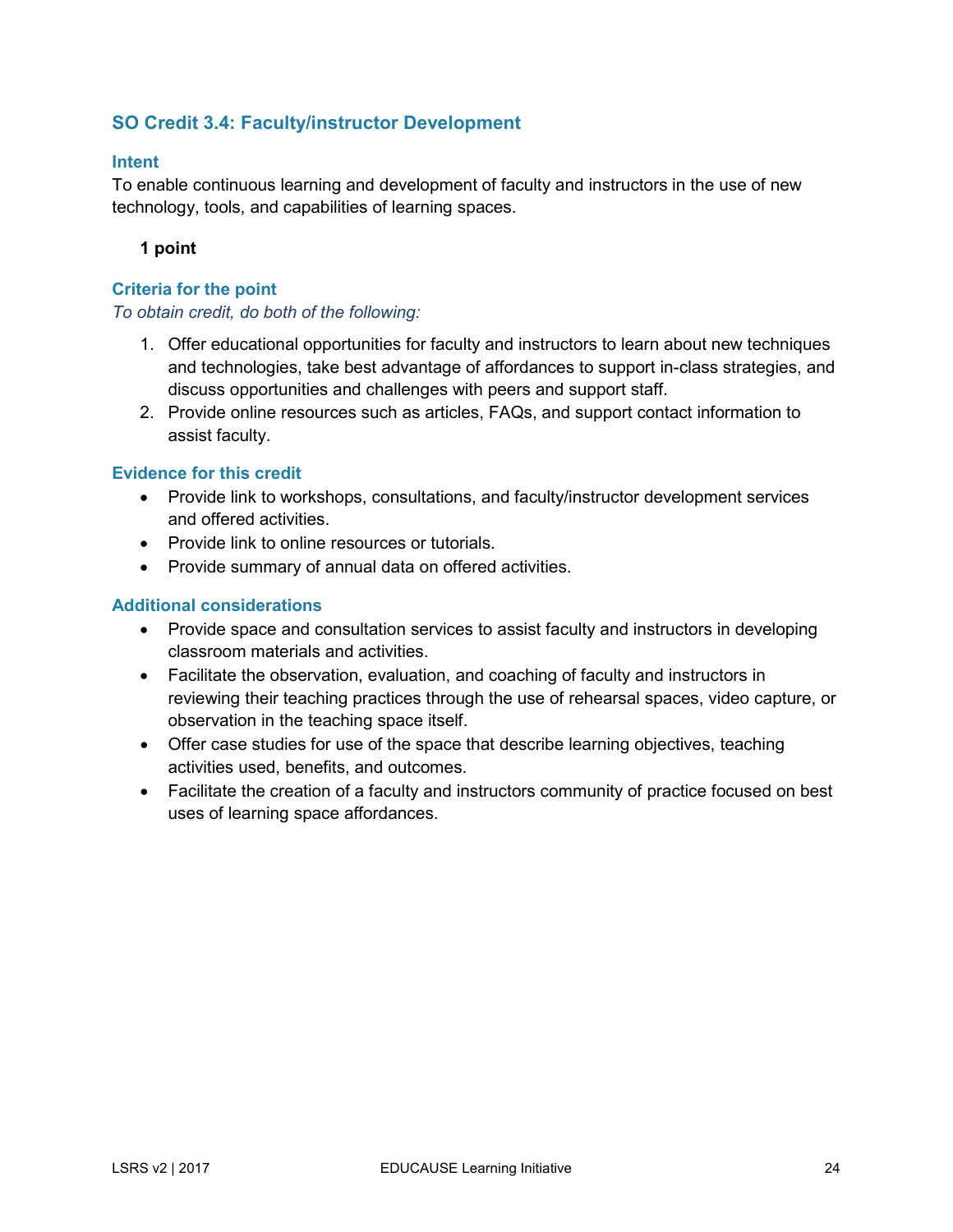### <span id="page-24-0"></span>**SO Credit 3.5: Financial Sustainability of Operations**

#### **Intent**

To manage resources so that learning spaces can perform as intended and be maintained, supported, and improved over time.

#### **1 point**

#### **Criteria for the point**

#### *To obtain credit, do both of the following:*

- 1. Create, execute, and evaluate a resource management plan for learning spaces that covers anticipated expenditures for technology, furniture, and operations.
- 2. Maintain a clear process to update annually the resource management plan that reflects changes in technology and use patterns such that equipment and staffing expertise stays current.

#### **Evidence for this credit**

- Provide link to multiyear resource management plan that covers the life cycle of learning spaces.
- Describe process whereby learning space expenses are factored into the annual budgeting process.
- Provide a multiyear staffing plan in alignment with anticipated changes to technology, including potential updates to certifications.

- The resource management plan should take into consideration the number of staff, their skills, and the continuity of the teams.
- Benchmark resource management planning and allocation at peer schools.
- Develop appropriate chargeback policies for events outside the unit, especially those that are charging participants to come to campus (e.g., summer conferences).
- Coordinate with facilities staff such that appropriate markers and cleaning materials are purchased so that writing surfaces function to their specification.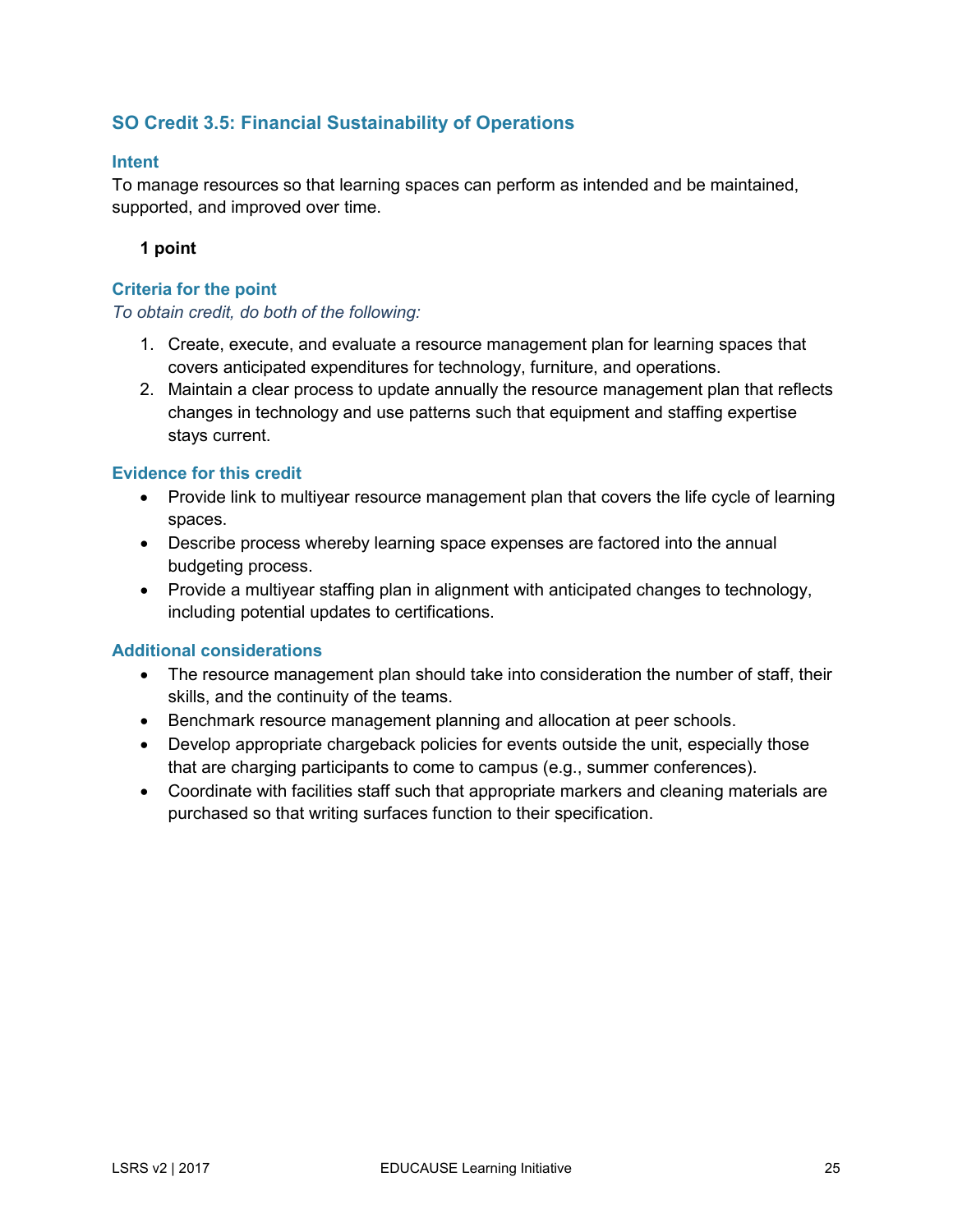### <span id="page-25-0"></span>**SO Credit 3.6: Scheduling Systems**

#### **Intent**

To provide users with a room-scheduling system that enables them to be scheduled in learning spaces that match their teaching or learning needs.

#### **1 point**

#### **Criteria for the point**

#### *To obtain credit, do both of the following:*

- 1. Provide a room-scheduling system for instructors to request teaching space aligned with their teaching needs, which includes information on the type and flexibility of furnishings, potential configurations, and space affordances including available technologies and equipment capabilities.
- 2. Make room-scheduling system data on availability and space attributes and use (such as total net area and area per station/seat) for use by facilities management and academic planners.

#### **Evidence for this credit**

- Provide link to an online room-scheduling system that makes each room's affordances clear so instructors can request spaces that best align with their intended pedagogy.
- The room booking categorization terminology should identify active learning spaces and enable instructors to request them if they wish.
- Provide evidence of transparency on how room-scheduling system makes decisions.

- Incorporate information in the class-scheduling database on walking time/distance between classrooms.
- Investigate how different course schedule grids of various colleges or programs may be a deterrent to the promotion of active learning pedagogies, which usually require more extended class periods to enable collaborative group work or project activities, or to student teams coordinating on interdisciplinary project work.
- Gather information to discover why certain rooms might be more or less popular than others. Conduct data gathering in an ongoing way.
- Provide a listing of room affordances accessible to learners who may wish to use rooms afterhours.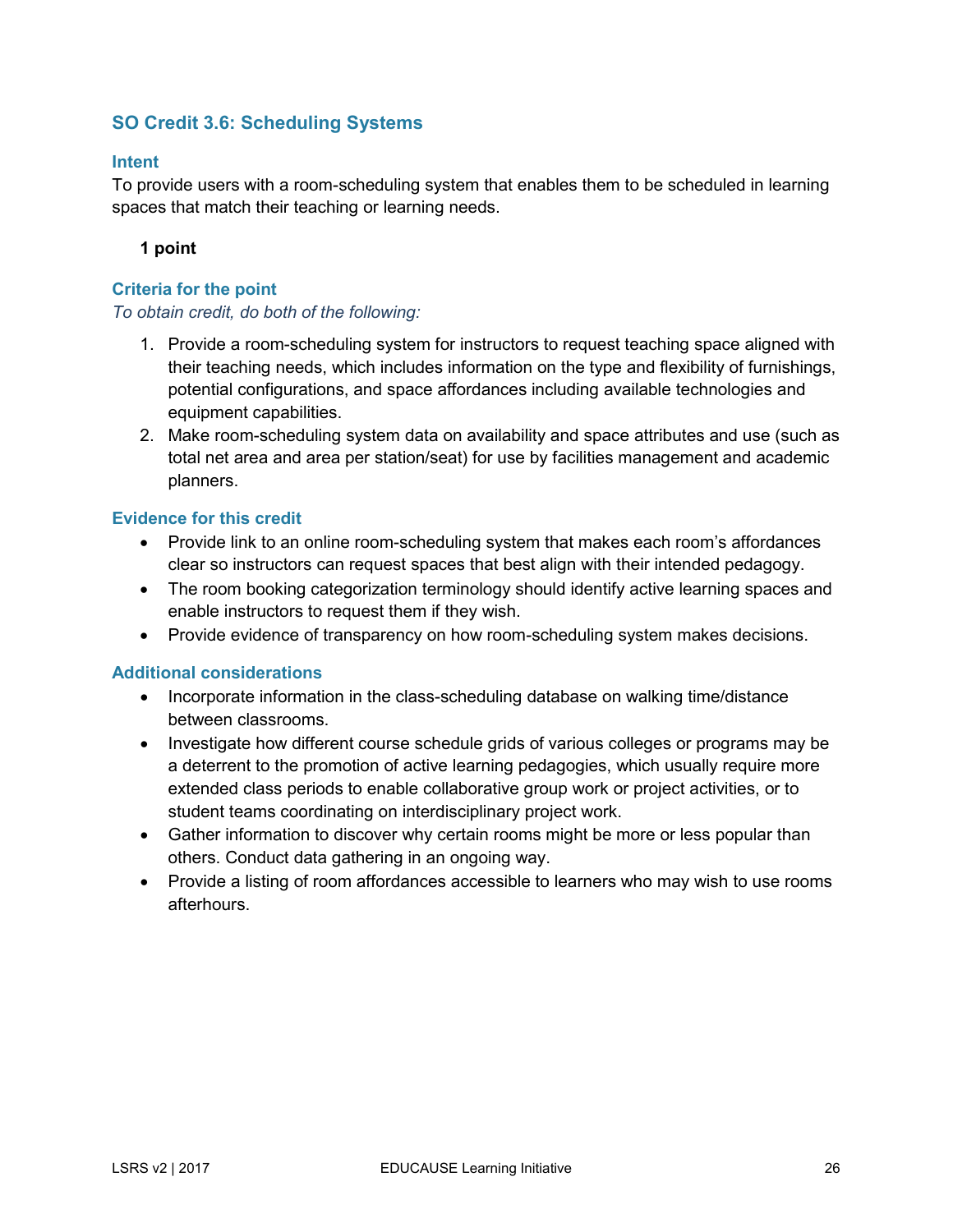### <span id="page-26-0"></span>**SO Credit 3.7: Diverse Patterns of Use**

#### **Intent**

To operate and support learning spaces to enable the highest possible return on investment (ROI) by allowing for learning engagements outside of normal class hours.

**1 point**

#### **Criterion for the point**

Provide flexible access to learning space for learners and instructors outside of typical class times.

#### **Evidence for this credit**

- Provide link to space management policies that permit the use of learning spaces by multiple user populations on demand (e.g., use of classrooms by learners studying at night) or evidence that it is allowed.
- Provide link to an online space booking system that enables groups to seek and reserve meeting spaces to work together.

#### **Additional considerations**

• Spaces should be made available in the evenings, at night, over weekends, and whenever regular classes are not in session (e.g., during summer).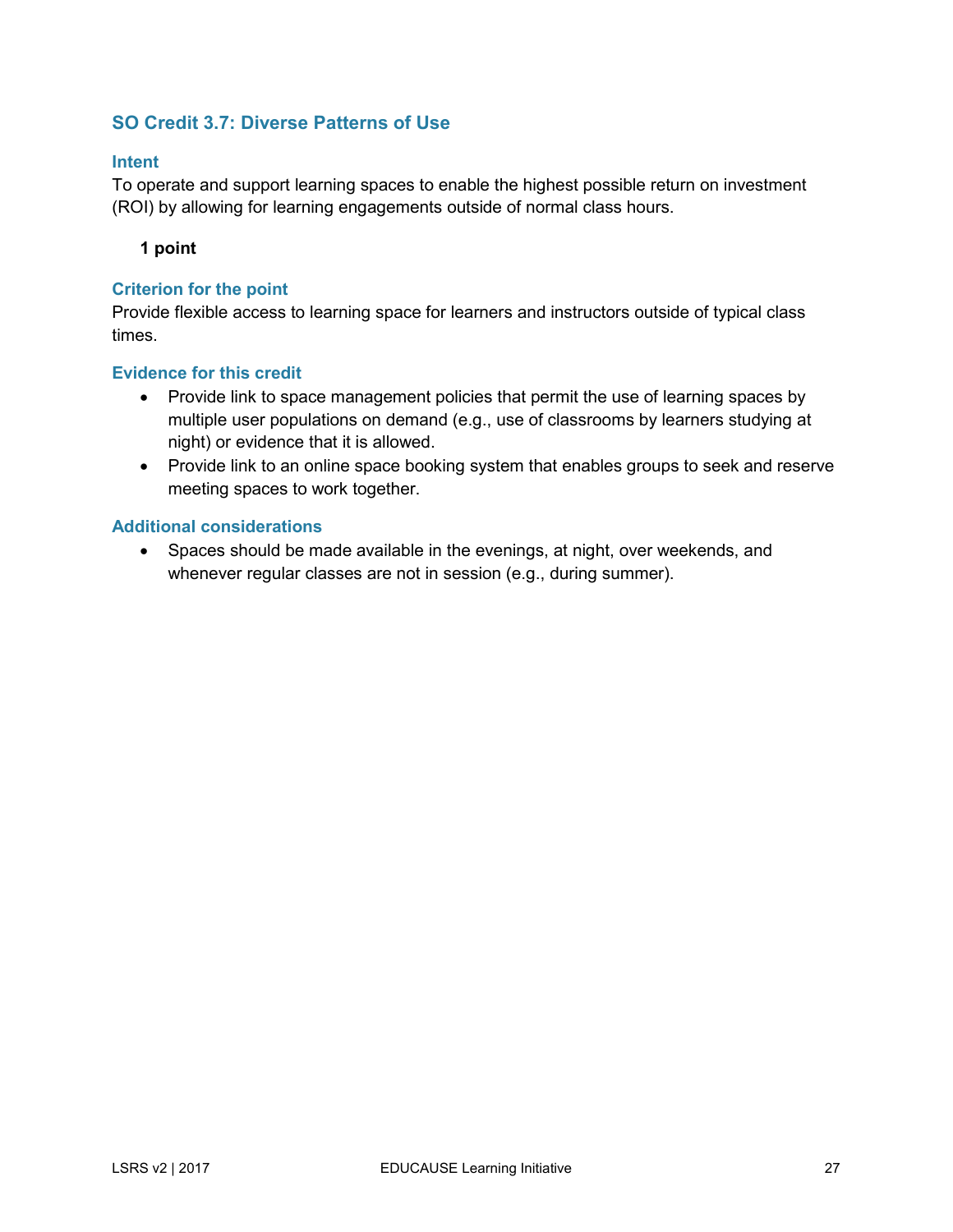# <span id="page-27-0"></span>**Part B: Environment, Furnishings, Layout, and Technology**

[Section 4:](#page-28-0) Environmental Quality (EQ) [Section 5:](#page-37-0) Layout and Furnishings (LF) [Section 6:](#page-50-0) Technology and Tools (TT)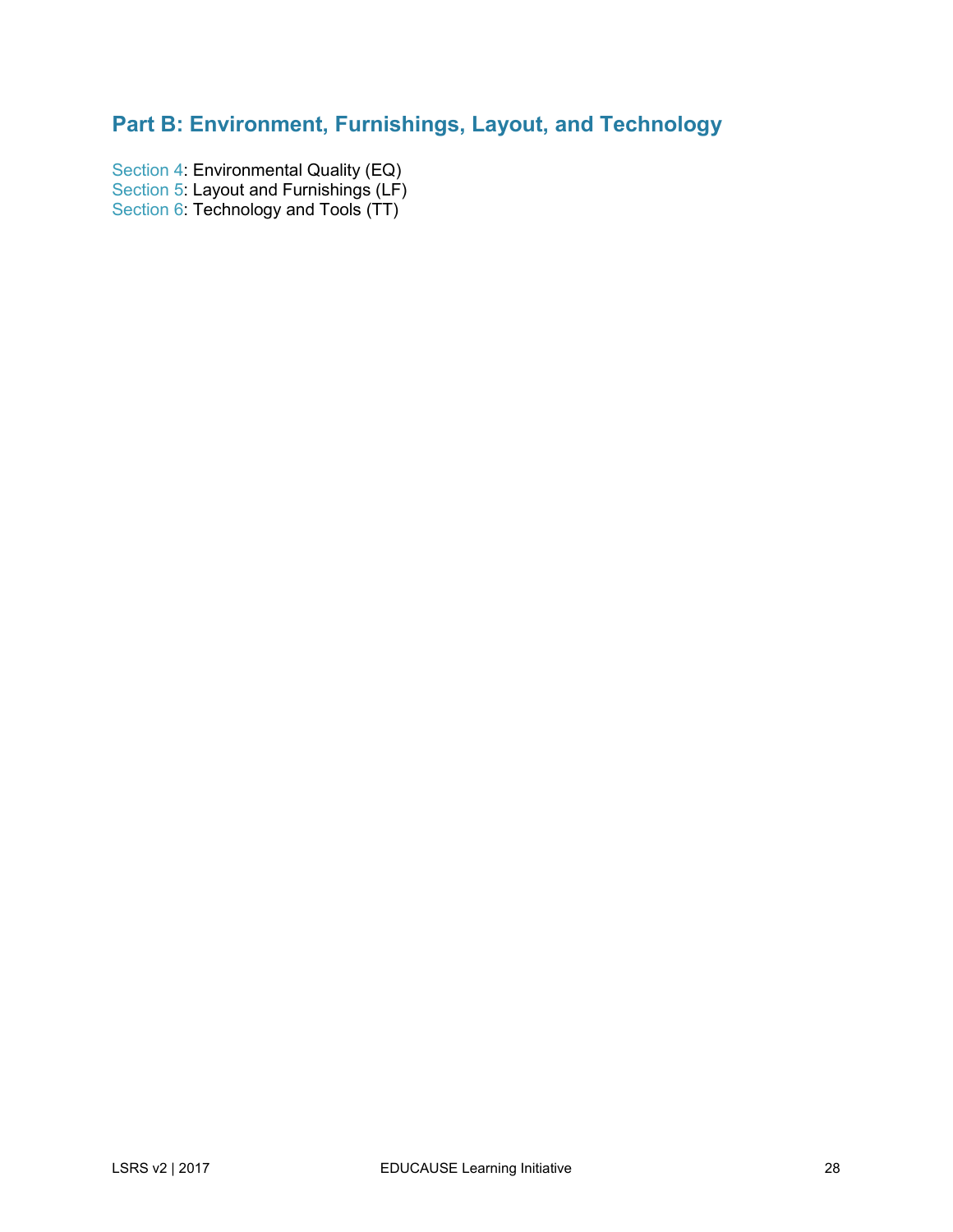### <span id="page-28-0"></span>**Section 4: Environmental Quality (EQ)**

Credits included in this section:

- 4.1 Daylight
- 4.2 Views to Outdoors
- 4.3 Interior Visibility
- 4.4 Lighting Control
- 4.5 Thermal Comfort
- 4.6 Acoustic Quality
- 4.7 Environmental and Cultural Inclusiveness
- 4.8 Accessibility and Universal Design

Total points available in this section: 9

Weighted percentage of total points available: 20%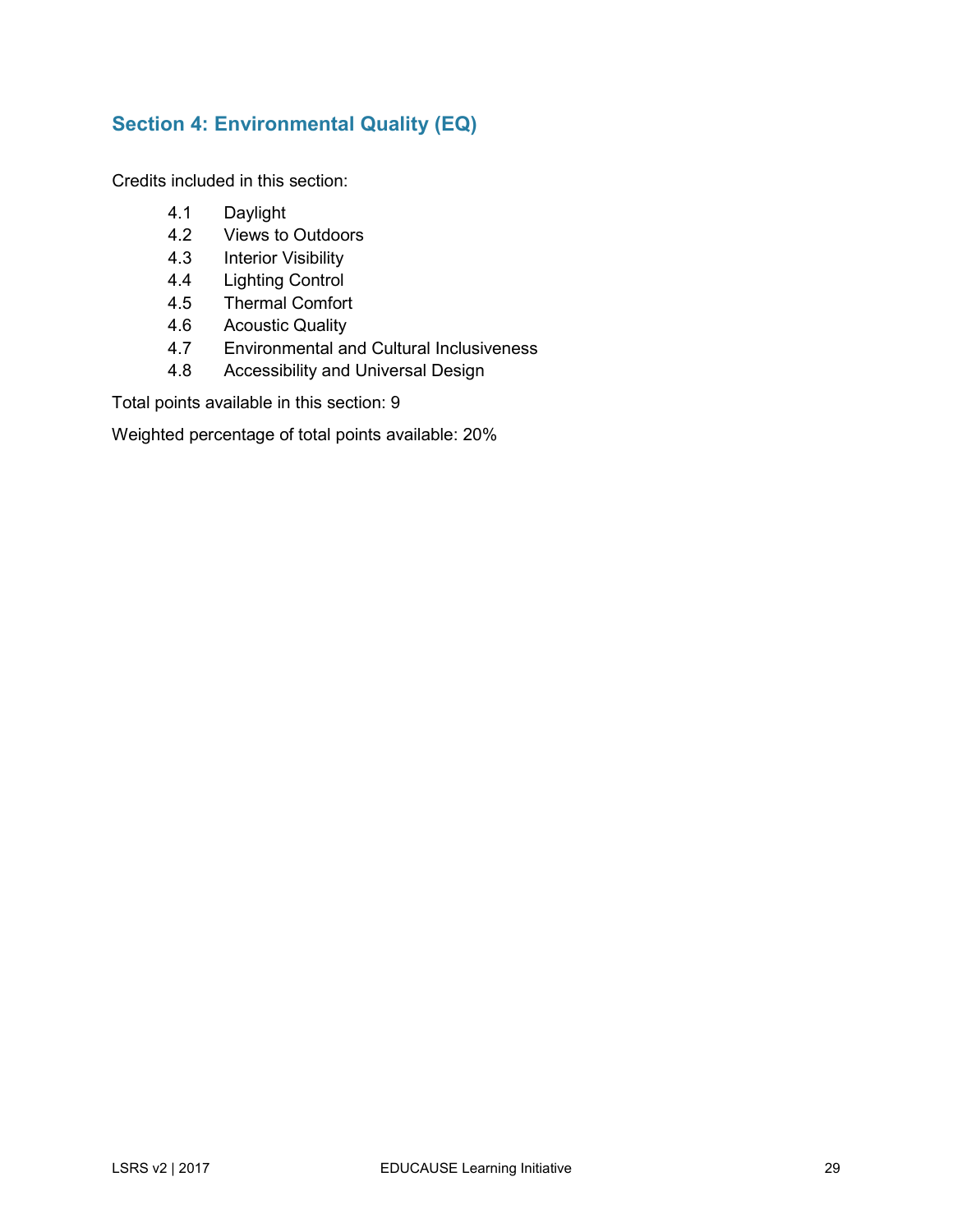### <span id="page-29-0"></span>**EQ Credit 4.1: Daylight**

#### **Intent**

To support learning and improve concentration and engagement by providing daylight into learning space.

#### **1 point**

#### **Criterion for the point**

Provide direct access (e.g., windows) or indirect access (e.g., skylights or clerestory windows) to daylight and the means to control it with veiling screens, blinds, or blackout screens.

#### **Evidence for this credit**

- Photographs of the space.
- Architectural drawings that indicate windows and/or skylights.

#### **Additional considerations**

• Refer to *LEED v4 for Building Design and Construction,* EQ Credit: Daylight (PDF available [here\)](http://www.usgbc.org/resources/leed-v4-building-design-and-construction-current-version) for best practice standards.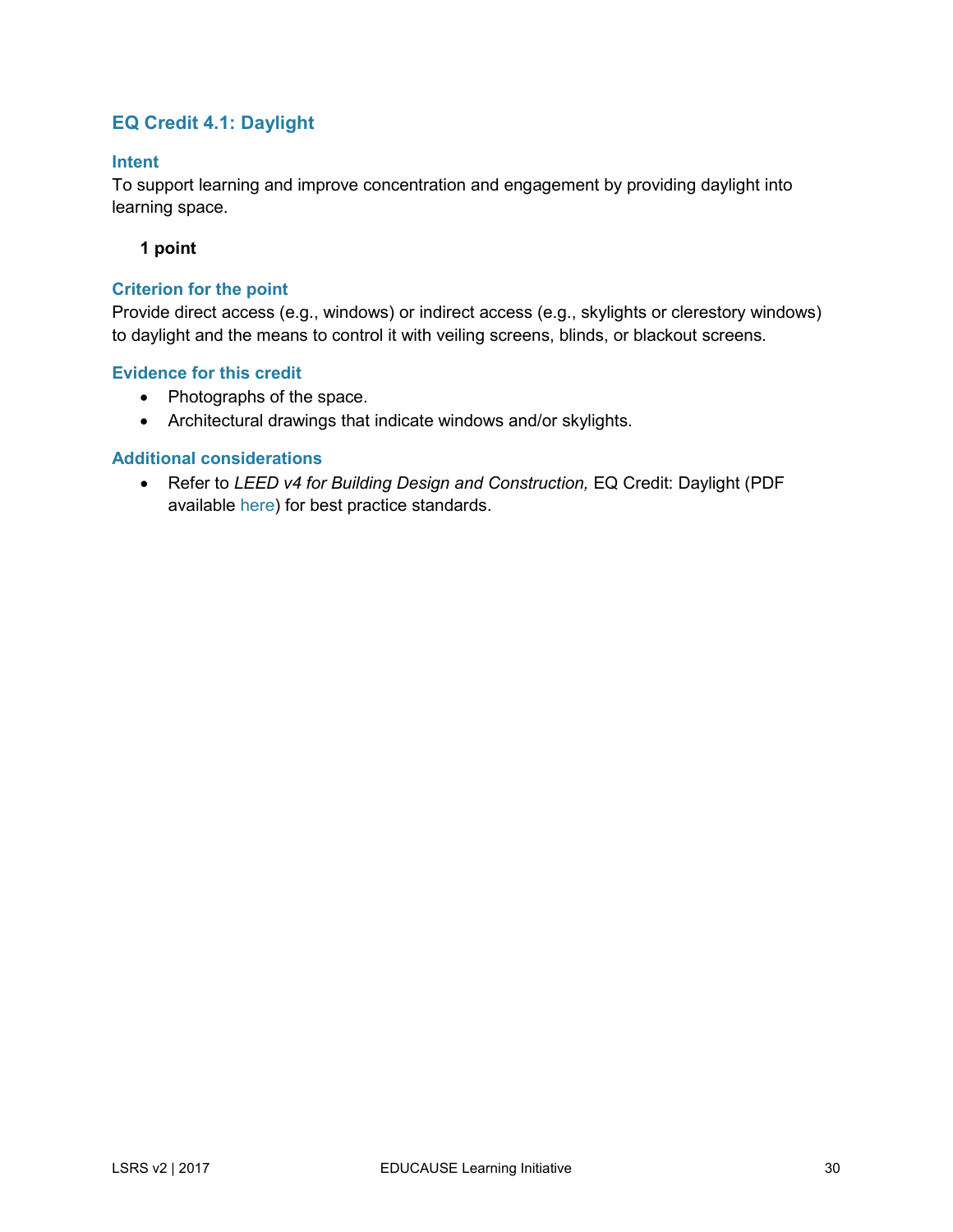### <span id="page-30-0"></span>**EQ Credit 4.2: Views to Outdoors**

#### **Intent**

To support learning and engagement by providing windows with views to the exterior.

**1 point**

#### **Criterion for the point**

Provide direct line of sight to the exterior of the building (i.e., through glass) with quality views that include vegetation, human activity, or objects at least 25 feet from the exterior of the window.

#### **Evidence for this credit**

- Photographs of the space.
- Architectural drawings that indicate windows and/or skylights.

#### **Additional considerations**

• Refer to *LEED v4 for Building Design and Construction*, EQ Credit: Quality Views (PDF available [here\)](http://www.usgbc.org/resources/leed-v4-building-design-and-construction-current-version) for best practice standards.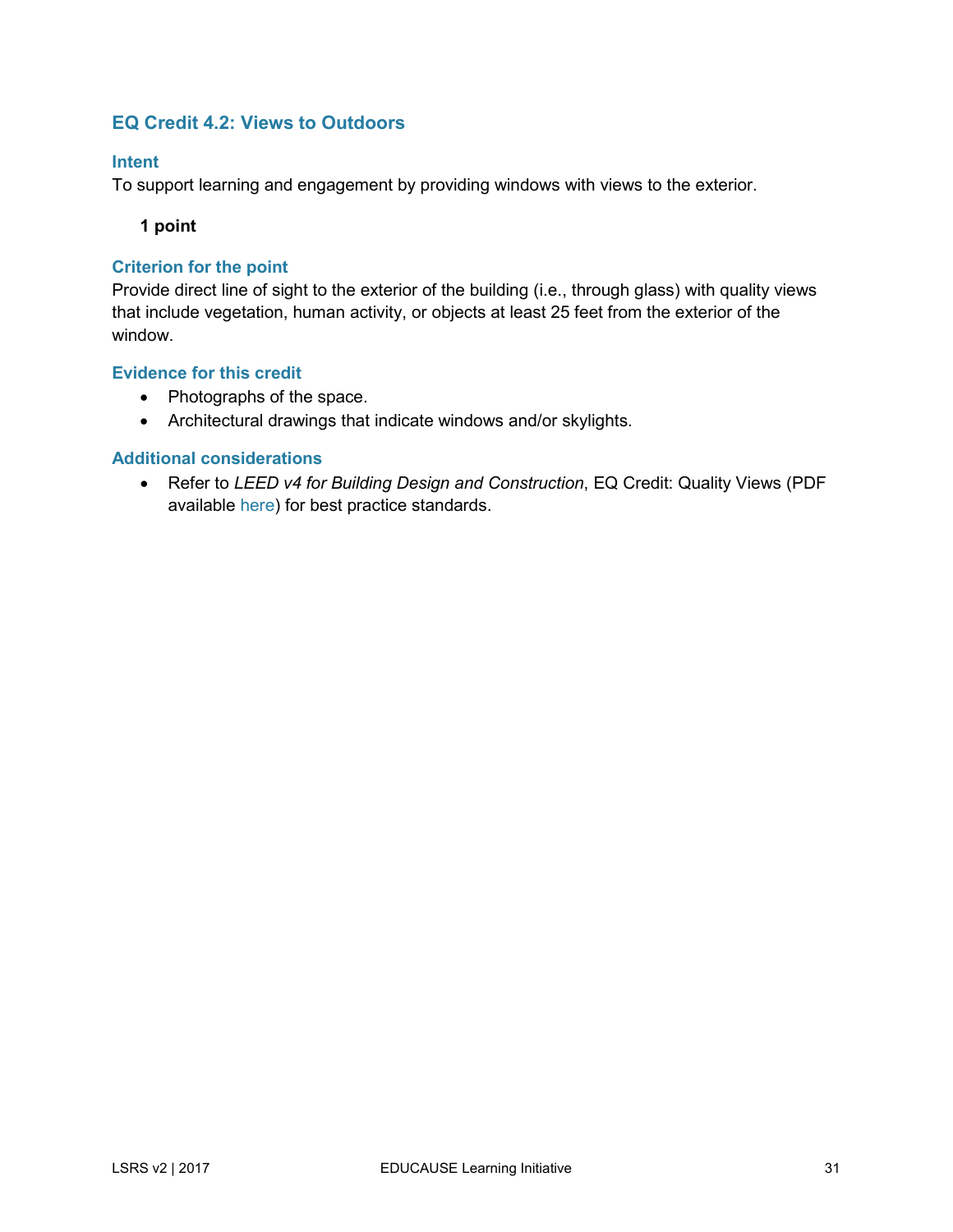### <span id="page-31-0"></span>**EQ Credit 4.3: Interior Visibility**

#### **Intent**

To provide adequate visibility within a space from participants to presenters, to course content, to demonstrations, and to other participants.

#### **1 point**

#### **Criterion for the point**

Provide unobstructed views for all participants to see one another, to see information on displays or writable surfaces, and to engage in collaborative discussions.

#### **Evidence for this credit**

- Plans with information on seating layout, aisles, and display locations with dimensions and sightlines indicated.
- Photographs of sightlines taken from typical seating locations within the space.

- Maximize ability of participants within the audience in a large space to face one another for more effective dialogue (e.g., u-shaped case study room layouts are preferable to lecture halls that have all seats facing the presenter).
- In discussion spaces such as seminar rooms, all participants should be able to see each other and have unobstructed view of displays. (For example, a meeting room with a long table and display at the far end blocks the sightlines of many of the participants to the display; nonhierarchical table layouts are preferable.)
- In rooms with flexible layouts, enable participants to see all presenters and/or visual displays and/or writable surfaces by turning their chairs up to 180 degrees.
- In rooms designed for team-based activities, provide views that enable team members to easily collaborate with shared displays or other equipment (e.g., fixed peninsula-shaped tables with a shared display).
- Consider tradeoffs between sightline quality and ease of supporting both small group work and presentations. For instance, in tiered rooms with two rows per tier to enable small group discussion, it may be desirable to tolerate slightly compromised sightlines to the instructor in order to support small group discussion (refer to [TT Credit 6.3: Visual](#page-53-0)  [Displays\)](#page-53-0).
- In presentation-focused spaces such as lecture halls, configure seats, tiers, walls, and visual displays to conform to best practices for sightlines and screen distances asserted in the *[AV Design Reference Manual](https://www.infocomm.org/fileStore/AVDRM-TOC.PDF)*, Chapter 13: Interior Design.
- Provide adequate ceiling height such that the audience can see both the presenter and screens simultaneously (see *[AV Design Reference Manual](https://www.infocomm.org/fileStore/AVDRM-TOC.PDF)*, Chapter 13: Interior Design).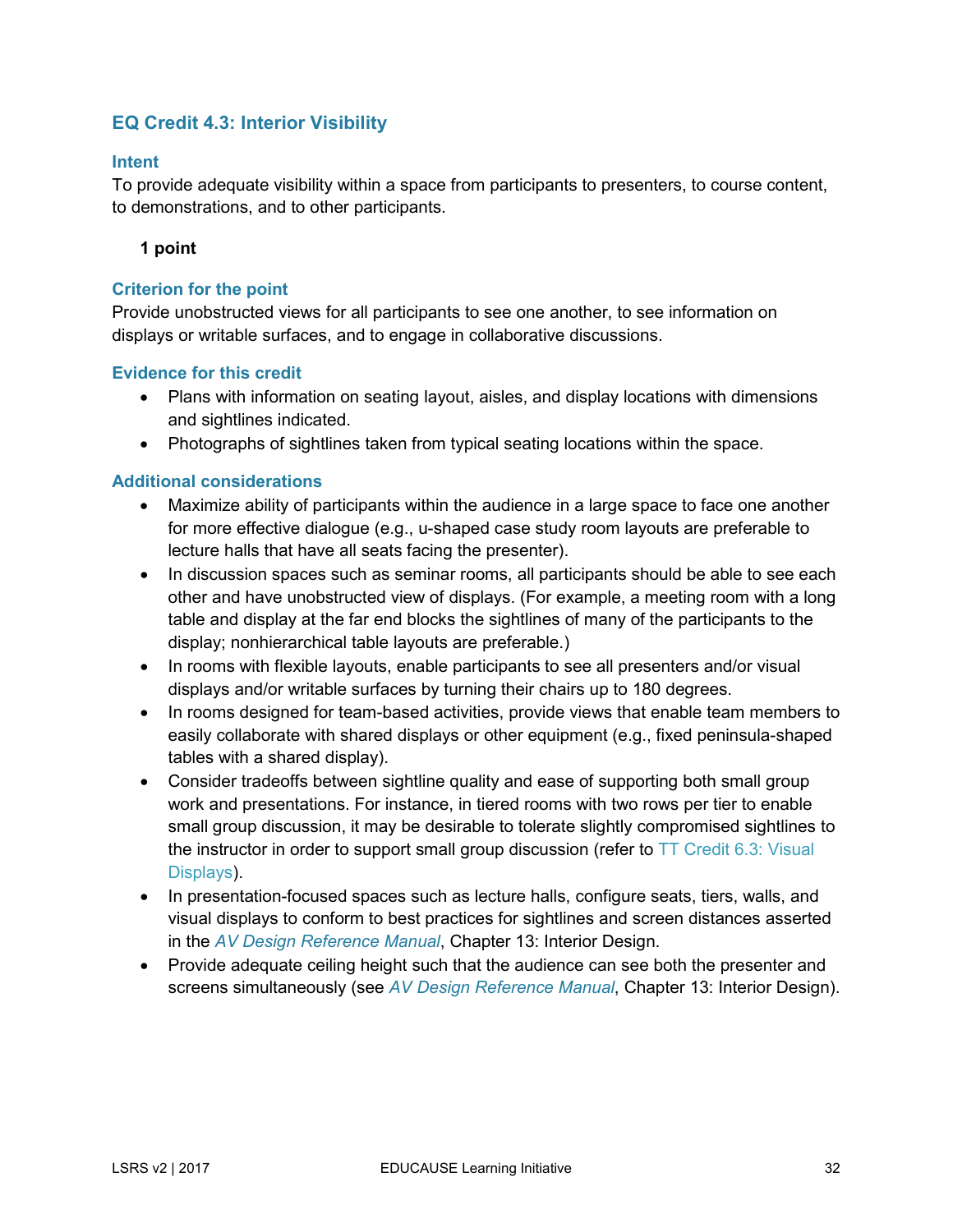### <span id="page-32-0"></span>**EQ Credit 4.4: Lighting Control**

#### **Intent**

To ensure optimal flexibility of lighting control appropriate to different learning activities.

#### **1–2 points**

#### **Criteria for the points**

#### *To obtain 1 point, do the following:*

Provide dimming capability or preset brightness controls for separate zones for separate activities, such as for a main seating area and for perimeter boards/screen areas.

#### *To obtain an additional point, do the following:*

Provide dynamic lighting control (or presets) where appropriate related to hue, saturation, and color, as well as brightness.

#### **Evidence for this credit**

- Photographs of various lighting conditions with information on zones.
- Learner and instructor feedback on lighting control to support a variety of learning activities.

- Create consistency of lighting control systems across classroom stock.
- Design preset controls to accommodate a range of different activity use cases (e.g., presentation, discussion, video replay).
- In areas of informal small group or individual seating, enable users with controls to moderate the lighting to be appropriate to their activities (e.g., by-task lighting).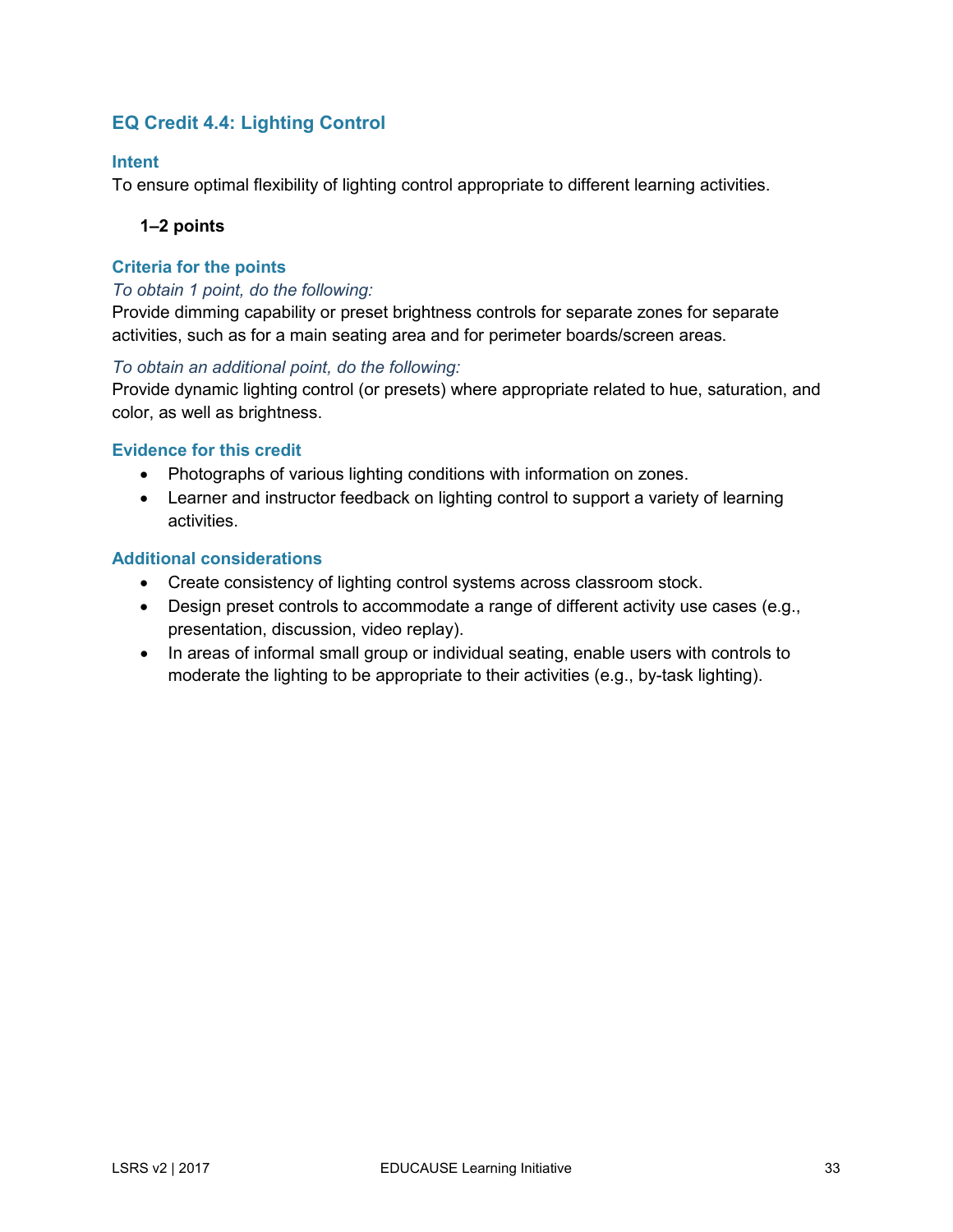### <span id="page-33-0"></span>**EQ Credit 4.5: Thermal Comfort**

#### **Intent**

To ensure thermal conditions of spaces are conducive to learning.

**1 point**

#### **Criteria for the point**

*To obtain credit, do both of the following:*

- 1. Comply with *ANSI/ASHRAE Standard 55-2013, Thermal Environmental Conditions for Human Occupancy* (available [here\)](https://www.ashrae.org/resources--publications/bookstore/standard-55-and-user-s-manual) for maintaining uniform comfortable temperature across the learning space.
- 2. Provide participant control of thermal comfort controls, such as operable windows, a thermostat, or other means to adjust at least one of the following in the room within a reasonable range: temperature, air speed, and/or humidity.

#### **Evidence for this credit**

Learner and instructor feedback on consistency of thermal comfort within the space.

- Refer to *LEED v4 for Building Design and Construction*, EQ Credit: Thermal Comfort (PDF available [here\)](http://www.usgbc.org/resources/leed-v4-building-design-and-construction-current-version).
- Note that if occupants remark on the temperature of the space (too hot, too cold, or fluctuating too much) it's taking attention away from learning.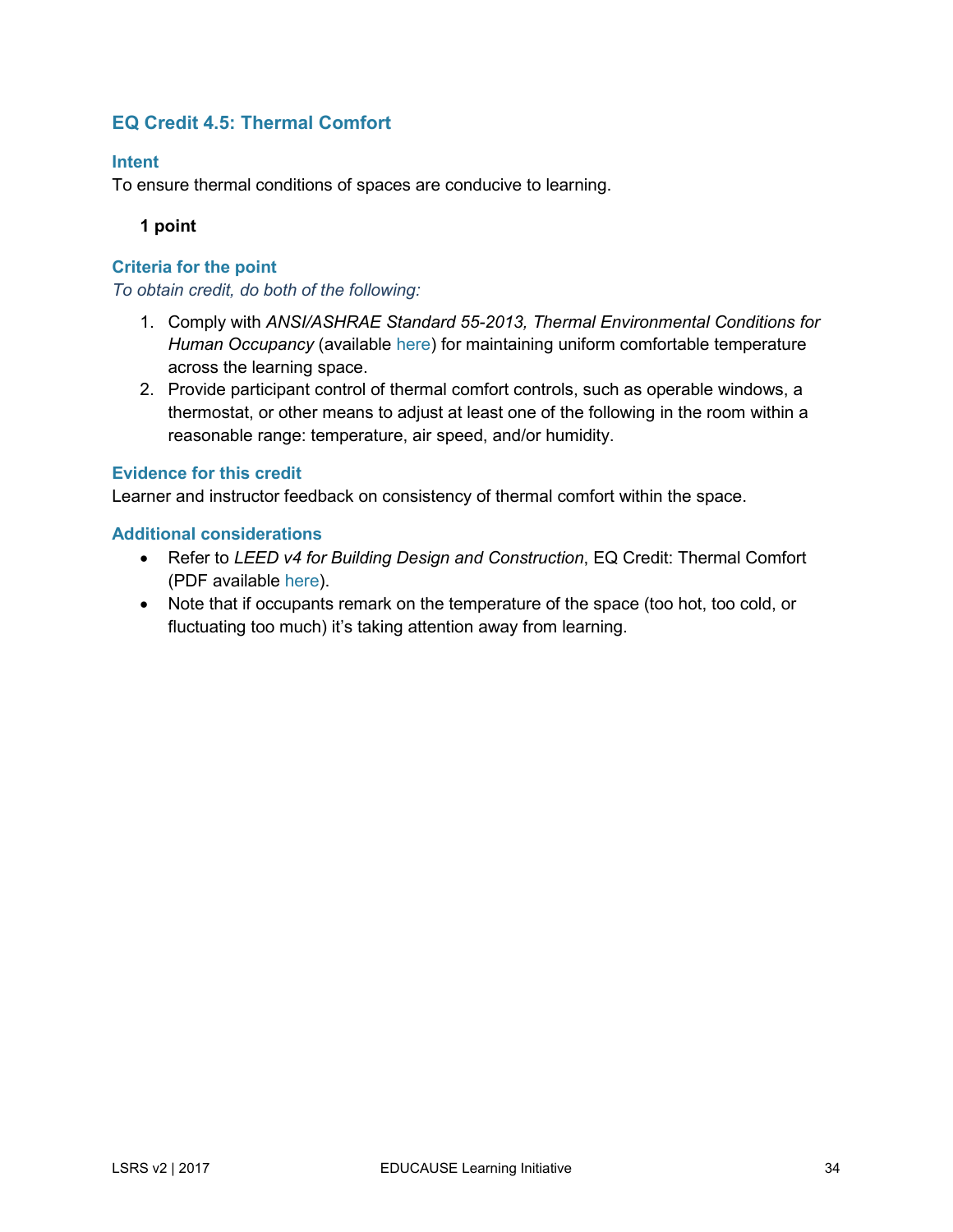### <span id="page-34-0"></span>**EQ Credit 4.6: Acoustic Quality**

#### **Intent**

To enable occupants to hear presenters, audio content, and one another through effective acoustic design of the room.

**1 point**

#### **Criteria for the point**

#### *To obtain credit, do the following:*

- 1. Follow *ANSI/ASA S12.60-2010/Part 1 American National Standard Acoustical Performance Criteria, Design Requirements, and Guidelines for Schools, Part 1: Permanent Schools* standards for acoustics in core learning spaces and ancillary learning spaces (available [here](https://global.ihs.com/search_res.cfm?&csf=ASA&input_doc_number=%22ANSI%2FASA%20S12%2E60%20PART%201%22&input_doc_title=&org_code=ASA&input_asa_filter=ASA-NULL-S12) after creating an account). These include noise-isolation design requirements and specific limits on background noise and reverberation from building services and utilities.
- 2. Design acoustics to enable participants farthest from the sound source to have a comparable listening experience to participants closest to the source. In addition, provide appropriate acoustic design so that groups working together can comfortably hear each other.
- 3. Provide sound amplification system if needed (see [TT Credit 6.4: Sound Amplification\)](#page-54-0).

#### **Evidence for this credit**

Provide learner and instructor feedback on consistency of acoustics quality within the space.

- Refer architects to the ANSI/ASI guidelines for various size spaces including large classrooms and lecture spaces and for use of sound-absorbing materials and acoustical treatments.
- See the ANSI/ASI guidelines for recommendations about the effects of carpeting and furnishings on acoustics.
- Consider the various aspects that contribute to acoustic performance, such as building envelop design, window ratings and interior materials; HVAC systems, vibration controls, white noise systems; and sound amplification systems or other technology interventions (see [TT Credit 6.4: Sound Amplification\)](#page-54-0).
- Consider active versus passive acoustic controls.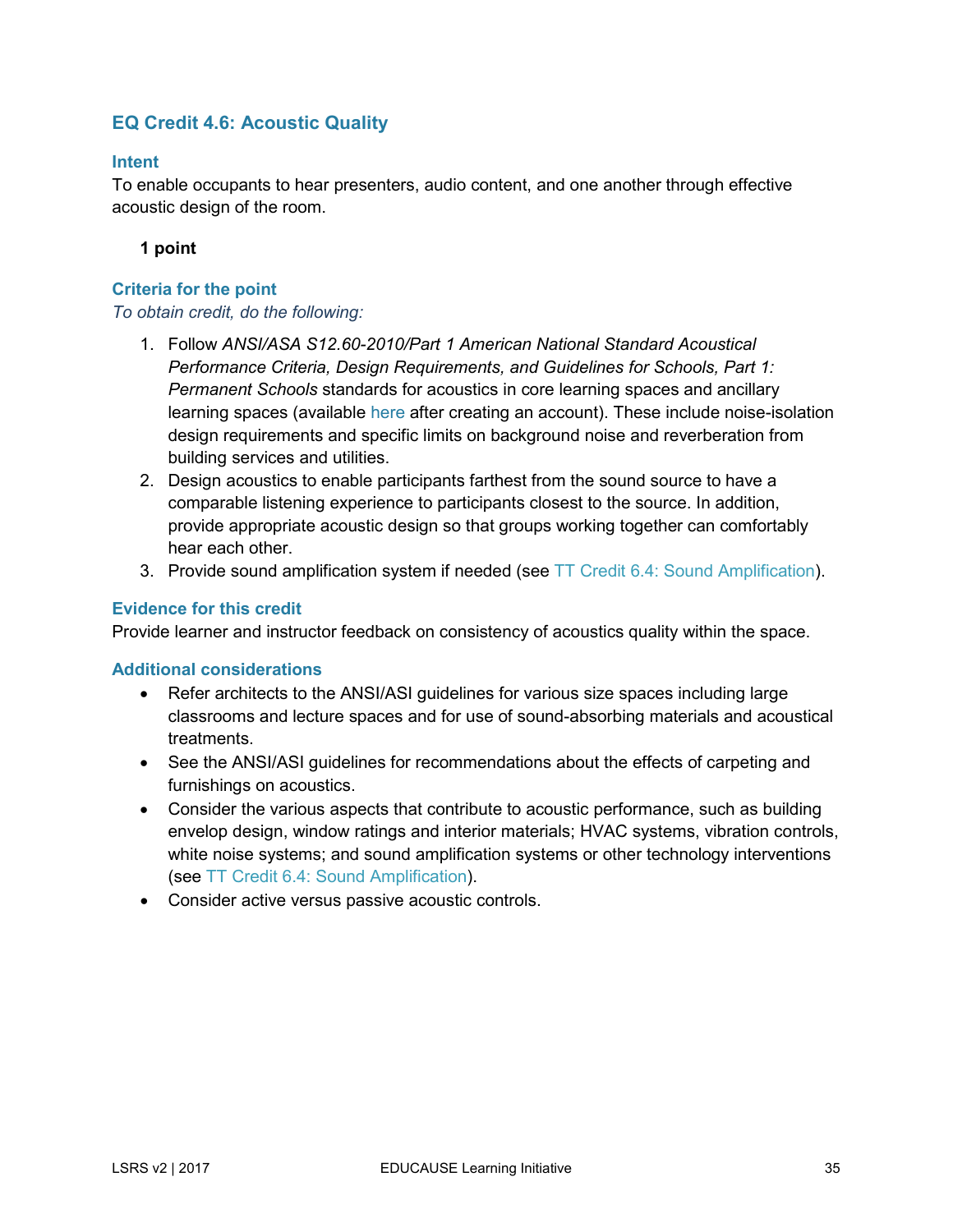### <span id="page-35-0"></span>**EQ Credit 4.7: Environmental and Cultural Inclusiveness**

#### **Intent**

To create an aesthetically pleasing, stimulating and culturally inclusive atmosphere that helps promote engagement in learning activities.

#### **1 point**

#### **Criterion for the point**

Users perceive the physical environment to be welcoming, stimulating, engaging, and culturally inclusive as a setting conducive to learning.

#### **Evidence for this credit**

- Photographs.
- Provide learner and instructor feedback on visual environment.

- Refer to benchmarks from the [National Survey of Student Engagement](http://nsse.indiana.edu/html/about.cfm) (NSSE) such as those for "creating a supportive campus environment."
- Use color and art to enhance the learning environment, provide variety, and suggest activities it can support.
- Create a rich visual environment, perhaps using curves and shapes to go beyond a white-walled box for a classroom, or integrating ways to display visual material.
- Use high-quality finishes and furnishings to convey a sense of professionalism.
- Showcase the institution's cultural diversity and values with artifacts, designs, and artworks that illustrate it.
- Showcase student work through physical or digital displays:
	- Ensure the gender-neutral language is used to describe features.
	- $\triangleright$  Consider the cultural context in which the space will live. If art is displayed in the classroom, ensure it is inclusive and supportive of diverse perspectives.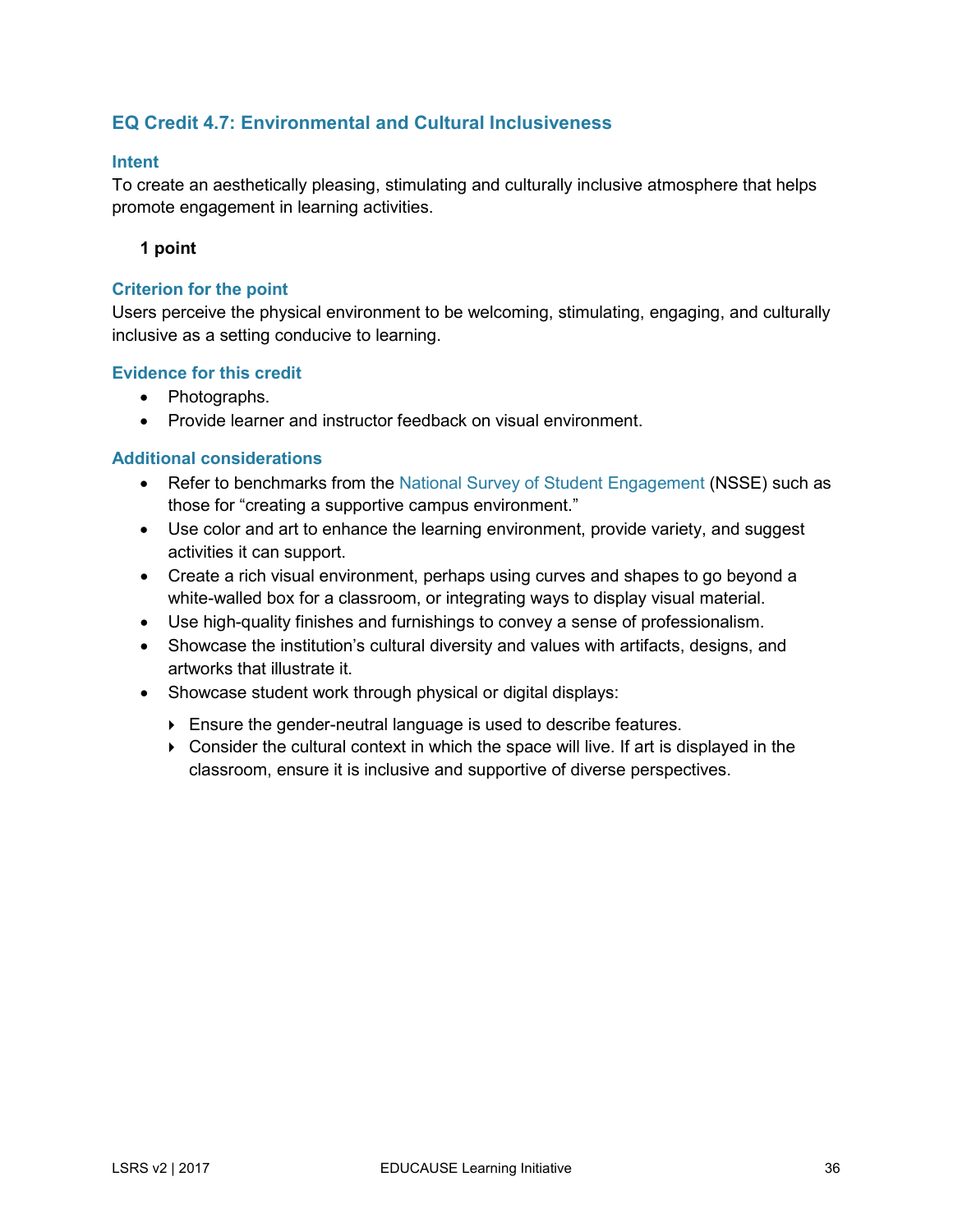### <span id="page-36-0"></span>**EQ Credit 4.8: Accessibility and Universal Design**

#### **Intent**

To create an inclusive, safe, and accessible environment for diverse and differently abled participants.

#### **1 point**

#### **Criterion for the point**

Features of the space communicate that people from different backgrounds and with different abilities are included in the room's learning activities.

#### **Evidence for this credit**

Responses from user surveys.

- Differently abled learners should be able to use the room in the same manner as other learners, following a Universal Design for Learning (UDL) approach. For example, instead of having only certain locations designed to be accessible, allow access everywhere—tables that are height adjustable for wheelchair access should be useable by all learners.
- Consider using pictorial representations for words where possible.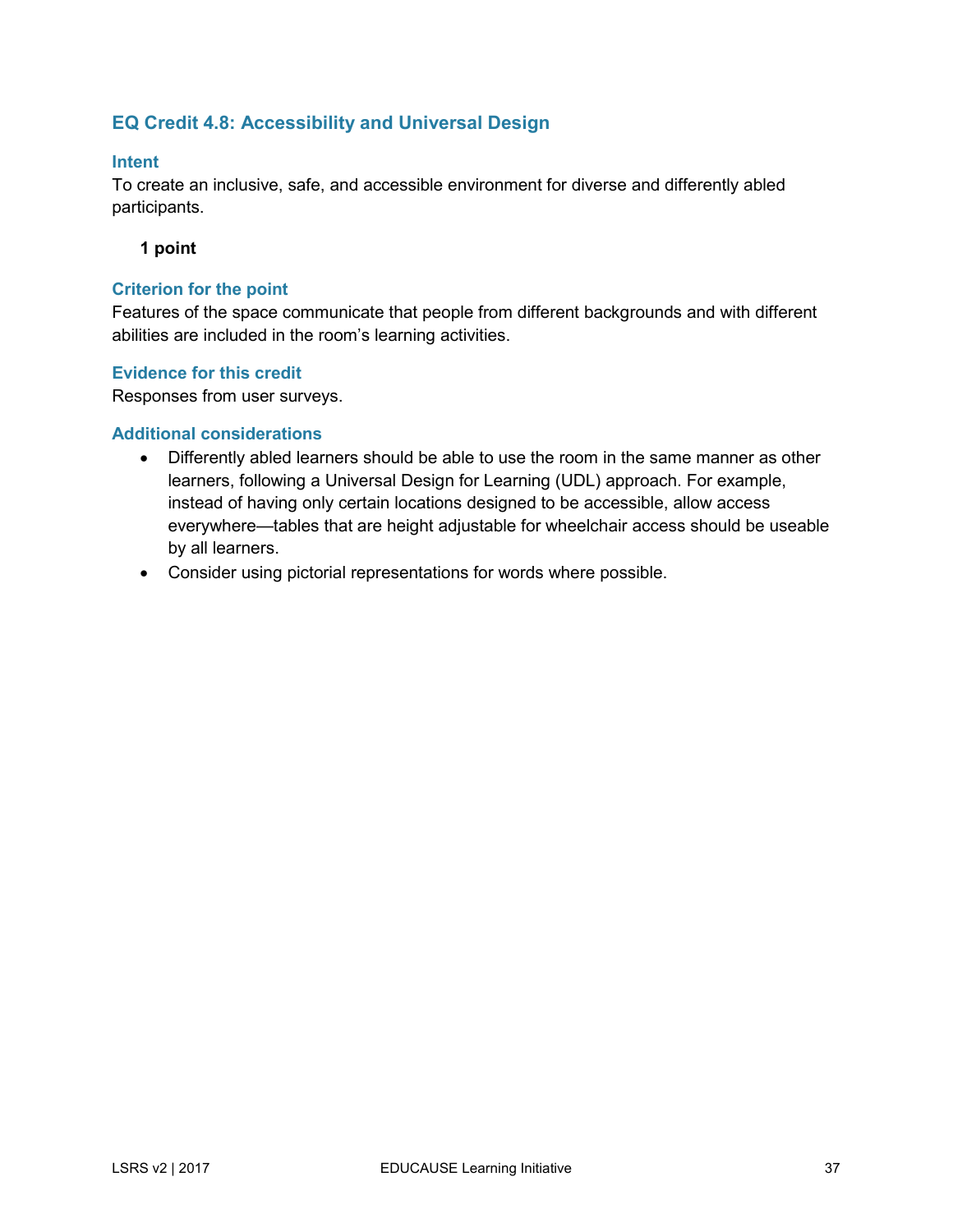### <span id="page-37-0"></span>**Section 5: Layout and Furnishings (LF)**

Credits included in this section:

- 5.1 Proximities within Space
- 5.2 Movement through Space
- 5.3 Seating Density
- 5.4 Furniture Configuration Flexibility
- 5.5 Work Surfaces
- 5.6 Seating Comfort
- 5.7 Movable Partitions
- 5.8 Transparency
- 5.9 Access to Adjacent Informal Learning Spaces
- 5.10 Writable Surfaces
- 5.11 Physical Storage
- 5.12 Future Proofing

Total points available in this section: 16

Weighted percentage of total points available: 20%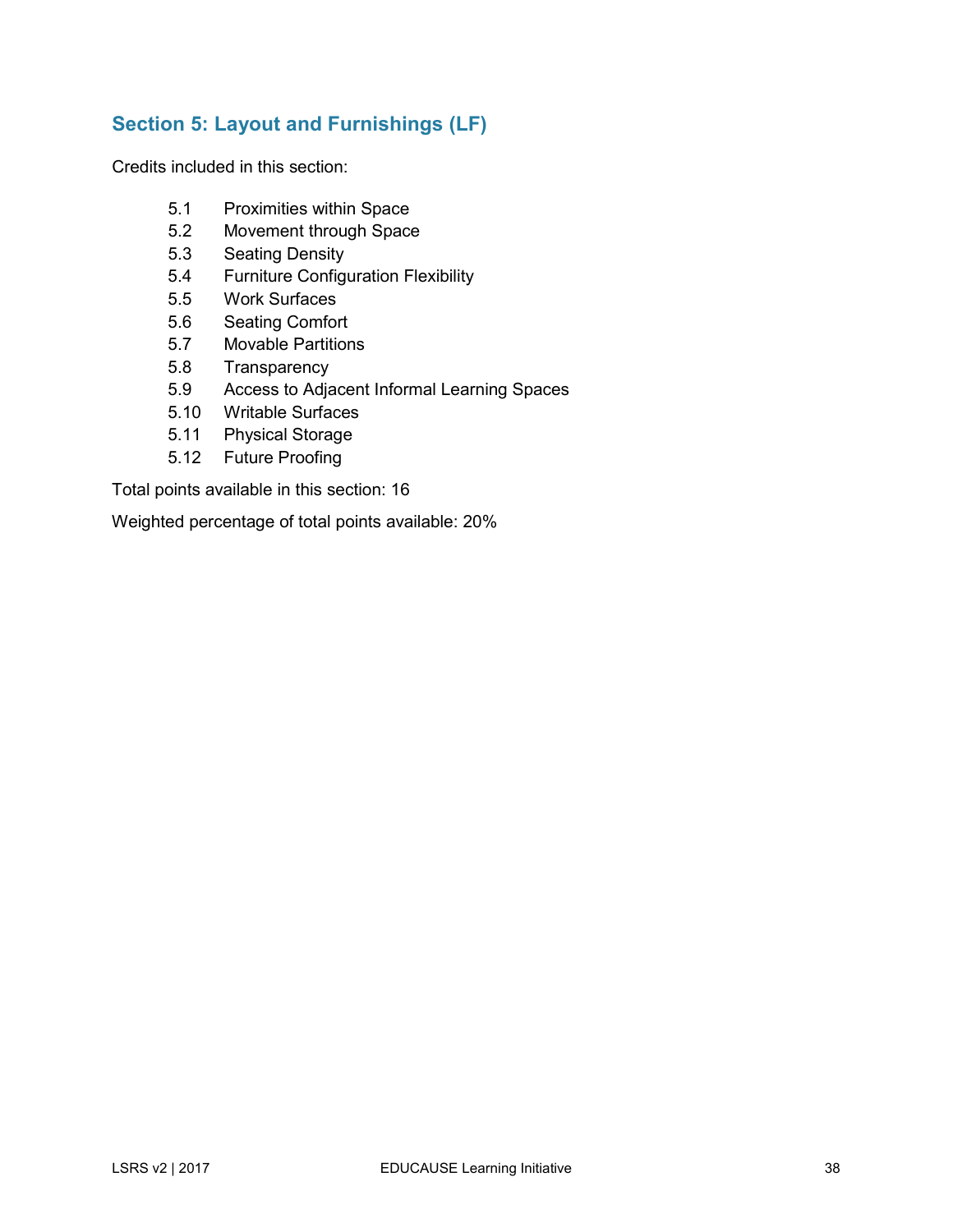### <span id="page-38-0"></span>**LF Credit 5.1: Proximities within Space**

#### **Intent**

To configure the room proportions of a space to optimize interaction among and between participants.

#### **1 point**

#### **Criteria for the point**

*To obtain credit, do both of the following:*

- 1. Optimize proximity between all occupants and maximize participants' ability to face each other and read human signs of engagement.
- 2. Optimize proximity between instructors and the greatest percentage of participants.

#### **Evidence for this credit**

Provide floor plan and furnishings plan with dimensions or other tangible evidence that room is designed to meet the criteria.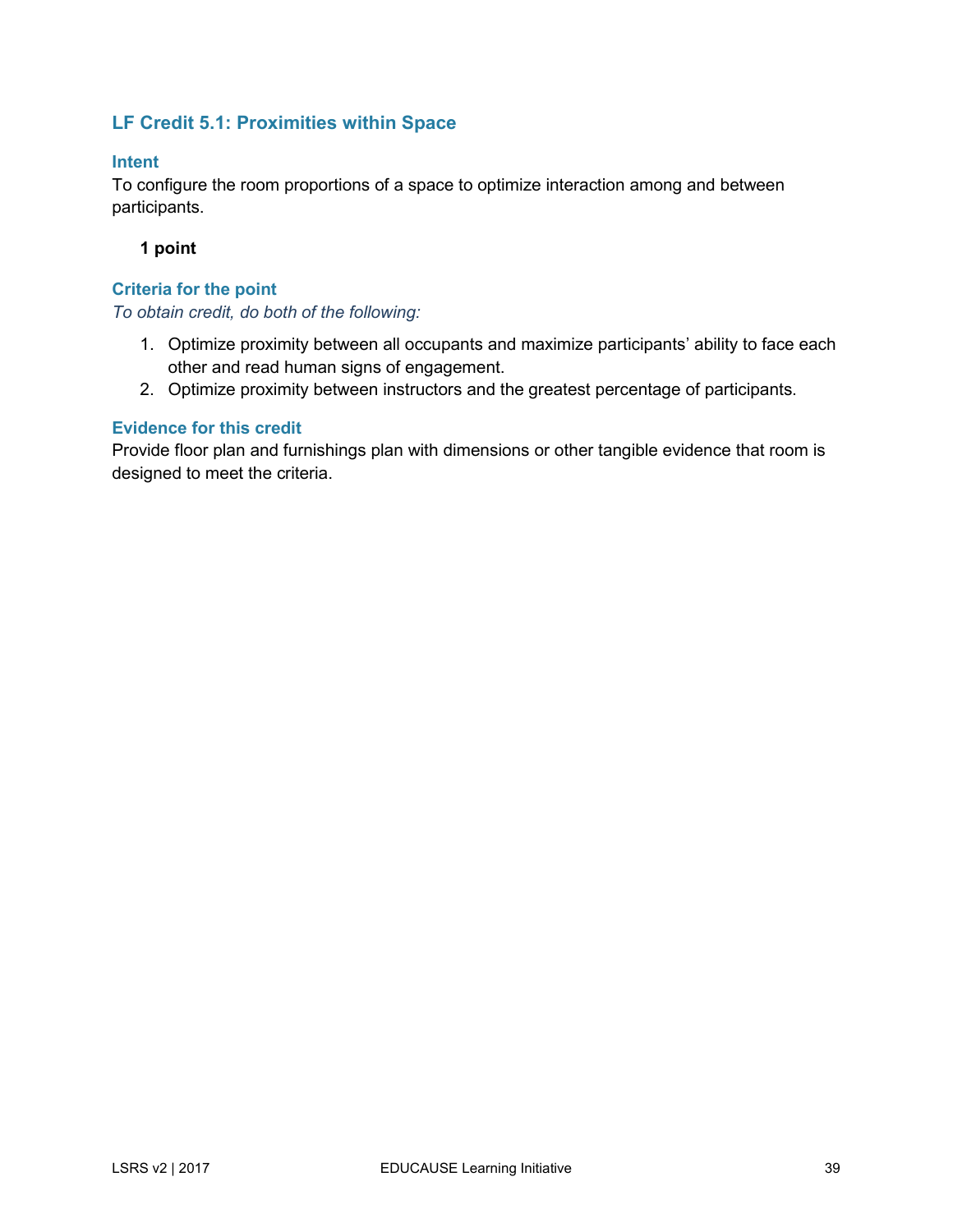### <span id="page-39-0"></span>**LF Credit 5.2: Movement through Space**

#### **Intent**

To enable the easy movement of all participants within the space to support communication and to facilitate interaction.

#### **1 point**

#### **Criterion for the point**

Enable participants to easily circulate, interact, and form groups. Provide adequate space for participants to move and circulate among key components of the room, such as seats, tables, writing surfaces, and displays.

#### **Evidence for this credit**

Provide floor plans with room dimensions and furniture layouts that demonstrate how participants can move through the space and participate in active learning activities, above and beyond meeting ADA and other accessibility requirements.

- Provide adequate space between tables or work areas for all participants to circulate, interact, and combine in different teams.
- Provide sufficient space and pathways for instructors and peers to circulate when the space is configured for groups.
- Enable participants to walk between table and walls in order to access writable surfaces, displays, and one another.
- If using movable furniture, ensure that there is enough room to be able to actually move the furniture away from writable walls and that cables to electrical outlets do not obstruct activity at the walls.
- Where a tiered or sloped floor configuration is desirable:
	- Consider sloped rather than stepped aisles to allow more universal access options and easier circulation.
	- For a sloped floor configuration without stairs, consider limiting the slope of the room (vertical) over run (horizontal) to 1:12.
- Consider universal design principles for accessibility. Instead of isolating "accessible" areas of the room, ensure all areas are accessible.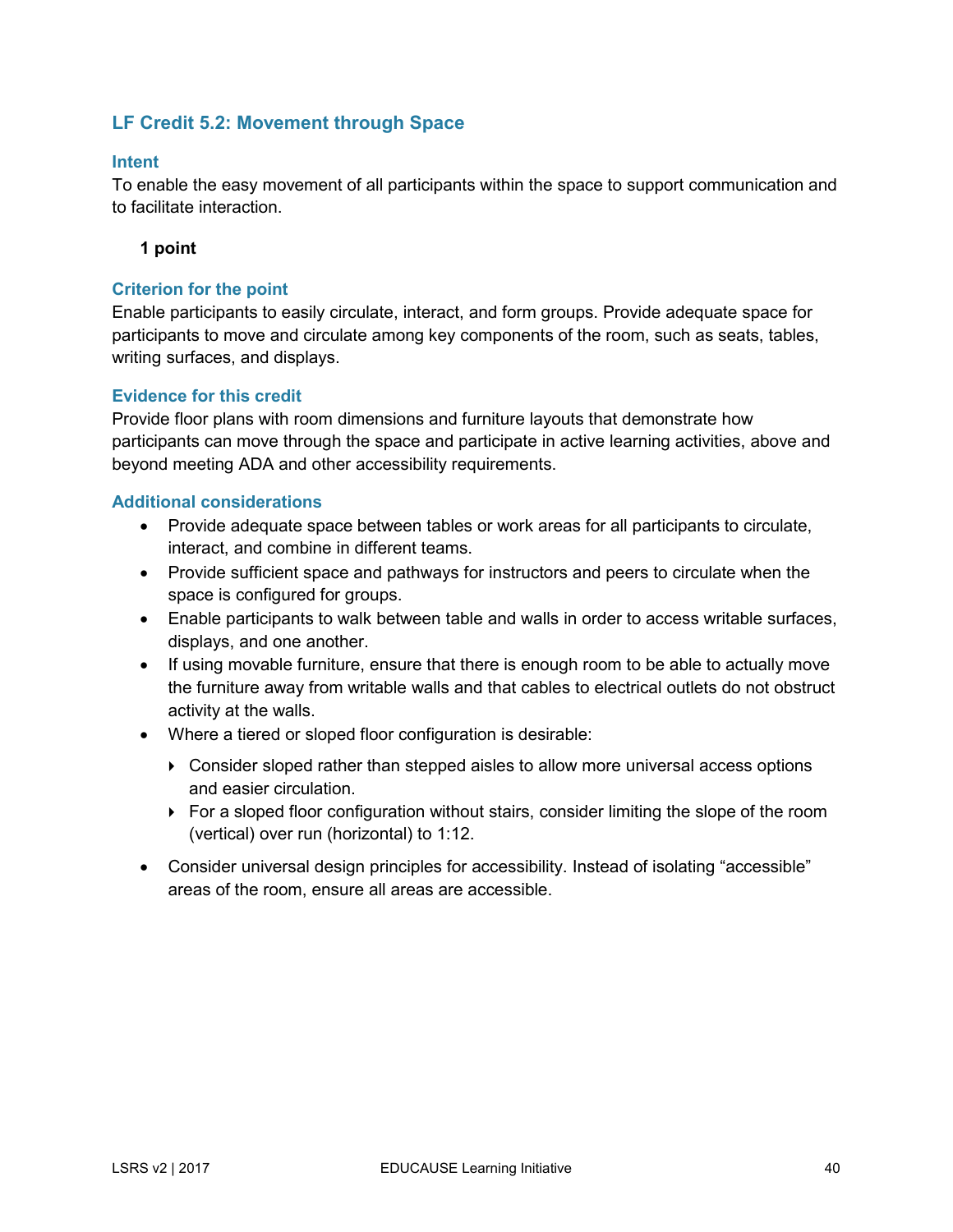### <span id="page-40-0"></span>**LF Credit 5.3: Seating Density**

#### **Intent**

To ensure that the density of seating and the space allocated per seat supports a desirable range of learning activities.

#### **1–2 points**

#### **Criterion for the points**

#### *To obtain 1 point, do the following:*

Provide a minimum of 25 square feet per person in any room configuration.

#### *To obtain an additional point, do the following:*

Provide 30 square feet per person. Density should be calculated by the total area of the entire room divided by the assigned room capacity.

#### **Evidence for this credit**

Provide floor plans with room dimensions and furniture layout(s) that demonstrate the square foot per seat.

- Consider greater than 25–35 square feet per person to support active learning activities. As the space per seat increases so do the different ways people can interact with others, information, and tools/equipment.
- Allow sufficient space for room reconfiguration options. The greater the need for flexibility of layout, the more space is needed per seat.
- Special equipment, such as fixed computers or lab equipment, may require more space per seat.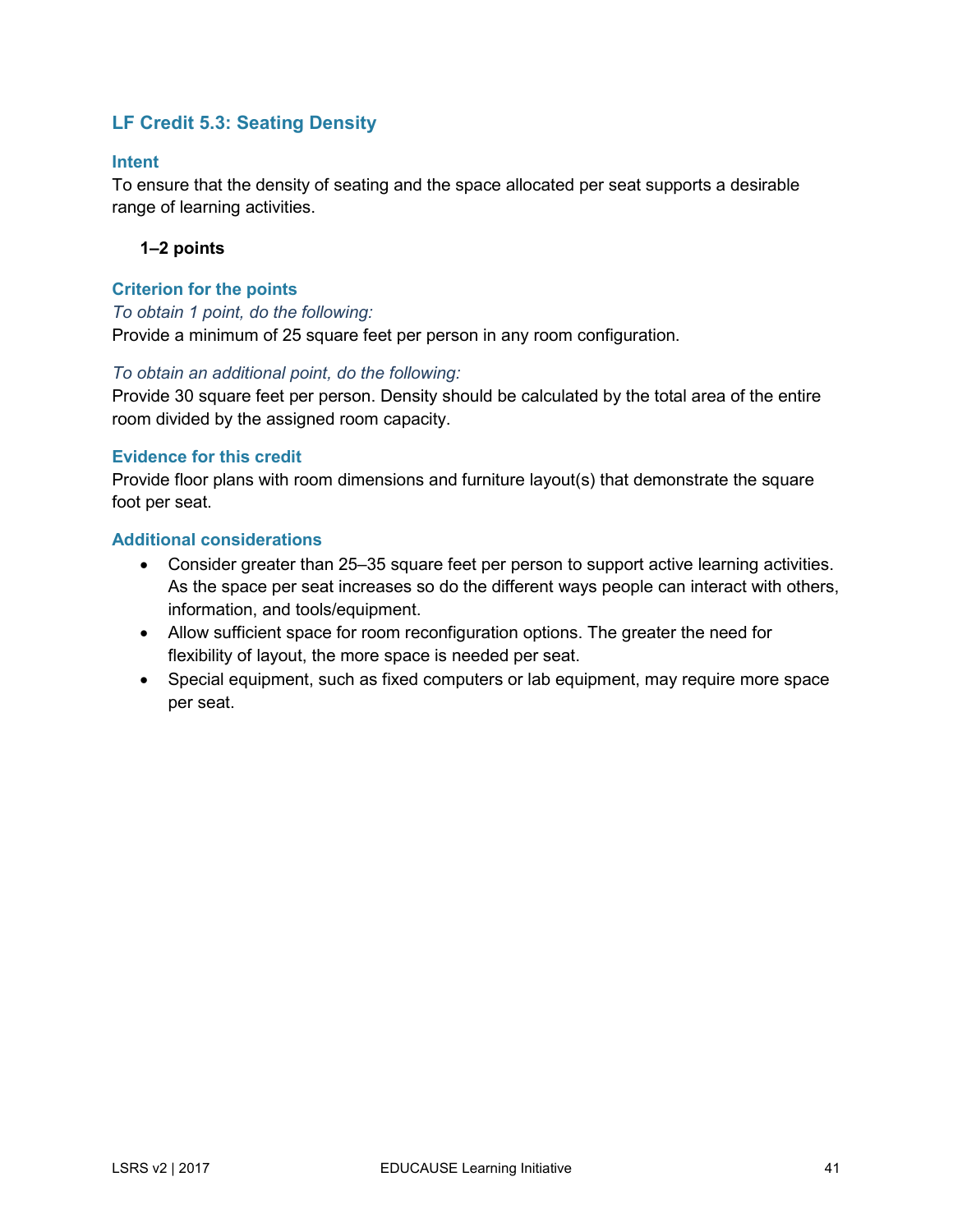### <span id="page-41-0"></span>**LF Credit 5.4: Furniture Configuration Flexibility**

#### **Intent**

To provide furniture that is easily movable and configurable to support a range of learning activities.

#### **1–3 points**

#### **Criteria for the points**

*To obtain 1 point, do the following:* Provide movable chairs.

*To obtain an additional point, do the following:* Provide movable tables.

*To obtain an additional point, do the following:* Provide stackable/nestable chairs and/or tables.

#### **Evidence for this credit**

Provide furniture inventory and room layout(s).

- Provide height-adjustable seating wherever possible.
- In lecture halls that have two rows (or collaborative tables) per tier or terrace, consider chairs that move and/or rotate so that participants can more easily collaborate.
- Podiums, when needed, should also be movable and/or removable. Nestable chairs may provide greater flexibility of layout options, but chairs on casters may be better ergonomically.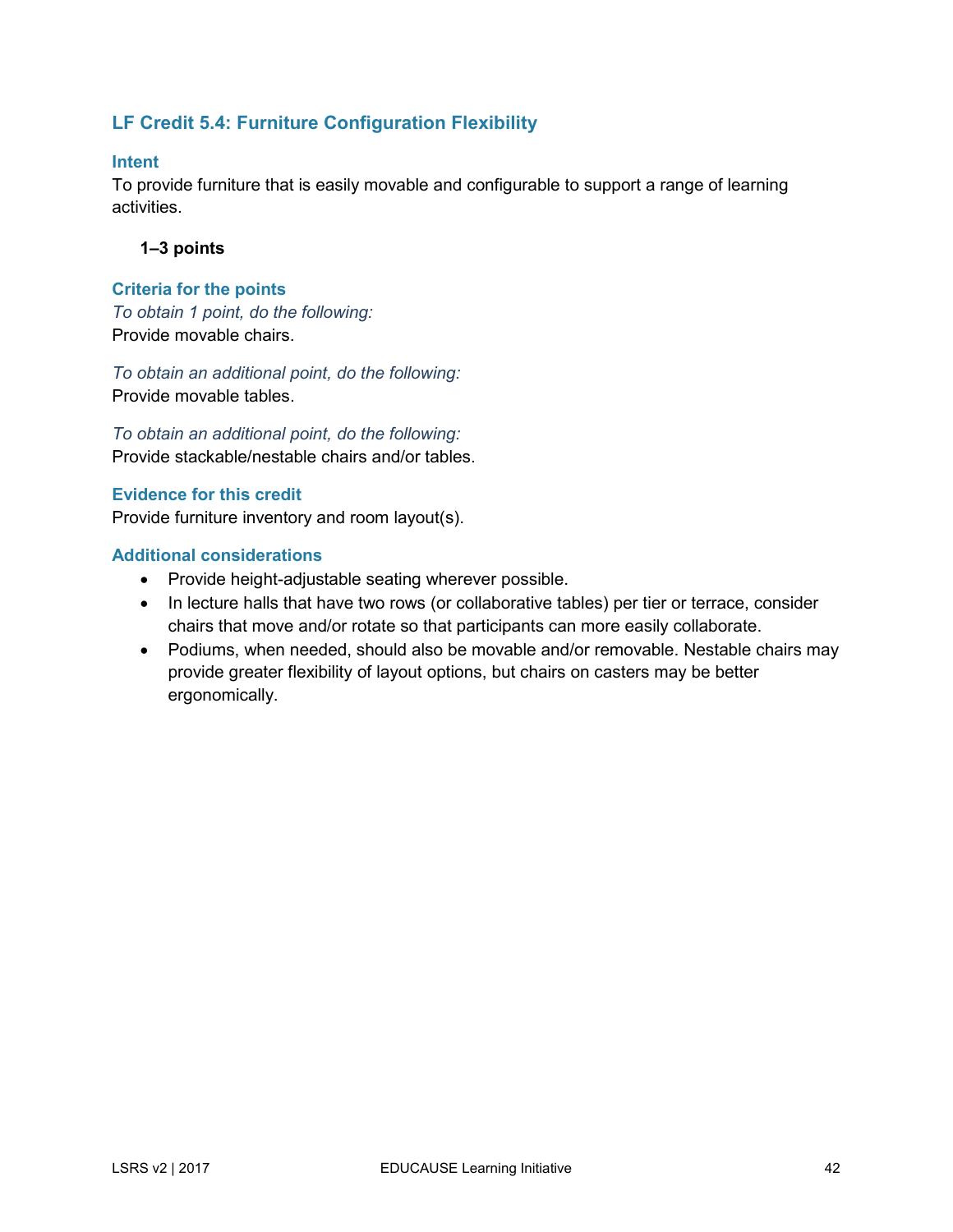### <span id="page-42-0"></span>**LF Credit 5.5: Work Surfaces**

#### **Intent**

To provide furniture with adequate work surface to accommodate several devices and materials that participants may bring.

**1 point**

#### **Criterion for the point**

Provide sufficient work surface area per seat, sized to enable simultaneous use of a laptop, tablet, or other portable devices as well as paper materials.

#### **Evidence for this credit**

Provide evidence that work surfaces are at least 30 inches wide by 24 inches deep.

- Consider choosing furniture that does not have a left- or right-handed bias. With tabletarm chairs, provide some left-handed models.
- Typical tablet armchairs are not recommended. Some freestanding, castered tablet armchairs are designed with larger work surfaces and may be more useful.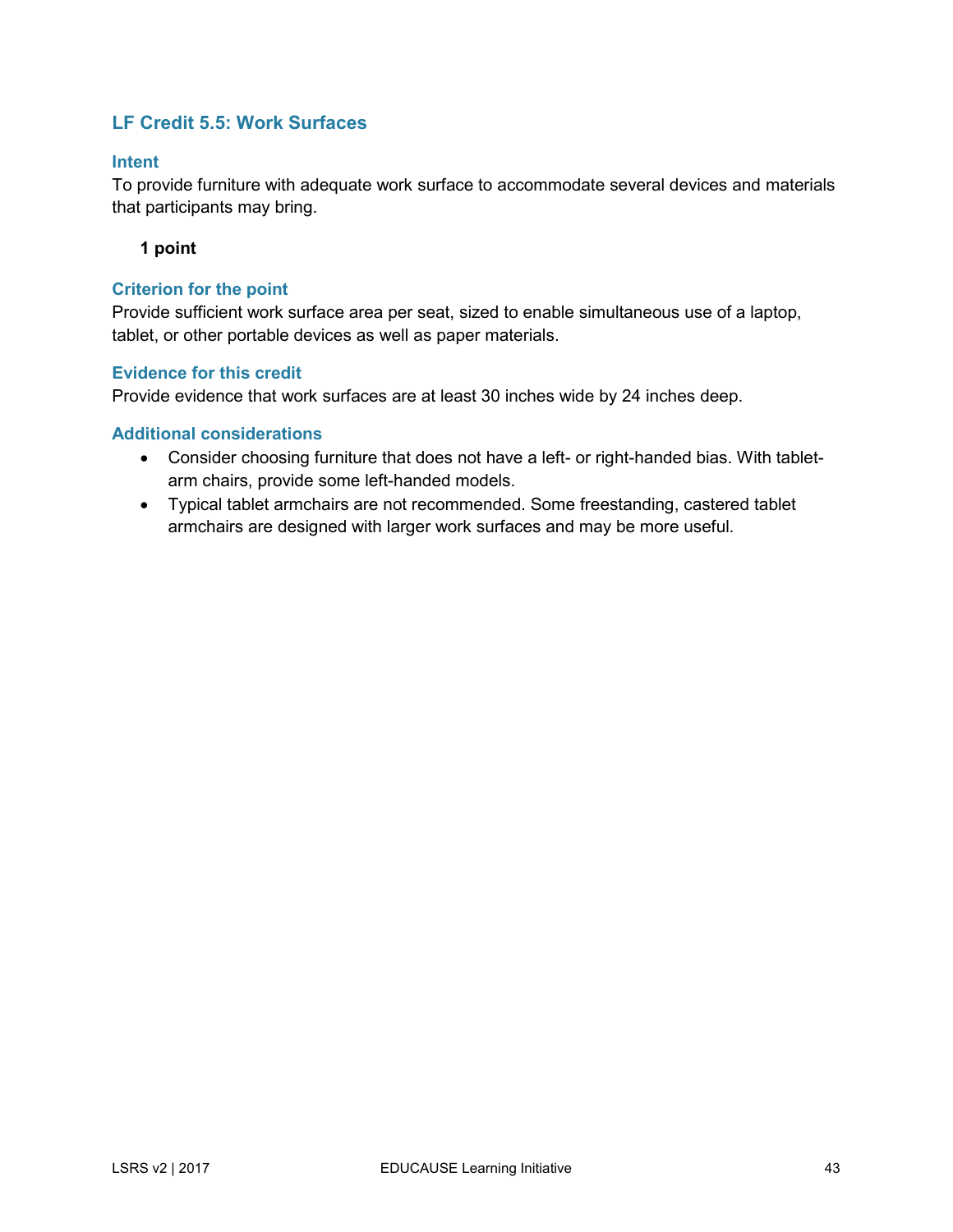### <span id="page-43-0"></span>**LF Credit 5.6: Seating Comfort**

#### **Intent**

To provide seating that is adjustable and comfortable for extended periods of time, an hour or more.

#### **1 point**

#### **Criterion for the point**

Provide seating that is comfortable for a variety of body types, heights, and accommodations and ergonomically appropriate.

#### **Evidence for this credit**

Provide photo, diagrams, or cut sheet information on seating used in the space.

- Provide adjustability in terms of height, pitch, or in other dimensions.
- Consider consulting an ergonomist on the selection of furniture.
- Consider the durability and sustainability standards referenced in the *ANSI/BIFMA e3- 2014e Furniture Sustainability Standard*, section 5.9.1 (available [here\)](https://www.bifma.org/store/ViewProduct.aspx?id=1377924).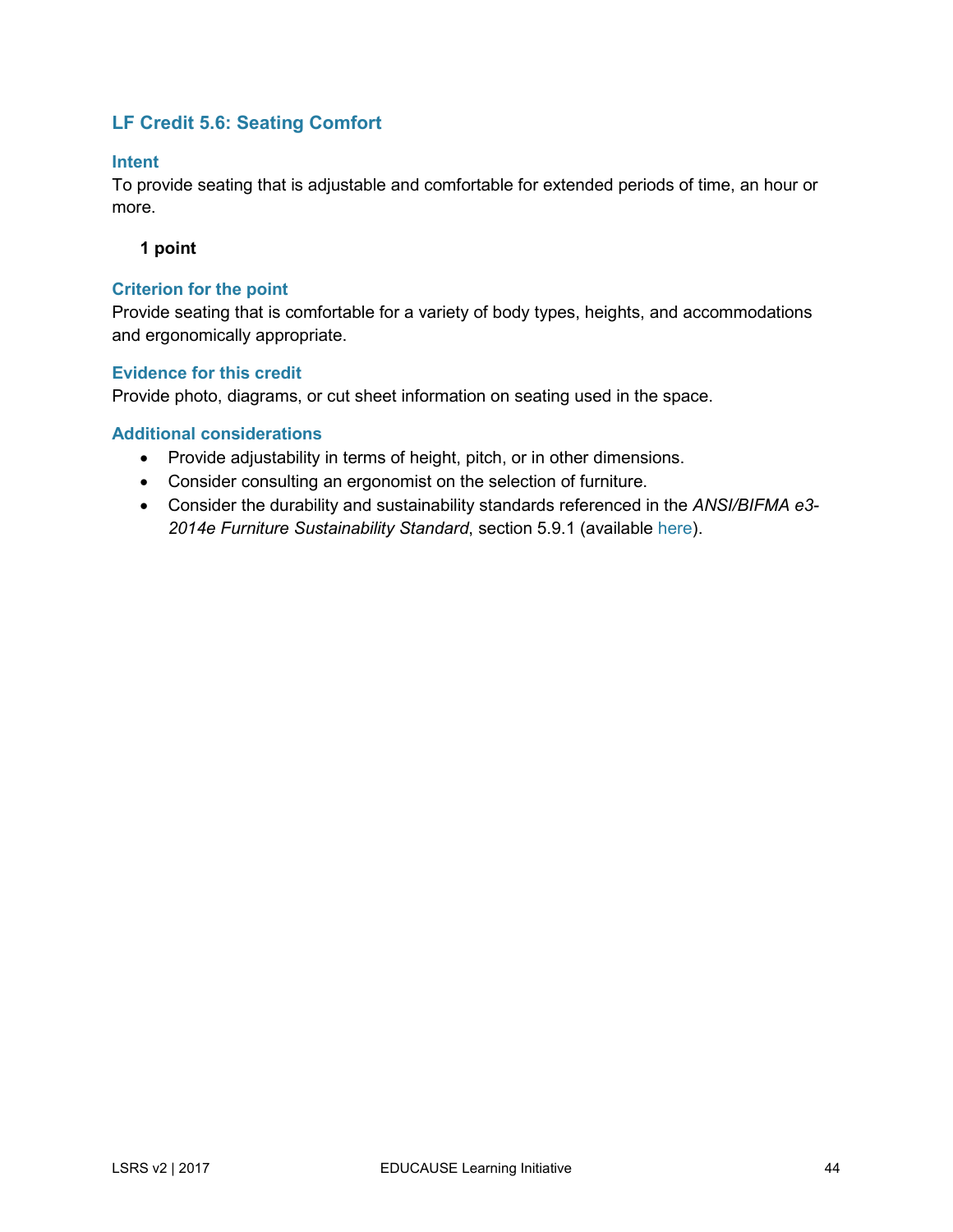### <span id="page-44-0"></span>**LF Credit 5.7: Movable Partitions**

#### **Intent**

To enable spaces to be partitioned for different learning activities.

#### **1 point**

#### **Criterion for the point**

Provide a movable panel system, or movable partitions that can be manipulated by users of the space, quickly and easily.

#### **Evidence for this credit**

Provide photos and descriptions of the system.

- Viable solutions include panels on wheels or castors, a panel system designed to hang from a ceiling grid or wall hangers, or any solution that allows for the effective subdivision of a larger space.
- Consider other functionalities for partitions including as writing surfaces or to provide visual transparency or acoustic treatments.
- Partitions may either be designed as floor to ceiling to fully separate a space or as freestanding partitions within an open area in order to subdivide group activities.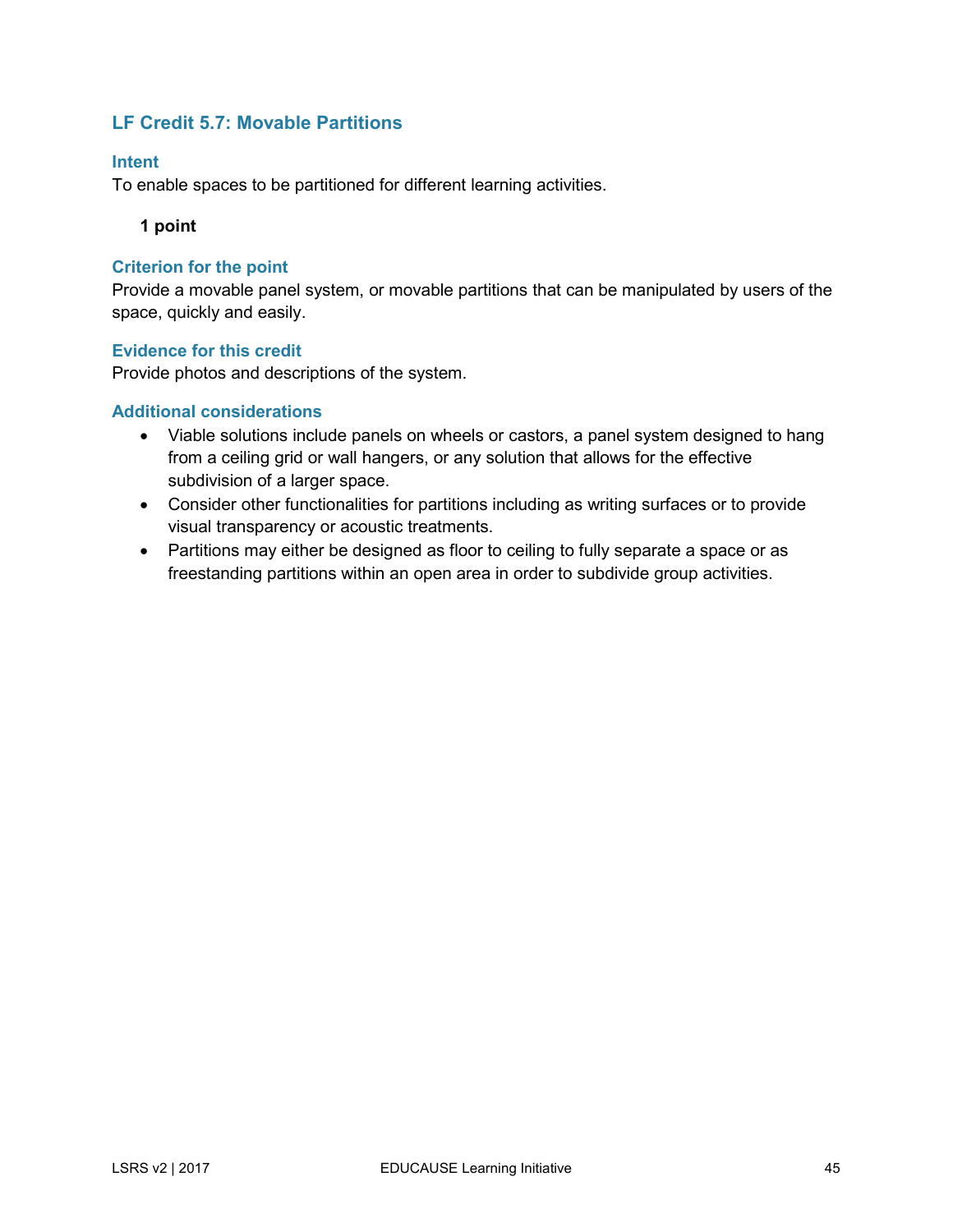### <span id="page-45-0"></span>**LF Credit 5.8: Transparency**

#### **Intent**

To provide visual connections between adjacent but physically separate spaces to enable exposure and visibility of learning activities.

**1 point**

#### **Criteria for the point**

#### *To obtain credit, do one of the following:*

1. Provide views through the use of transparent materials or the introduction of openings or sightlines between rooms, floors, or major areas.

or

2. Provide transparent vision panels that allow views into and out of the spaces where learning activities occur.

or

3. Showcase products of learning activities within a space through the use of digital or analog displays outside of the space.

#### **Evidence for this credit**

Provide photos of transparency solutions.

- Consider the extent to which users can control the amount of transparency including shades, movable partitions, or electroluminescent glass.
- Visual transparency into spaces can promote interest, curiosity, and serendipitous learning.
- Visual transparency can also bring feelings of vulnerability and unease (the "fishbowl" phenomenon) and might need to be modulated in some spaces.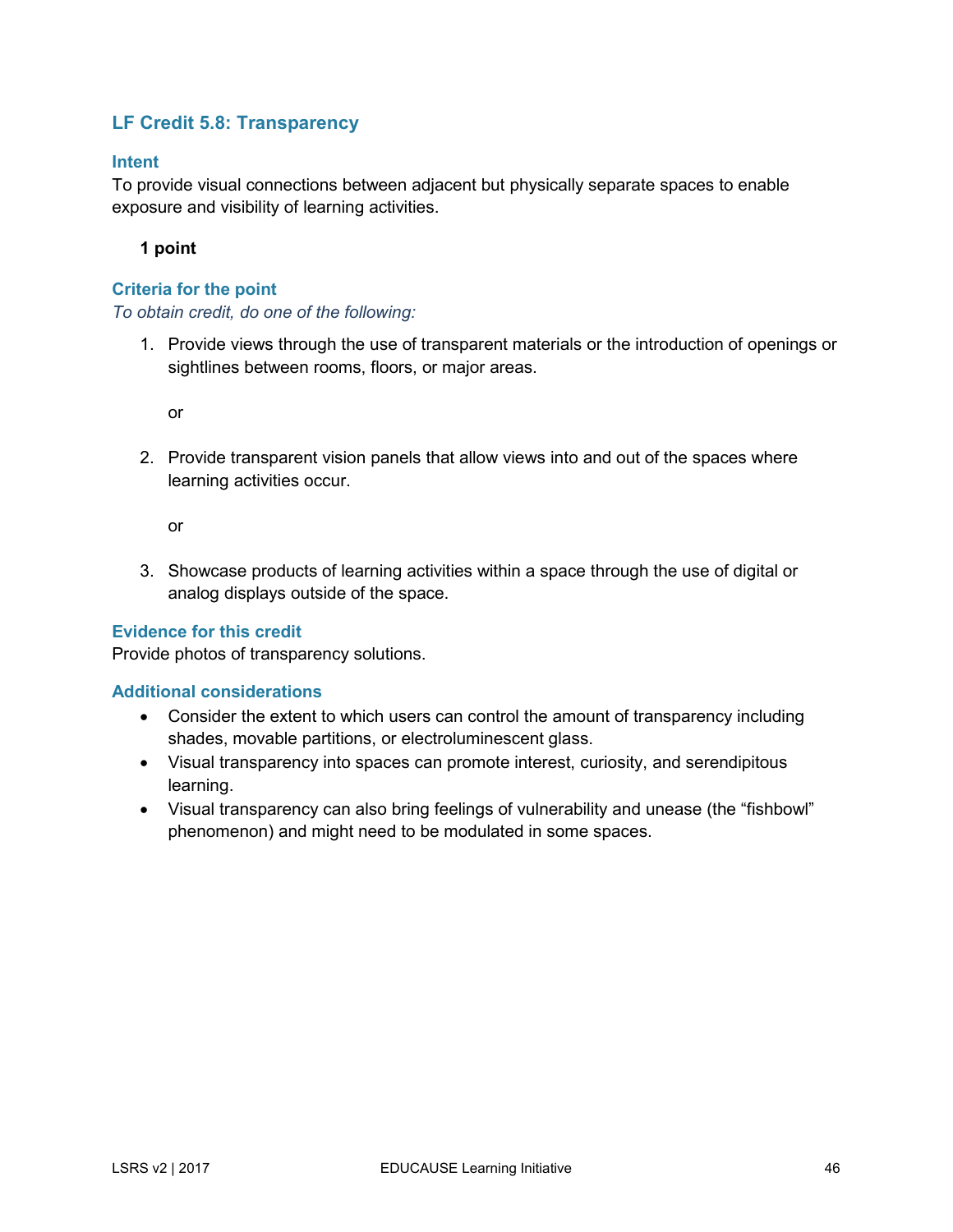### <span id="page-46-0"></span>**LF Credit 5.9: Access to Adjacent Informal Learning Areas**

#### **Intent**

To allow learning activities to extend into adjacent areas, encouraging interaction and extension of the learning experience.

**1 point**

#### **Criterion for the credit**

Intersperse informal learning spaces next to formal teaching spaces.

#### **Evidence for this credit**

Provide photos and floor plans that show the adjacency.

- Consider equipping adjacent spaces with affordances for short, ad hoc meetings and for collaboration.
- Include breakout areas or "front porch" spaces next to classrooms for connecting before or after class.
- Use sliding barn doors to open up a classroom and transform it into an afterhours informal study space.
- Consider 3–5 assignable square feet (ASF) per classroom seat of informal learning space outside of rooms to support discussion before and after class.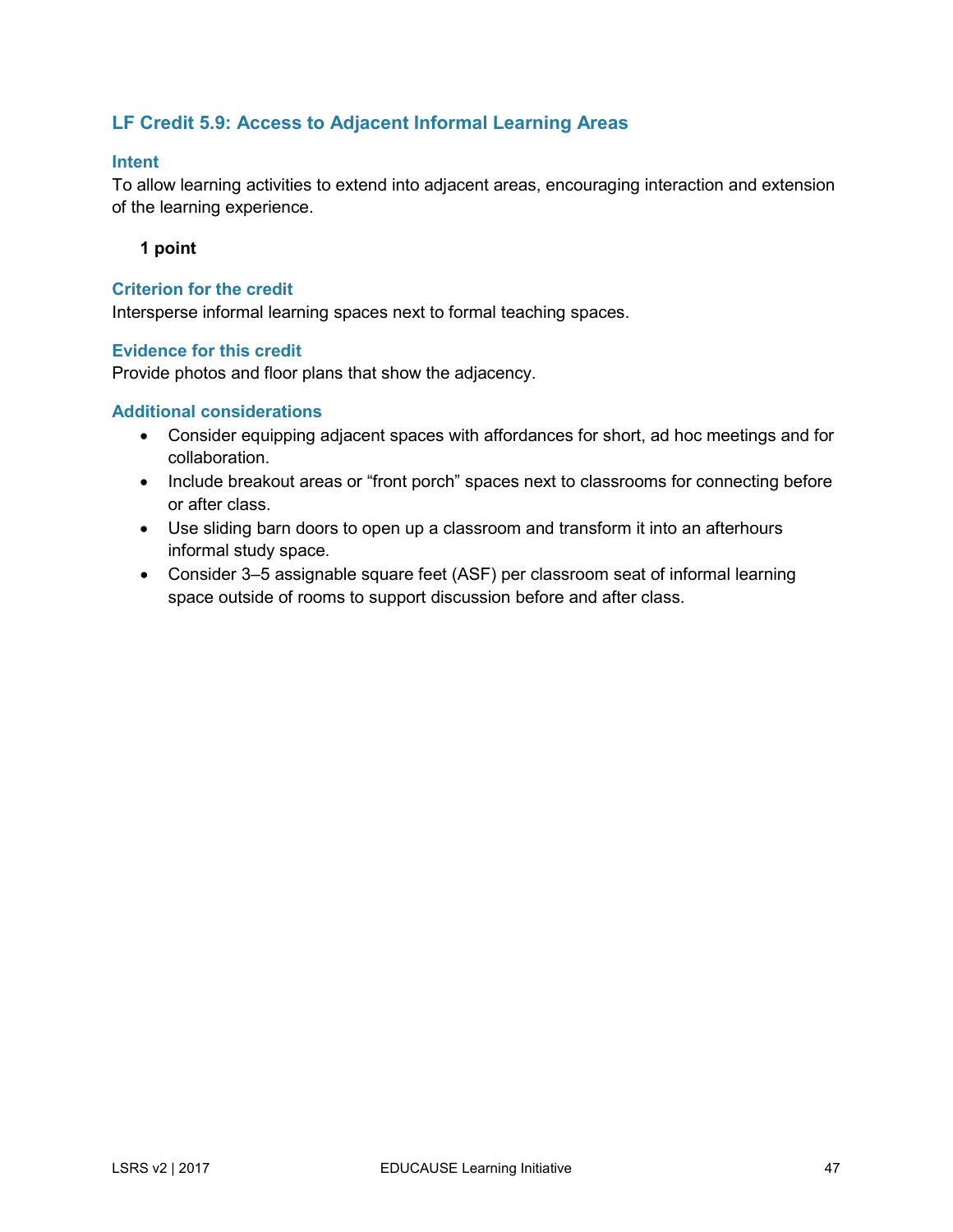### <span id="page-47-0"></span>**LF Credit 5.10: Writable Surfaces**

#### **Intent**

To provide abundant writable surfaces to facilitate interaction for individuals and groups.

**1 point**

#### **Criterion for the point**

Provide multiple surfaces/displays accessible to all participants on which they can write physically and/or digitally.

#### **Evidence for this credit**

Provide photographs of spaces.

- Ensure that writable surfaces are not obstructed by pull-down screens or other objects so that they are always visible.
- The intention is to provide as much surface to be writable as possible. Consider:
	- Surfaces that are both writable and projectable.
	- Large, wall-mounted whiteboards/blackboards and/or flipcharts.
	- Writable wall surfaces on one or multiple walls.
	- Movable writable panels on casters or a wall/ceiling-mounted system.
	- Writable table surfaces (e.g., glass, whiteboard).
	- ▶ Digitally interactive table surfaces that enable writing with gestures and/or stylus.
- Where writable spaces are interspersed with nonwritable surfaces, it is helpful to indicate clearly which surfaces support erasable writing.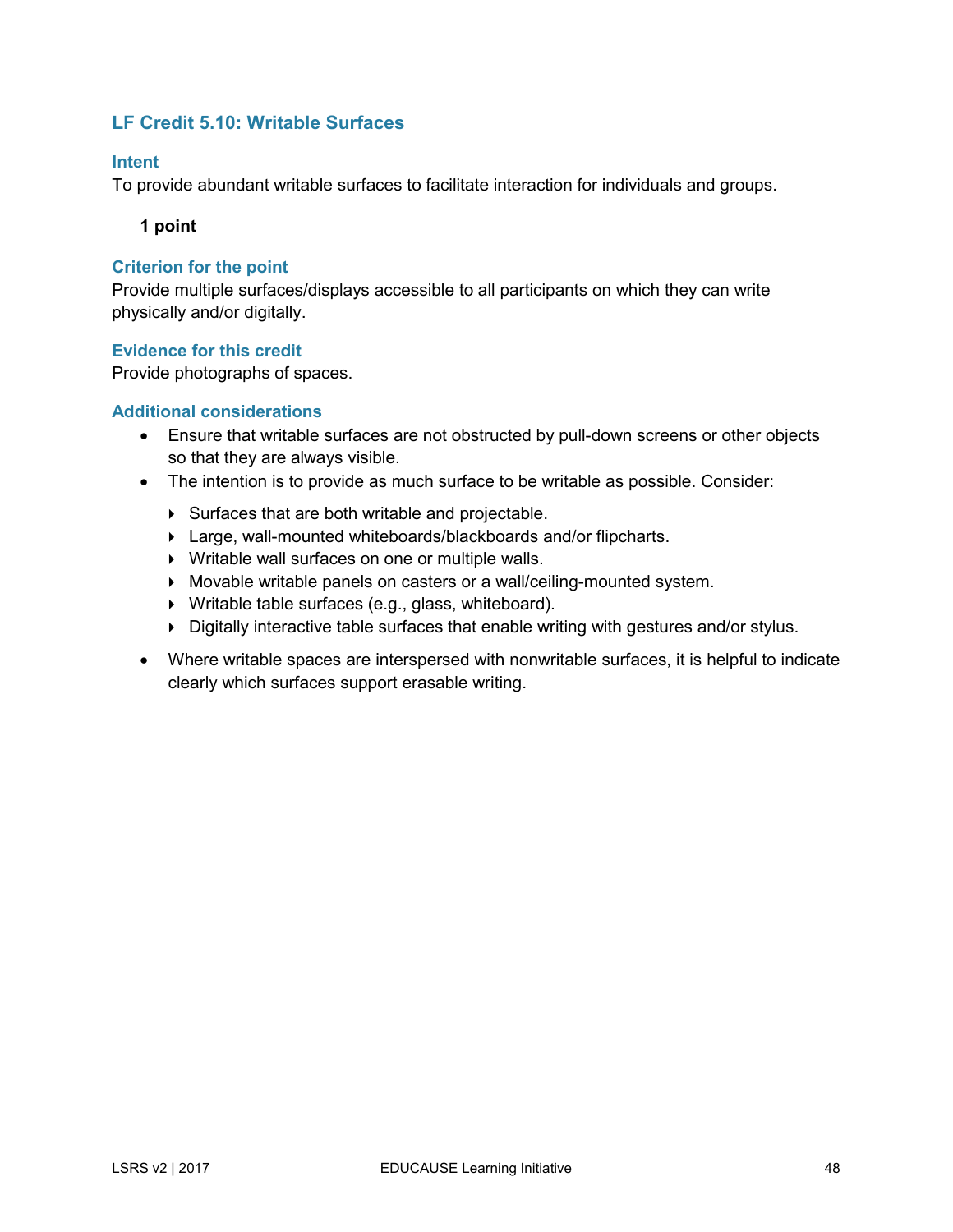### <span id="page-48-0"></span>**LF Credit 5.11: Physical Storage**

#### **Intent**

To provide storage within learning spaces for instructor/student belongings, equipment, or furnishings.

#### **1–2 points**

#### **Criterion for the points**

*To obtain 1 point, do the following:* Provide storage for instructor/student belongings.

*To obtain an additional point, do the following:*

Provide storage for equipment and furnishings.

#### **Evidence for this credit**

Provide photos of storage solutions.

- For flexible or multipurpose rooms with 50 seats or more, provide furniture and equipment storage equivalent to 5–10% of the room area.
- When security is an issue, consider lockable storage.
- The following functions should be considered:
	- **Example 3** Large movable displays that can be wheeled between storage and the learning space.
	- Laptops and laptop carts for individual or shared use.
	- Artifacts, resources, teaching kits for various disciplines.
- Additional furniture components so layouts can be changed rapidly to accommodate different types of activities.
- Provide enclosed walk-in storage room sufficient to store extra furnishings and carts, with power:
	- Consider hooks for student belongings around the periphery of the classroom or at tables or as part of chairs.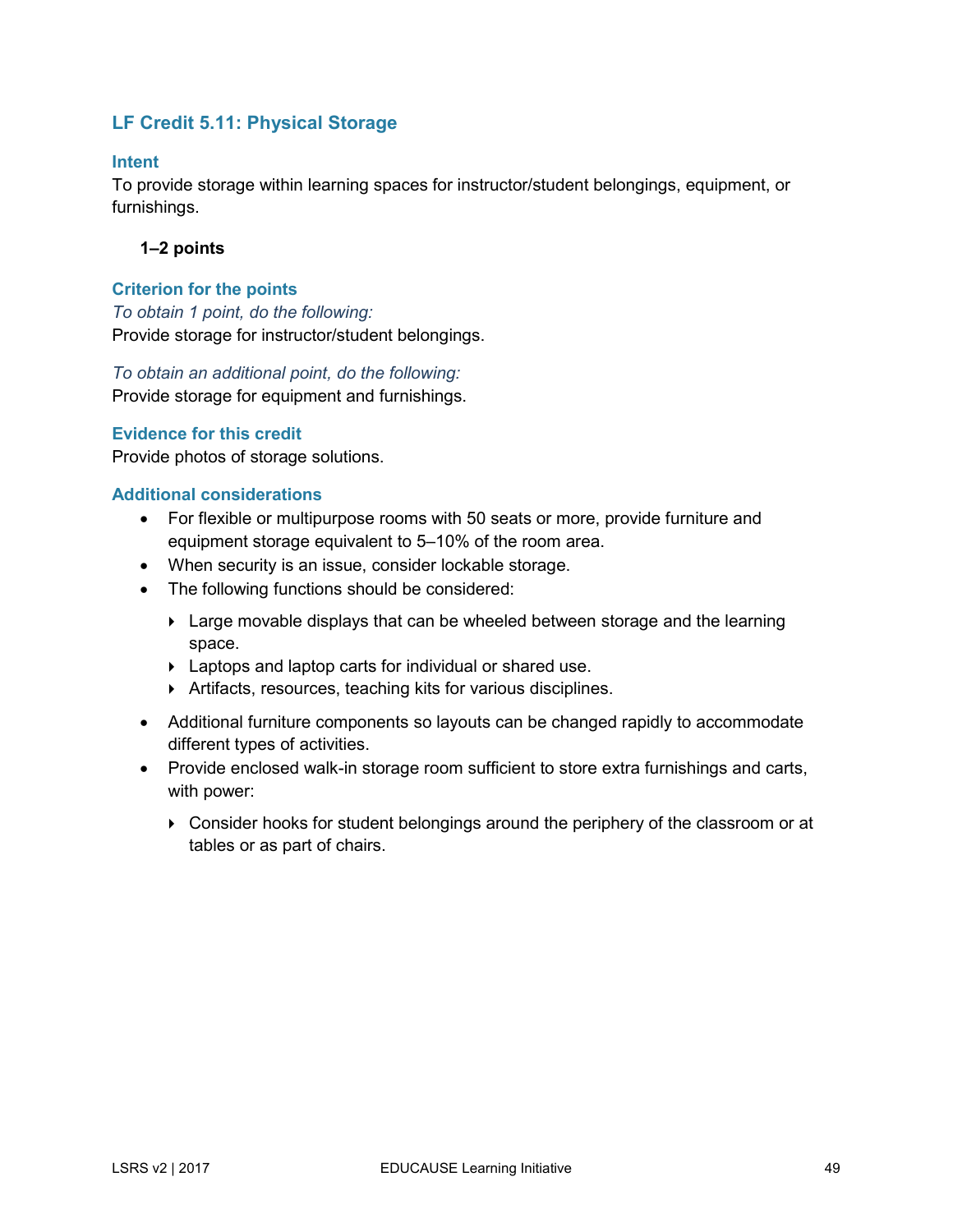### <span id="page-49-0"></span>**LF Credit 5.12: Future Proofing**

#### **Intent**

To ensure that learning spaces can evolve to effectively support new teaching and learning models over time.

**1 point**

#### **Criterion for the point**

Design room infrastructure to support or adapt to changing uses over time.

#### **Evidence for this credit**

Provide documentation and rationale.

- Install a raised floor containing power and data infrastructure and outlets.
- Provide a grid of power distributed across the floor.
- Consider open cable trays, hanging tracks, and other easily accessible solutions as a potential option to ease changes of equipment over time.
- Consider the potential for reconfiguration or a change in function in the future (for example, tiered lecture hall seating can be built with steel frame structures rather than poured concrete).
- Install wireless solutions for technology where possible.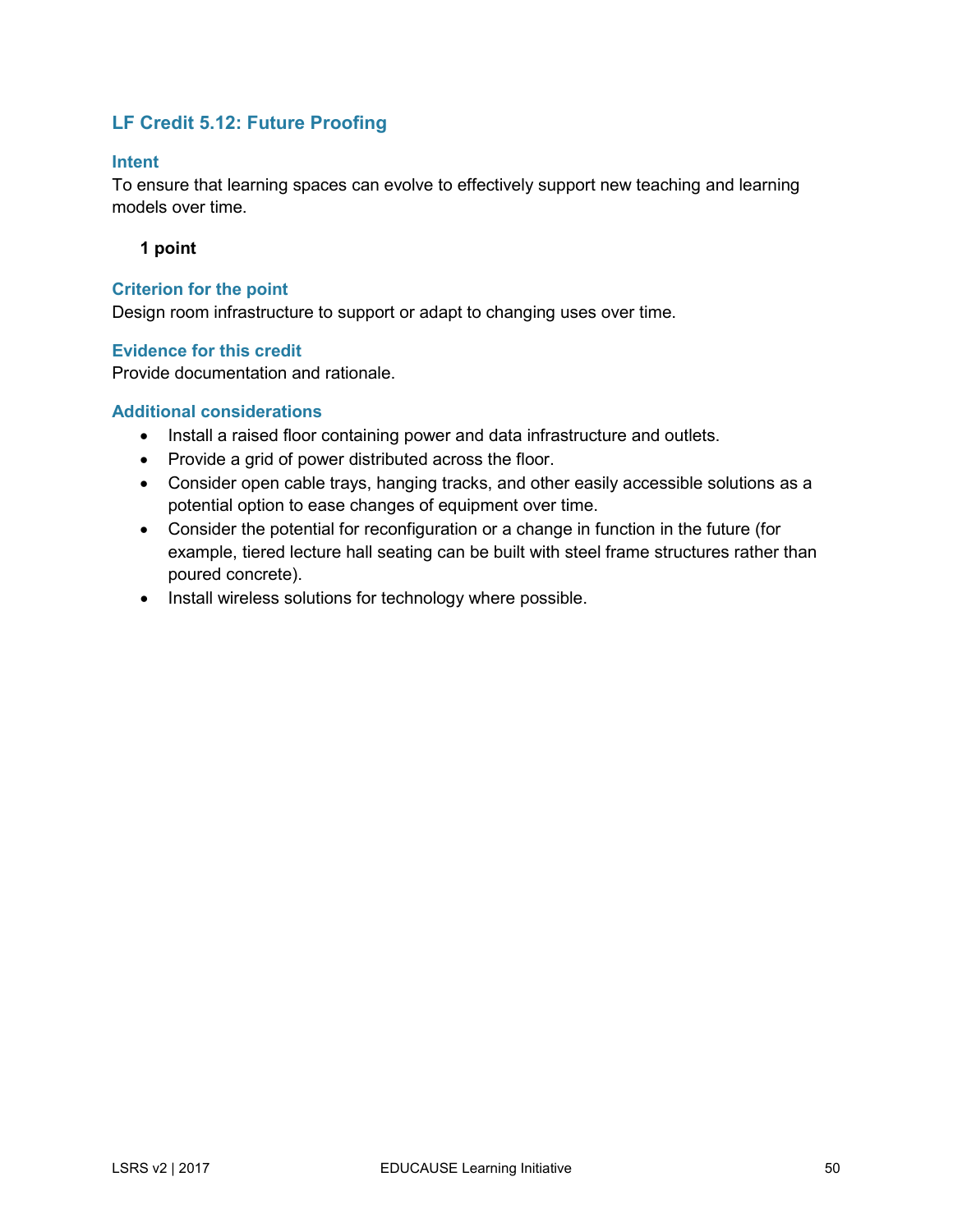## <span id="page-50-0"></span>**Section 6: Technology and Tools (TT)**

Credits included in this section:

- 6.1 Electrical Power
- 6.2 Network Connectivity
- 6.3 Visual Displays
- 6.4 Sound Amplification
- 6.5 Audio/Visual Interface and Control
- 6.6 Distributed Interactivity
- 6.7 Session Capture and Access

Total points available in this section: 10

Weighted percentage of total points available: 20%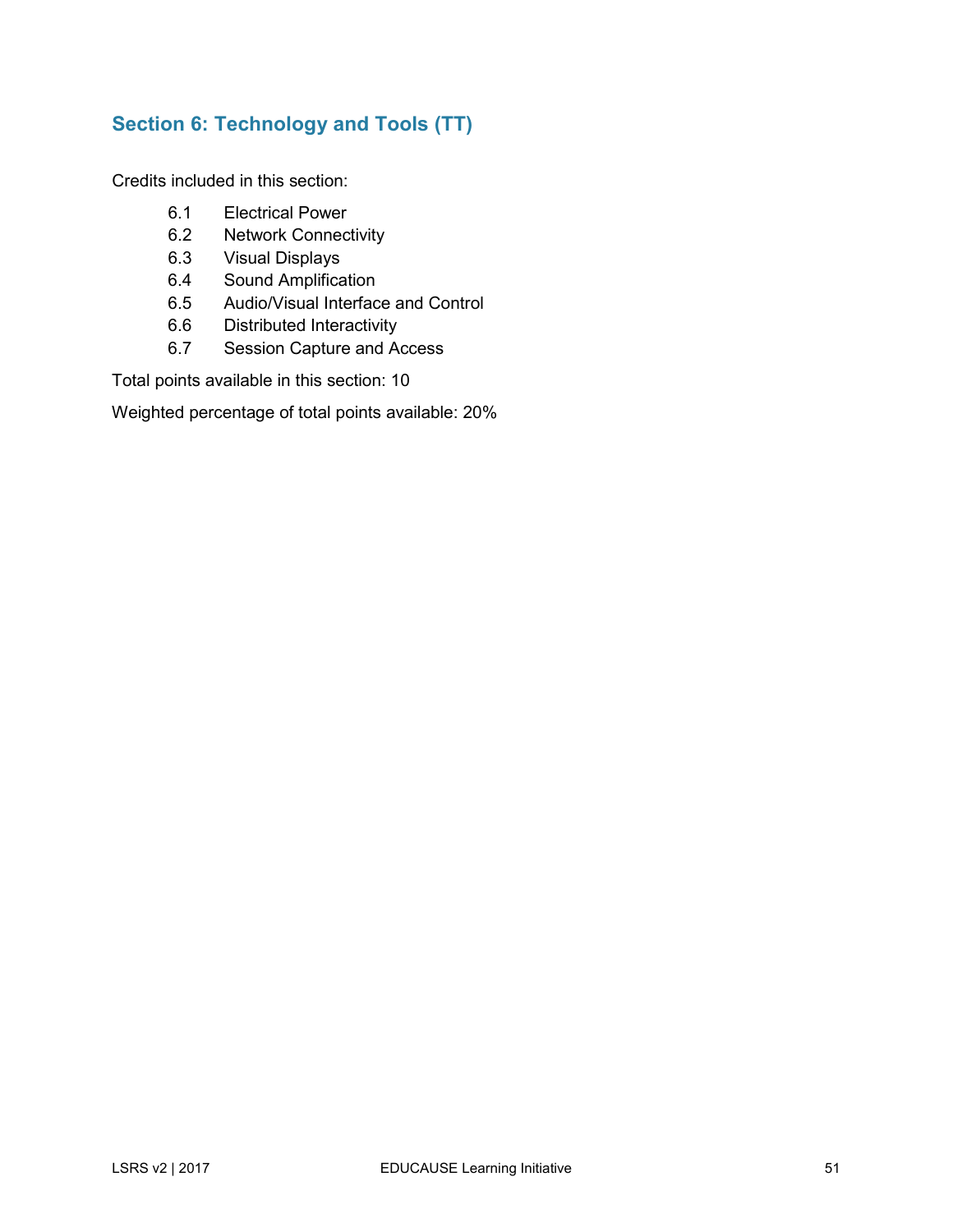### <span id="page-51-0"></span>**TT Credit 6.1: Electrical Power**

#### **Intent**

To ensure that all participants in a space have access to electrical power to support the wide variety of technologies used in learning activities.

**1 point**

#### **Criterion for the point**

Provide convenient access to electrical power for end-user devices through dedicated power at participants' location or via charging stations in the room.

#### **Evidence for this credit**

Description of end-user power outlets in rooms.

- Outline a range of desirable or anticipated activities and their power requirements to determine appropriate capacity for a range of usage scenarios.
- Use a distribution grid in the floor to provide flexibility in positioning power receptacles and to accommodate multiple layout options.
- Provide appropriate receptacle locations or cable management raceways such that cables do not obstruct traffic paths.
- Explore inductive charging options and "fast charge" battery stations in proximity to classroom clusters.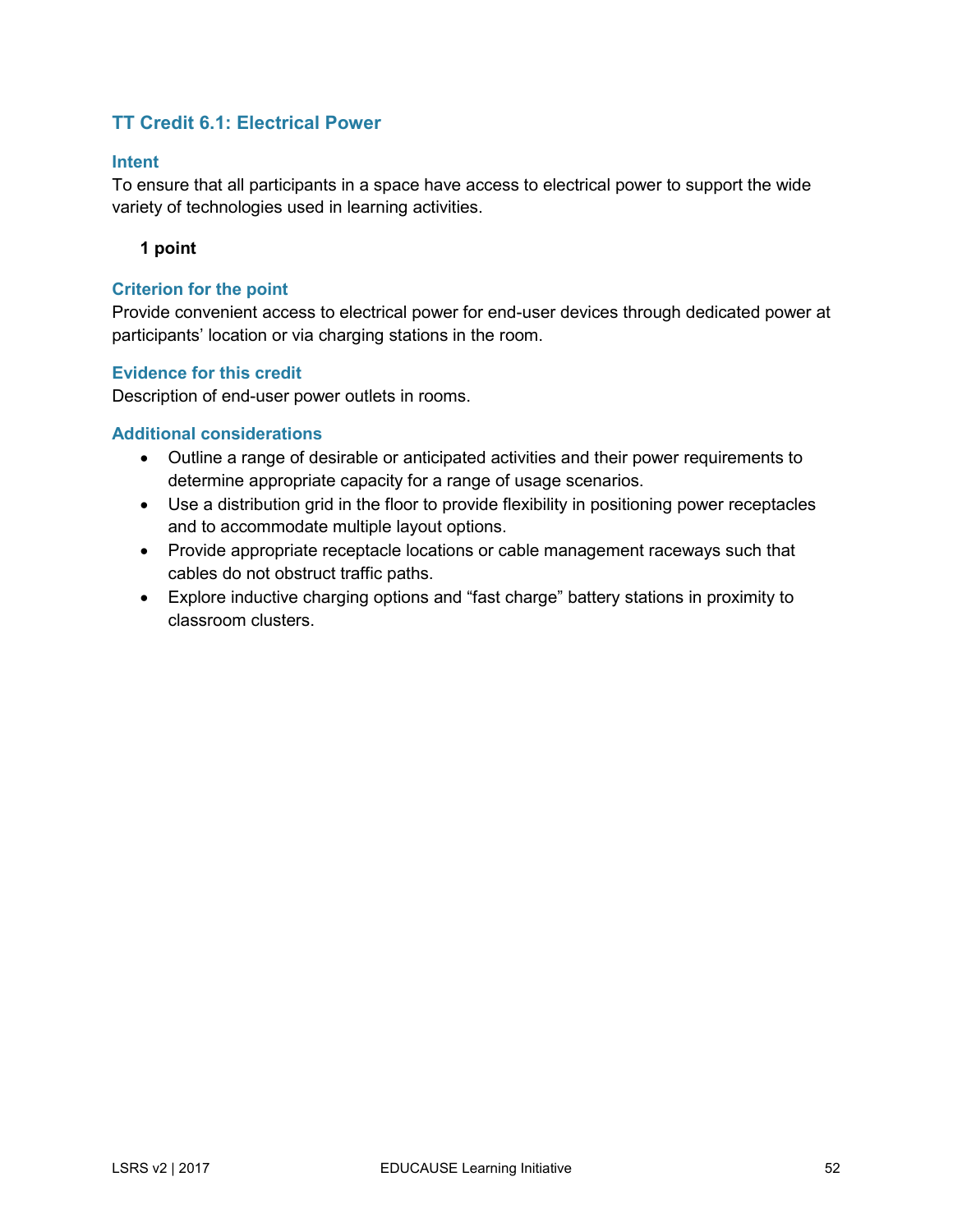### <span id="page-52-0"></span>**TT Credit 6.2: Network Connectivity**

#### **Intent**

To enable adequate network performance and access for all participants and intended learning activities.

#### **1 point**

#### **Criterion for the point**

Provide wired connectivity to strategic areas of the room that require high-bandwidth/low-latency connections and wireless connectivity with activity appropriate bandwidth, latency, and capacity to support connections for all occupants, including guests, available in real-time without prior arrangement.

#### **Evidence for this credit**

Describe network plans, bandwidth, and connectivity options for rooms and Wi-Fi coverage.

- Outline range of desirable or anticipated activities and their potential bandwidth requirements to determine appropriate bandwidth capacity.
- Determine cabled connectivity requirements at strategic points (e.g., presenter station, participant clusters, etc.) to allow for several different configurations.
- Design flexibility to allow for increased connectivity as demanded by course applications (e.g., firewall settings, traffic shaping).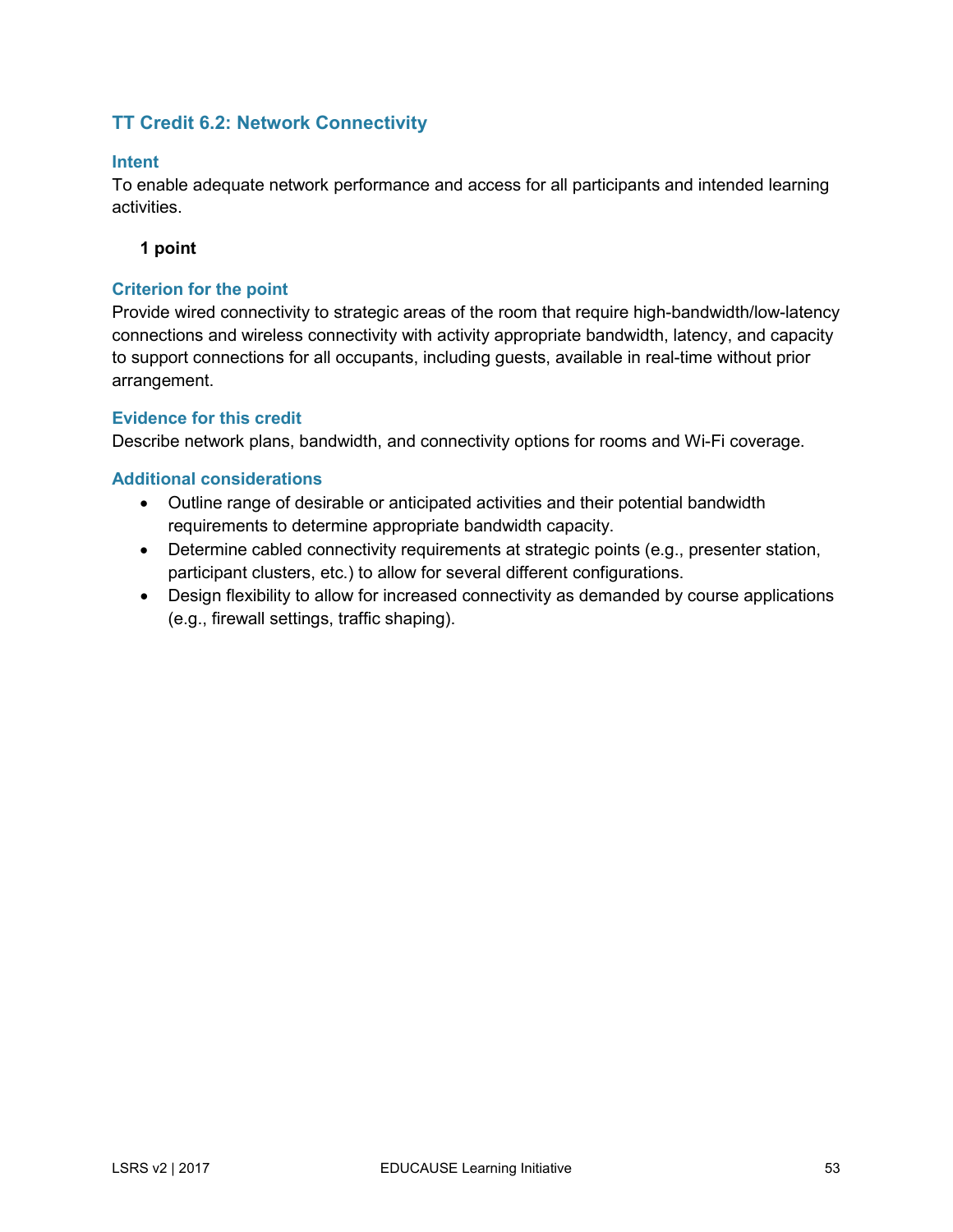### <span id="page-53-0"></span>**TT Credit 6.3: Visual Displays**

#### **Intent**

To enable robust sharing of visual data by making it easily available, visible, and/or readable by all participants.

#### **1–3 points**

#### **Criteria for the points**

#### *To obtain 1 point, do the following:*

Provide a single visual display of a contemporary standard appropriate to the intended room use and function, layout, dimensions, and content types. Displays should allow multiple input with the ability to adapt easily to evolving cabling and input standards, following relevant InfoComm standards.

#### *To obtain an additional point, do the following:*

Provide dual displays or dual inputs to large display(s) appropriate to the intended room use and function, layout, dimensions and content types.

#### *To obtain an additional point, do the following:*

Provide multiple displays (fixed and/or mobile) with multiple inputs or interactive surfaces as allowed by the capacity and configuration of the room to support presentation, discussion, and collaboration activities for some or all participants.

#### **Evidence for this credit**

Photograph or documentation of room.

- For presentation spaces, follow best practices for display size and viewing angles asserted in the *[AV Design Reference Manual](https://www.infocomm.org/fileStore/AVDRM-TOC.PDF)*, Chapter 13: Interior Design.
- Provide lighting and window treatment controls at projection and display locations. The control of ambient light affects image contrast (see [EQ Credit 4.4: Lighting Control\)](#page-32-0).
- When considering interior design and colors, use darker, matte (nonreflective) paint colors near screens to aid with image contrast.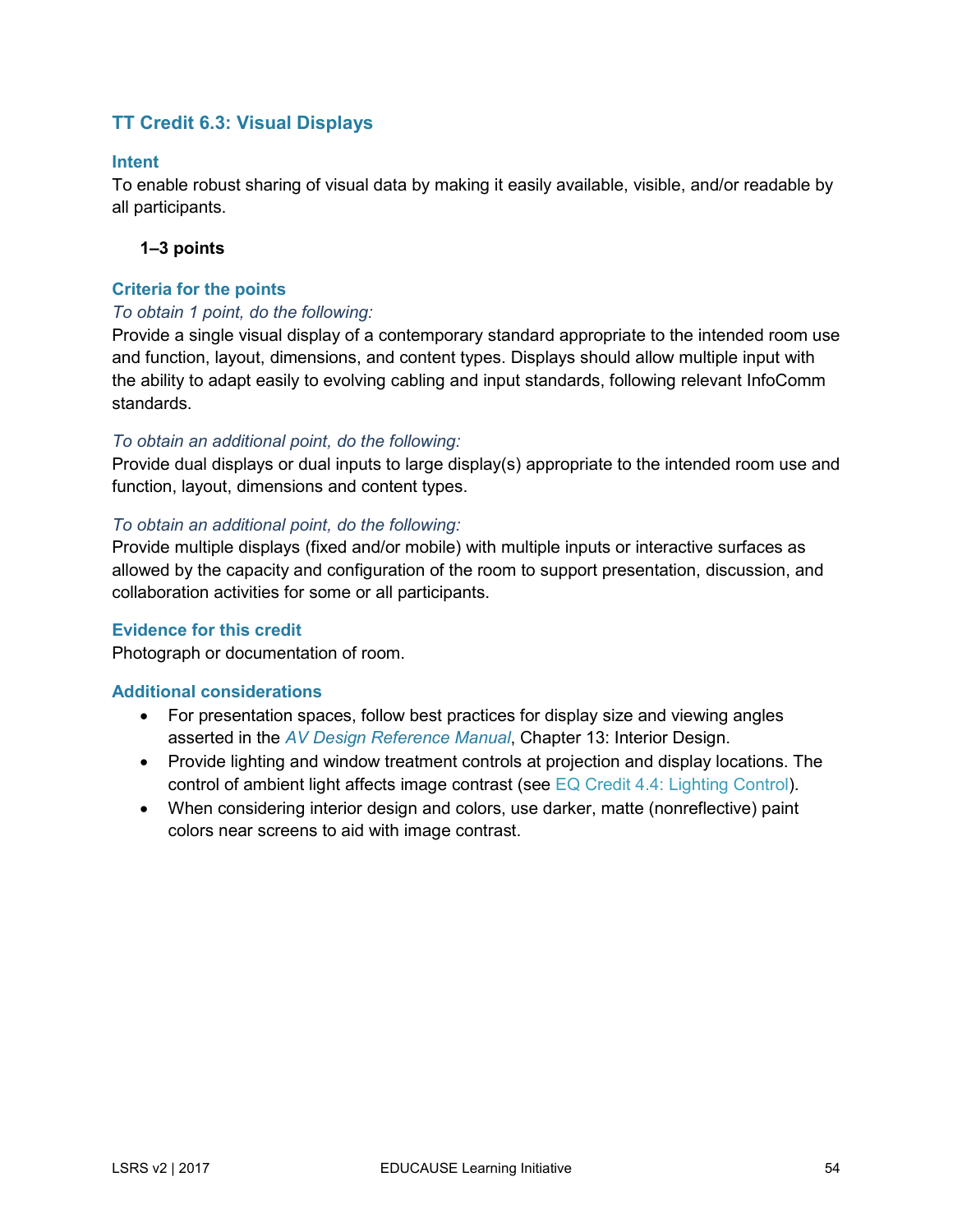### <span id="page-54-0"></span>**TT Credit 6.4: Sound Amplification**

#### **Intent**

To enable all participants to hear and communicate clearly in support of learning and teaching activities.

#### **1–2 points**

#### **Criterion for the points**

#### *To obtain 1 point, do the following:*

Enable all participants in a learning space to clearly and easily hear presenters and one another.

#### *To obtain an additional point, do the following:*

Ensure conversations within groups can be easily heard without distraction from other noises in the room (other groups, ambient noises, etc.).

#### **Evidence for this credit**

Provide audiovisual information on audio quality of the room.

- Refer to *ANSI/ASA S12.60–2010/Part 1* for classroom audio distribution systems (5.5.1) for uniformity of coverage and sound pressure levels.
- Refer *[AV Design Reference Manual](https://www.infocomm.org/fileStore/AVDRM-TOC.PDF)*, Chapter 11: Acoustics.
- Refer to the 1991 ADA Standards for Accessible Design 4.1.3 (19) (b) (PDF available [here\)](https://www.ada.gov/1991standards/adastd94-archive.pdf) and the 2010 ADA Standards Accessible Design, section 219 (various formats available [here\)](https://www.ada.gov/2010ADAstandards_index.htm) and relevant state guidelines for the use of assistive listening system (ALS) shields to accommodate participants with hearing impairments.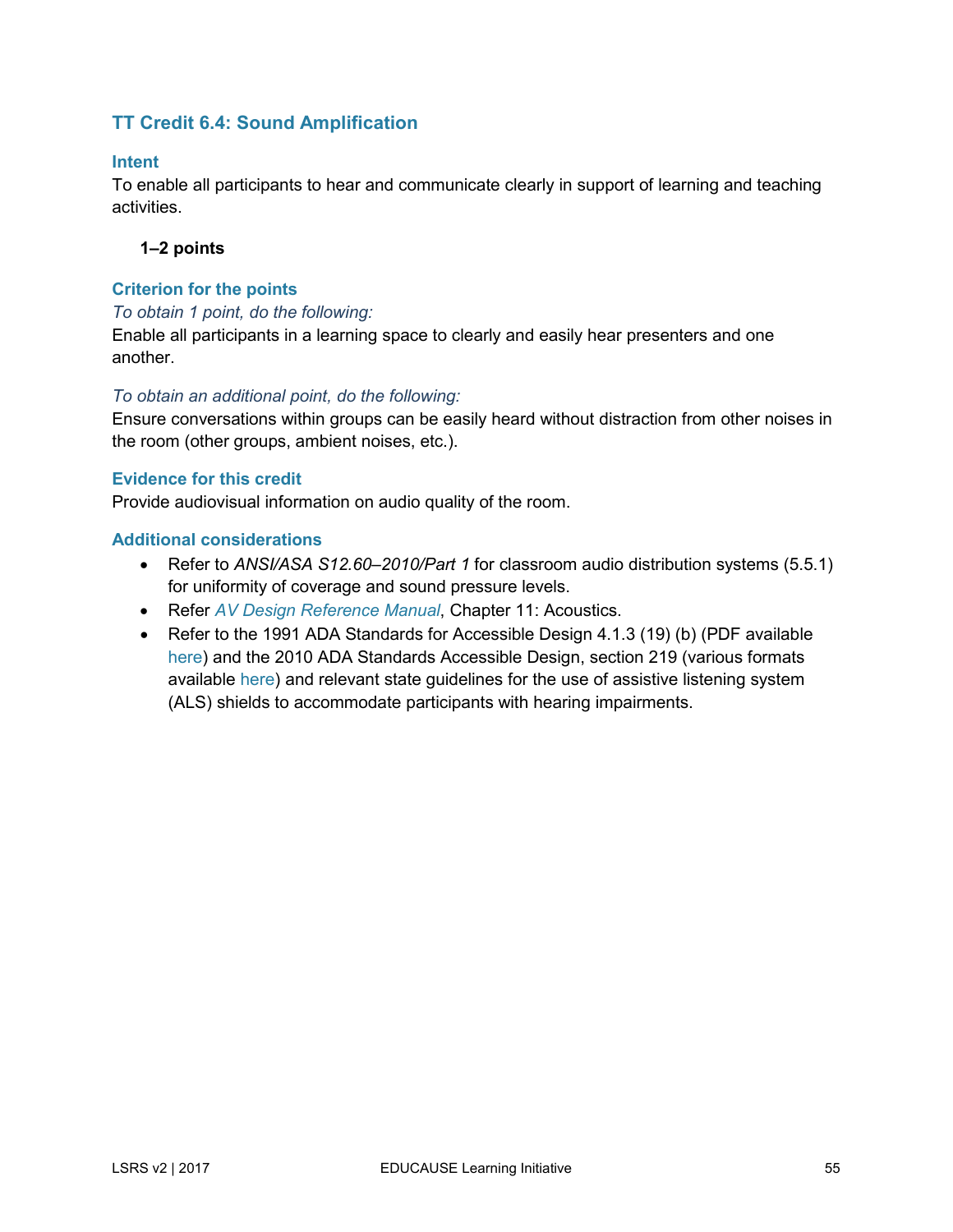### <span id="page-55-0"></span>**TT Credit 6.5: Audio/Visual Interface and Control**

#### **Intent**

To enable instructors and learners to seamlessly manage audio/visual content across multiple output systems including installed displays, computers, and mobile devices.

#### **1 point**

#### **Criterion for the point**

Provide a graphical, user interface-based switching control for device and room setting that allows for the control of A/V technology by instructors and learners.

#### **Evidence for this credit**

Provide photographs, specifications of AV control system, and feedback from participants on use of system.

- Provide ability to manage content across multiple outputs.
- Provide ability to manage content across personal devices, team displays, and room displays.
- Provide ability to manage access to control capabilities for shared resources.
- Allow interface control from student devices as well as from "traditional" instructor station control point(s).
- Provide ability to introduce content to entire group using personal device or other sources.
- Provide ability to share content easily with each other, one-on-one, or with small group in collaborative learning interactions.
- Consider creating a standard for interfaces to control systems to simplify support and ease of use across campus.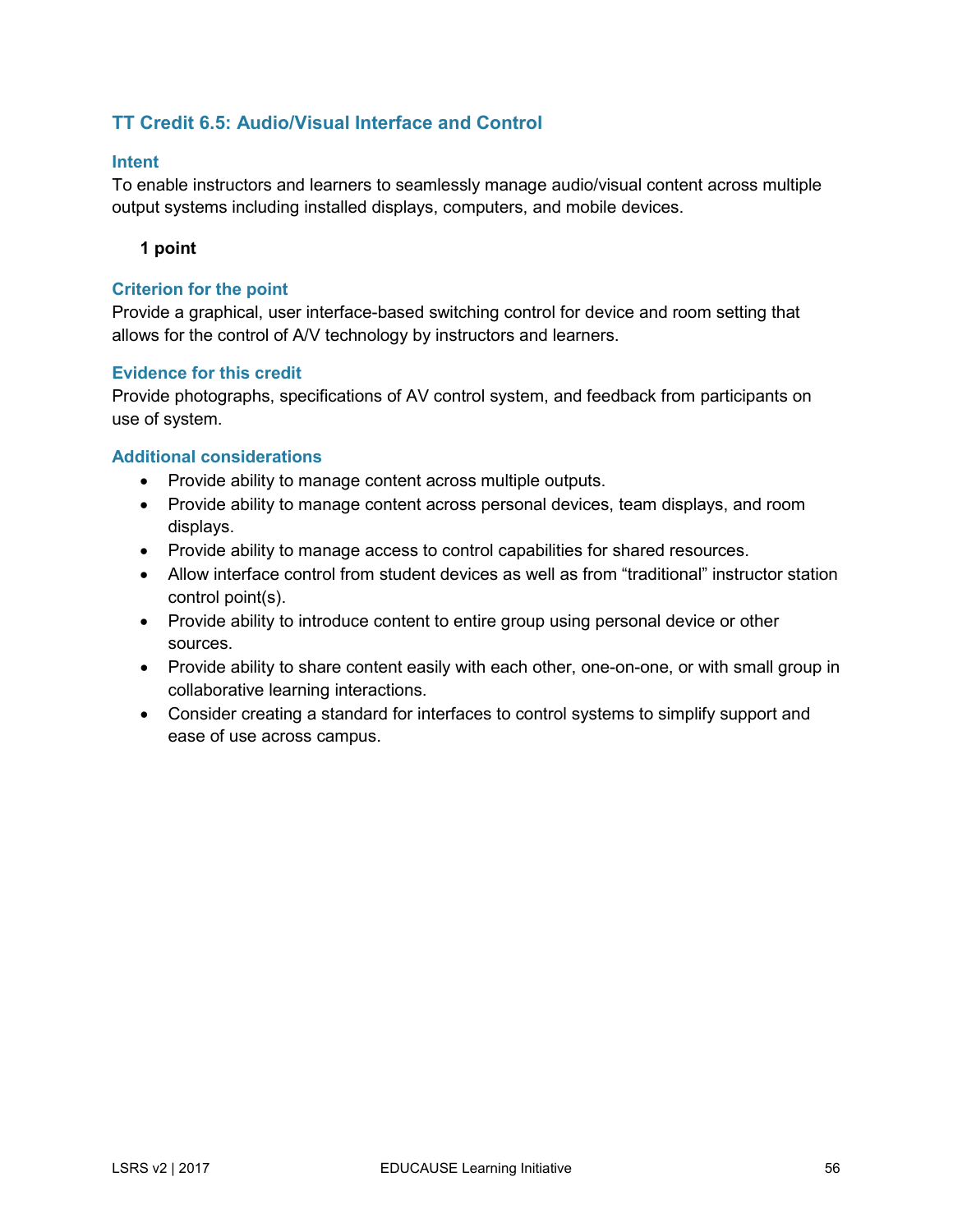### <span id="page-56-0"></span>**TT Credit 6.6: Distributed Interactivity**

#### **Intent**

To enable full, synchronous participation in learning activities by groups in multiple, disparate locations.

#### **1 point**

#### **Criterion for the point**

Enable participants at each connected location to perceive each other's actions, allowing them to work collaboratively in creating, sharing, annotating, and displaying information, all at appropriate performance levels.

#### **Evidence for this credit**

Provide photographs and documentation of design features that enable distributed interactivity.

#### **Additional considerations**

Consider systems that enable any of the following scenarios:

- A presentation to be shared between multiple sites.
- Student questions/commentary to be shared between multiple sites.
- Student small group discussions to be shared between multiple sites.
- Ability for different participants to transparently switch between roles (e.g., presenter, editor) across multiple locations.